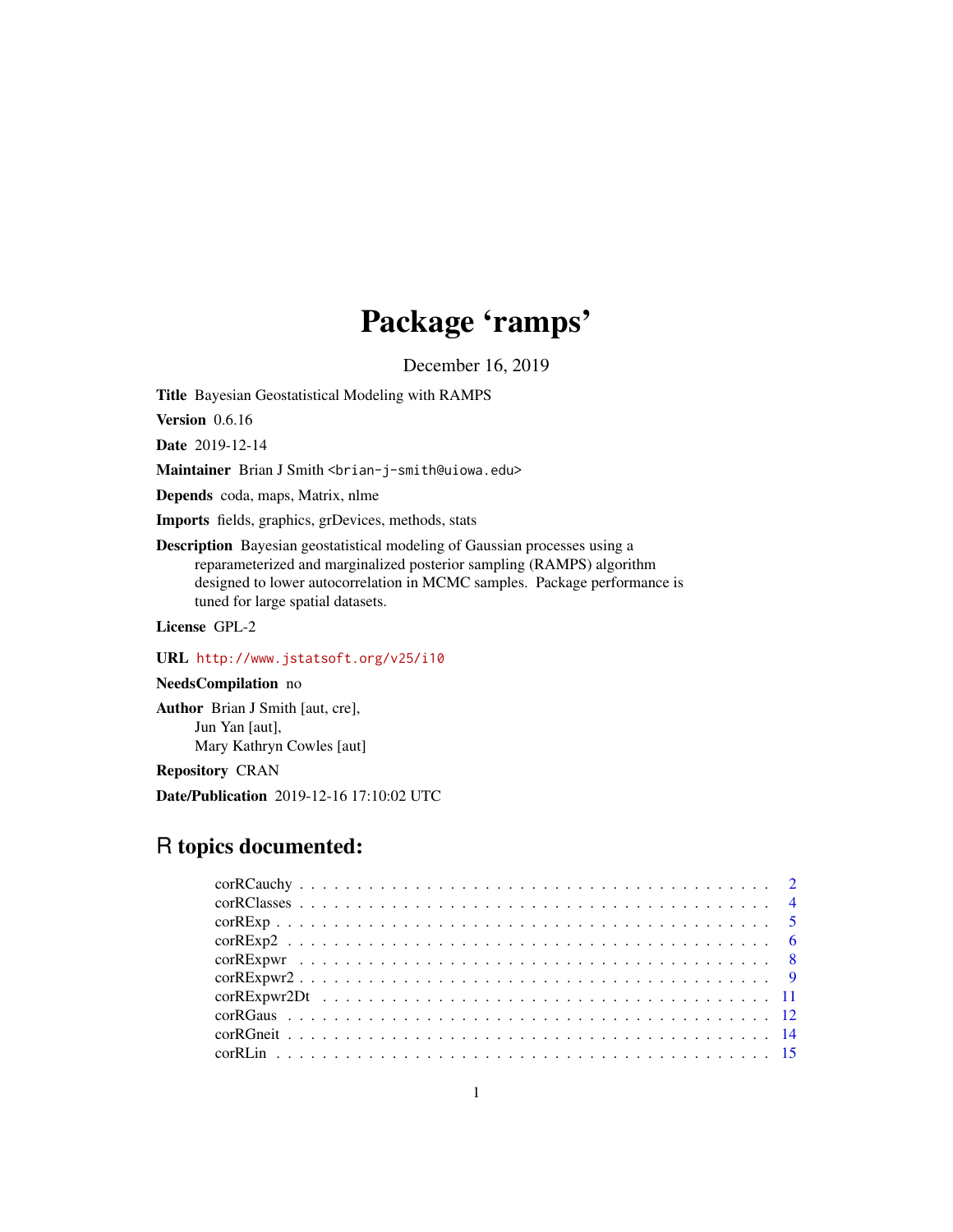## <span id="page-1-0"></span>2 corRCauchy

| Index | 41 |
|-------|----|
|       |    |
|       |    |
|       |    |
|       |    |
|       |    |
|       |    |
|       |    |
|       |    |
|       |    |
|       |    |
|       |    |
|       |    |
|       |    |
|       |    |
|       |    |
|       |    |

<span id="page-1-1"></span>corRCauchy *Cauchy Spatial Correlation Structure*

## Description

This function is a constructor for the 'corRCauchy' class, representing a Cauchy (rational quadratic) spatial correlation structure. Letting  $r$  denote the range, the correlation between two observations a distance *d* apart is  $1/(1 + (d/r)^2)$ .

## Usage

```
corRCauchy(value = numeric(0), form = ~ 1,metric = c("euclidean", "maximum", "manhattan", "haversine"),
         radius = 3956)
```
## Arguments

| value  | optional numeric "range" parameter value for the rational quadratic correlation<br>structure, which must be greater than zero. Defaults to numeric $(0)$ , which re-<br>sults in a range of 90% of the minimum distance being assigned to the parameter<br>when object is initialized.                                       |
|--------|------------------------------------------------------------------------------------------------------------------------------------------------------------------------------------------------------------------------------------------------------------------------------------------------------------------------------|
| form   | one-sided formula of the form $\sim$ S1++Sp, specifying spatial covariates S1<br>through Sp. Defaults to $\sim$ 1, which corresponds to using the order of the obser-<br>vations in the data as a covariate.                                                                                                                 |
| metric | optional character string specifying the distance metric to be used. The cur-<br>rently available options are "euclidean" for the root sum-of-squares of dis-<br>tances; "maximum" for the maximum difference; "manhattan" for the sum of<br>the absolute differences; and "haversine" for the great-circle distance (miles) |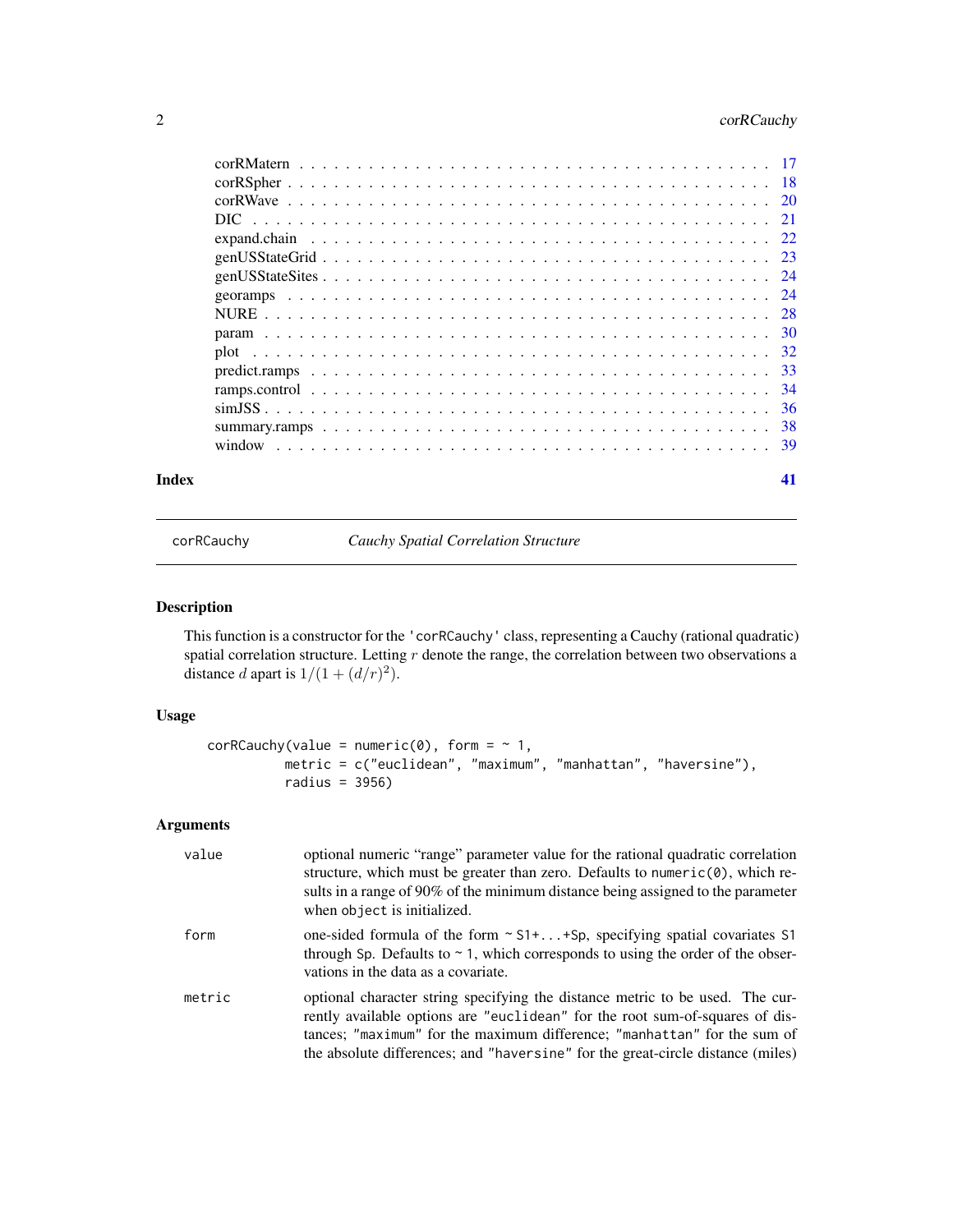<span id="page-2-0"></span>

|        | between longitude/latitude coordinates. Partial matching of arguments is used,<br>so only the first three characters need to be provided. Defaults to "euclidean". |
|--------|--------------------------------------------------------------------------------------------------------------------------------------------------------------------|
| radius | radius to be used in the haversine formula for great-circle distance. Defaults to<br>the Earth's radius of 3.956 miles.                                            |

## Value

Object of class 'corRCauchy', also inheriting from class 'corRSpatial', representing a rational quadratic spatial correlation structure.

## Note

When "haversine" is used as the distance metric, longitude and latitude coordinates must be given as the first and second covariates, respectively, in the formula specification for the form argument.

#### Author(s)

Brian Smith <brian-j-smith@uiowa.edu> and Jose Pinheiro <Jose.Pinheiro@pharma.novartis.com>, and Douglas Bates <br/>bates@stat.wisc.edu>

#### References

Cressie, N.A.C. (1993), "Statistics for Spatial Data", J. Wiley & Sons.

Venables, W.N. and Ripley, B.D. (1997) "Modern Applied Statistics with S-plus", 2nd Edition, Springer-Verlag.

## See Also

[corRClasses](#page-3-1)

## Examples

```
sp1 \leq corRCauchy(form = \sim x + y + z)
spatDat <- data.frame(x = (0:4)/4, y = (0:4)/4)
cs1Cauchy <- corRCauchy(1, form = \sim x + y)
cs1Cauchy <- Initialize(cs1Cauchy, spatDat)
corMatrix(cs1Cauchy)
cs2Cauchy <- corRCauchy(1, form = \sim x + y, metric = "man")
cs2Cauchy <- Initialize(cs2Cauchy, spatDat)
corMatrix(cs2Cauchy)
```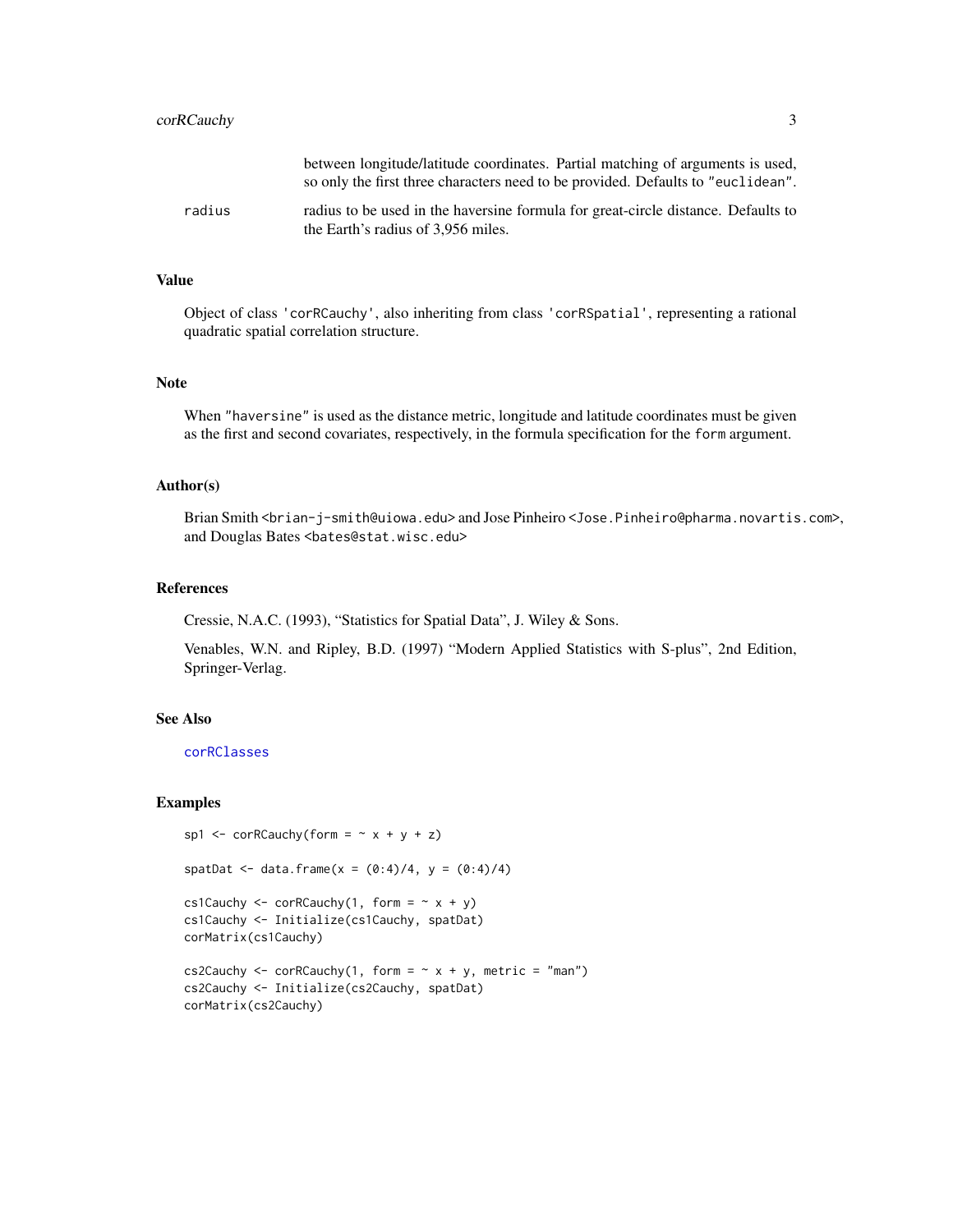<span id="page-3-1"></span><span id="page-3-0"></span>

## Description

Standard classes of spatial correlation structures available for the [georamps](#page-23-1) function.

Spatial Structures:

[corRCauchy](#page-1-1) Cauchy correlation.

[corRExp](#page-4-1) exponential correlation.

[corRExpwr](#page-7-1) powered exponential correlation.

[corRGaus](#page-11-1) Gaussian correlation.

[corRGneit](#page-13-1) Gneiting approximation to Gaussian correlation.

[corRLin](#page-14-1) linear correlation.

[corRMatern](#page-16-1) Matern correlation.

[corRSpher](#page-17-1) spherical correlation.

[corRWave](#page-19-1) sine wave correlation.

Spatio-Temporal Structures:

[corRExp2](#page-5-1) exponential correlation.

[corRExpwr2](#page-8-1) powered exponential correlation.

Temporally Integrated Spatial Structure:

[corRExpwr2Dt](#page-10-1) powered exponential correlation.

## Note

Users may define their own corRStruct classes by specifying a constructor function and, at a minimum, methods for the functions corMatrix and coef.

#### Author(s)

Brian Smith <brian-j-smith@uiowa.edu> and Jose Pinheiro <Jose.Pinheiro@pharma.novartis.com>, and Douglas Bates <br />bates@stat.wisc.edu>

## See Also

[corRCauchy](#page-1-1), [corRExp](#page-4-1), [corRExp2](#page-5-1), [corRExpwr](#page-7-1), [corRExpwr2](#page-8-1), [corRExpwr2Dt](#page-10-1), [corRGaus](#page-11-1), [corRGneit](#page-13-1), [corRLin](#page-14-1), [corRMatern](#page-16-1), [corRSpher](#page-17-1) [corRWave](#page-19-1)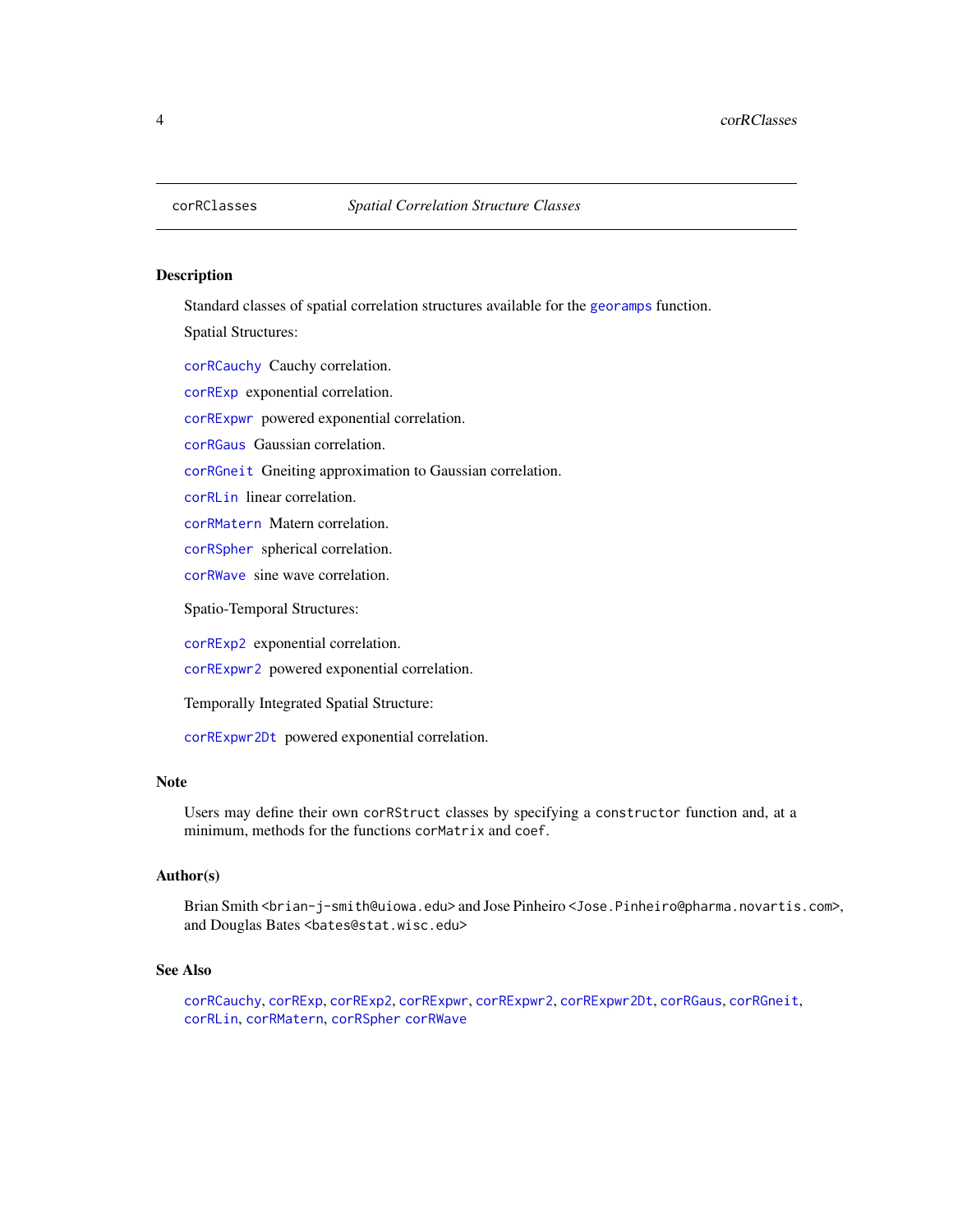<span id="page-4-1"></span><span id="page-4-0"></span>

#### Description

This function is a constructor for the 'corRExp' class, representing an exponential spatial correlation structure. Letting  $r$  denote the range, the correlation between two observations a distance  $d$ apart is  $\exp(-d/r)$ .

#### Usage

```
corRExp(value = numeric(0), form = ~ 1,metric = c("euclidean", "maximum", "manhattan", "haversine"),
       radius = 3956)
```
## Arguments

| value  | optional numeric "range" parameter value for the exponential correlation struc-<br>ture, which must be greater than zero. Defaults to numeric $(0)$ , which results in<br>a range of 90% of the minimum distance being assigned to the parameter when<br>object is initialized.                                                                                                                                                                                                            |
|--------|--------------------------------------------------------------------------------------------------------------------------------------------------------------------------------------------------------------------------------------------------------------------------------------------------------------------------------------------------------------------------------------------------------------------------------------------------------------------------------------------|
| form   | one-sided formula of the form $\sim$ S1++Sp, specifying spatial covariates S1<br>through Sp. Defaults to $\sim$ 1, which corresponds to using the order of the obser-<br>vations in the data as a covariate.                                                                                                                                                                                                                                                                               |
| metric | optional character string specifying the distance metric to be used. The cur-<br>rently available options are "euclidean" for the root sum-of-squares of dis-<br>tances; "maximum" for the maximum difference; "manhattan" for the sum of<br>the absolute differences; and "haversine" for the great-circle distance between<br>longitude/latitude coordinates. Partial matching of arguments is used, so only<br>the first three characters need to be provided. Defaults to "euclidean". |
| radius | radius to be used in the haversine formula for great-circle distance. Defaults to<br>the Earth's radius of 3,956 miles.                                                                                                                                                                                                                                                                                                                                                                    |

#### Value

Object of class 'corRExp', also inheriting from class 'corRSpatial', representing an exponential spatial correlation structure.

## Note

When "haversine" is used as the distance metric, longitude and latitude coordinates must be given as the first and second covariates, respectively, in the formula specification for the form argument.

#### Author(s)

Brian Smith <brian-j-smith@uiowa.edu> and Jose Pinheiro <Jose.Pinheiro@pharma.novartis.com>, and Douglas Bates <br/>bates@stat.wisc.edu>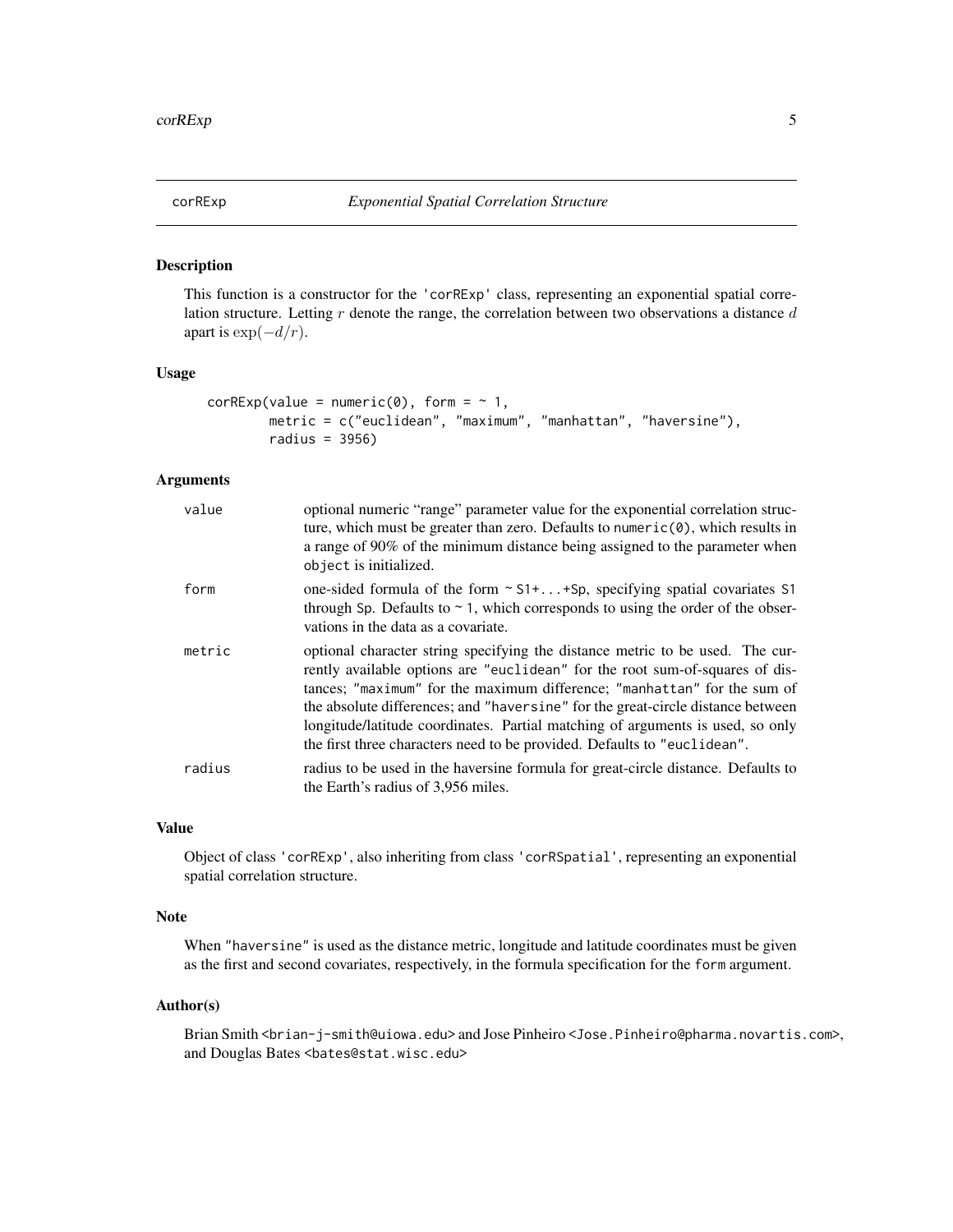#### <span id="page-5-0"></span>References

Cressie, N.A.C. (1993), "Statistics for Spatial Data", J. Wiley & Sons.

Venables, W.N. and Ripley, B.D. (1997) "Modern Applied Statistics with S-plus", 2nd Edition, Springer-Verlag.

#### See Also

[corRClasses](#page-3-1)

#### Examples

```
sp1 <- corRExp(form = x + y + z)spatDat <- data.frame(x = (0:4)/4, y = (0:4)/4)
cs1Exp \leftarrow corRExp(1, form = \sim x + y)
cs1Exp <- Initialize(cs1Exp, spatDat)
corMatrix(cs1Exp)
cs2Exp \le -\ncorRExp(1, form = \sim x + y, metric = "man")cs2Exp <- Initialize(cs2Exp, spatDat)
corMatrix(cs2Exp)
```
<span id="page-5-1"></span>

corRExp2 *Non-Separable Exponential Spatio-Temporal Correlation Structure*

## **Description**

This function is a constructor for the 'corRExp2' class, representing a non-separable spatial correlation structure. Letting  $rs$  denote the spatial range,  $rt$  the temporal range, and lambda the space-time interaction, the correlation between two observations a distance  $d$  apart in space and  $t$  in time is  $\exp(-d/rs - t/rt - \lambda(d/rs)(t/rt)).$ 

#### Usage

```
corRExp2(value = numeric(0), form = ~ 1,metric = c("euclidean", "maximum", "manhattan", "haversine"),
        radius = 3956)
```
#### Arguments

```
value optional numeric vector of three parameter values for the exponential correlation
                  structure, corresponding to the "spatial range", "temporal range", and "space-
                  time interaction". The range parameter values must be greater than zero, and
                  the interaction greater than or equal to zero. Defaults to numeric(0), which
                  results in ranges of 90% of the minimum distances and an interaction of 0 being
                  assigned to the parameters when object is initialized.
```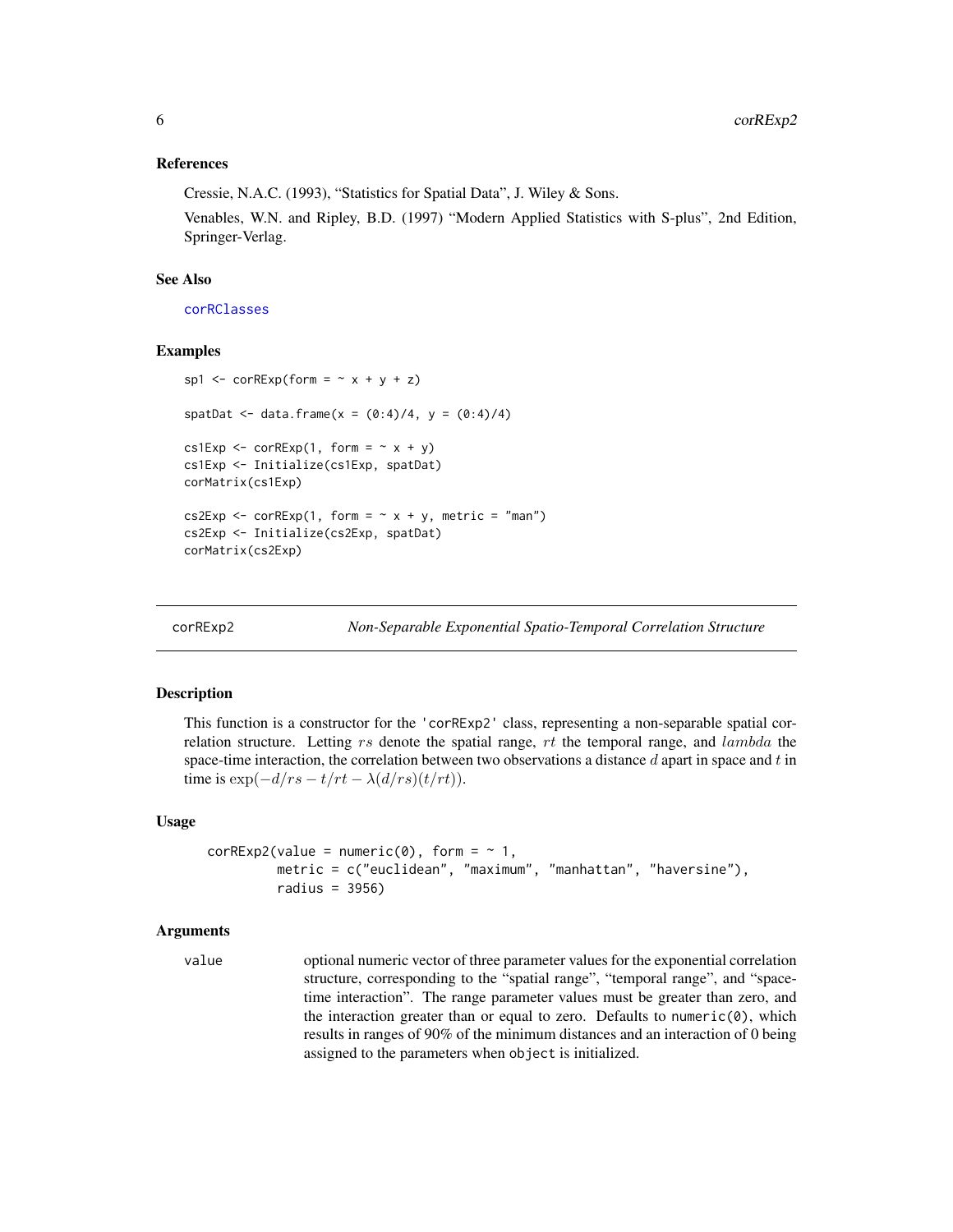#### <span id="page-6-0"></span> $corRExp2$  7

| form   | one-sided formula of the form ~ S1+ +Sp+T, specifying spatial covariates S1<br>through Sp and the times T at which measurement were taken.                                                                                                                                                                                                                                                                                                                                                         |
|--------|----------------------------------------------------------------------------------------------------------------------------------------------------------------------------------------------------------------------------------------------------------------------------------------------------------------------------------------------------------------------------------------------------------------------------------------------------------------------------------------------------|
| metric | optional character string specifying the distance metric to be used. The cur-<br>rently available options are "euclidean" for the root sum-of-squares of dis-<br>tances; "maximum" for the maximum difference; "manhattan" for the sum of<br>the absolute differences; and "haversine" for the great-circle distance (miles)<br>between longitude/latitude coordinates. Partial matching of arguments is used,<br>so only the first three characters need to be provided. Defaults to "euclidean". |
| radius | radius to be used in the haversine formula for great-circle distance. Defaults to<br>the Earth's radius of 3,956 miles.                                                                                                                                                                                                                                                                                                                                                                            |

#### Value

Object of class 'corRExp2', inheriting from class 'corRSpatioTemporal', representing a nonseparable spatial correlation structure.

#### Note

When "haversine" is used as the distance metric, longitude and latitude coordinates must be given as the first and second covariates, respectively, in the formula specification for the form argument.

#### Author(s)

Brian Smith <brian-j-smith@uiowa.edu>

#### References

Cressie, N. and Huang, H.-C. (1993) "Classes of Nonseperable, Spatio-Temporal Stationary Covariance Functions", *Journal of the American Statistical Association*, 94, 1330-1340.

#### See Also

[corRClasses](#page-3-1)

## Examples

```
sp1 <- corRExp2(form = \sim x + y + t)
spatDat <- data.frame(x = (0:4)/4, y = (0:4)/4, t=(0:4)/4)
cs1Exp <- corRExp2(c(1, 1, 1), form = \sim x + y + t)
cs1Exp <- Initialize(cs1Exp, spatDat)
corMatrix(cs1Exp)
cs2Exp <- corRExp2(c(1, 1, 1), form = \sim x + y + t, metric = "man")
cs2Exp <- Initialize(cs2Exp, spatDat)
corMatrix(cs2Exp)
```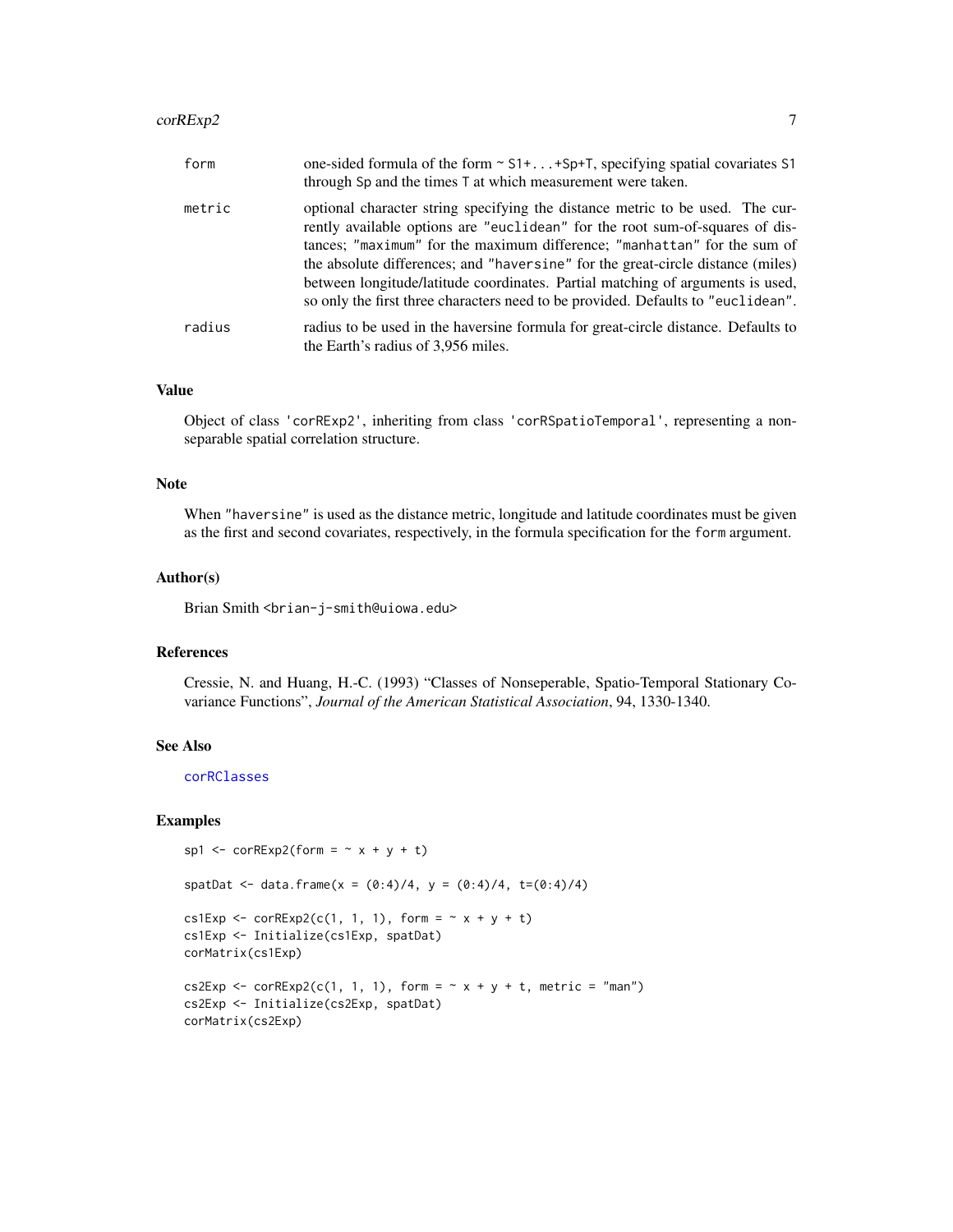## Description

This function is a constructor for the 'corRExpwr' class, representing a powered exponential spatial correlation structure. Letting  $r$  denote the range and  $p$  the shape, the correlation between two observations a distance d apart is  $\exp(-(d/r)^p)$ .

#### Usage

```
corRExpwr(value = numeric(0), form = ~ 1,metric = c("euclidean", "maximum", "manhattan", "haversine"),
          radius = 3956)
```
## Arguments

| value  | optional numeric vector of two parameter values for the powered exponential<br>correlation structure, corresponding to the "range" and "shape". The range pa-<br>rameter value must be greater than zero, and the shape in the interval (0, 2]. De-<br>faults to numeric( $\theta$ ), which results in a range of 90% of the minimum distance<br>and a shape of 1 being assigned to the parameter when object is initialized.                                                                      |
|--------|----------------------------------------------------------------------------------------------------------------------------------------------------------------------------------------------------------------------------------------------------------------------------------------------------------------------------------------------------------------------------------------------------------------------------------------------------------------------------------------------------|
| form   | one-sided formula of the form $\sim$ S1++Sp, specifying spatial covariates S1<br>through Sp. Defaults to $\sim$ 1, which corresponds to using the order of the obser-<br>vations in the data as a covariate.                                                                                                                                                                                                                                                                                       |
| metric | optional character string specifying the distance metric to be used. The cur-<br>rently available options are "euclidean" for the root sum-of-squares of dis-<br>tances; "maximum" for the maximum difference; "manhattan" for the sum of<br>the absolute differences; and "haversine" for the great-circle distance (miles)<br>between longitude/latitude coordinates. Partial matching of arguments is used,<br>so only the first three characters need to be provided. Defaults to "euclidean". |
| radius | radius to be used in the haversine formula for great-circle distance. Defaults to<br>the Earth's radius of 3,956 miles.                                                                                                                                                                                                                                                                                                                                                                            |

## Value

Object of class 'corRExpwr', also inheriting from class 'corRSpatial', representing a powered exponential spatial correlation structure.

## Note

When "haversine" is used as the distance metric, longitude and latitude coordinates must be given as the first and second covariates, respectively, in the formula specification for the form argument.

#### Author(s)

Brian Smith <br ian-j-smith@uiowa.edu>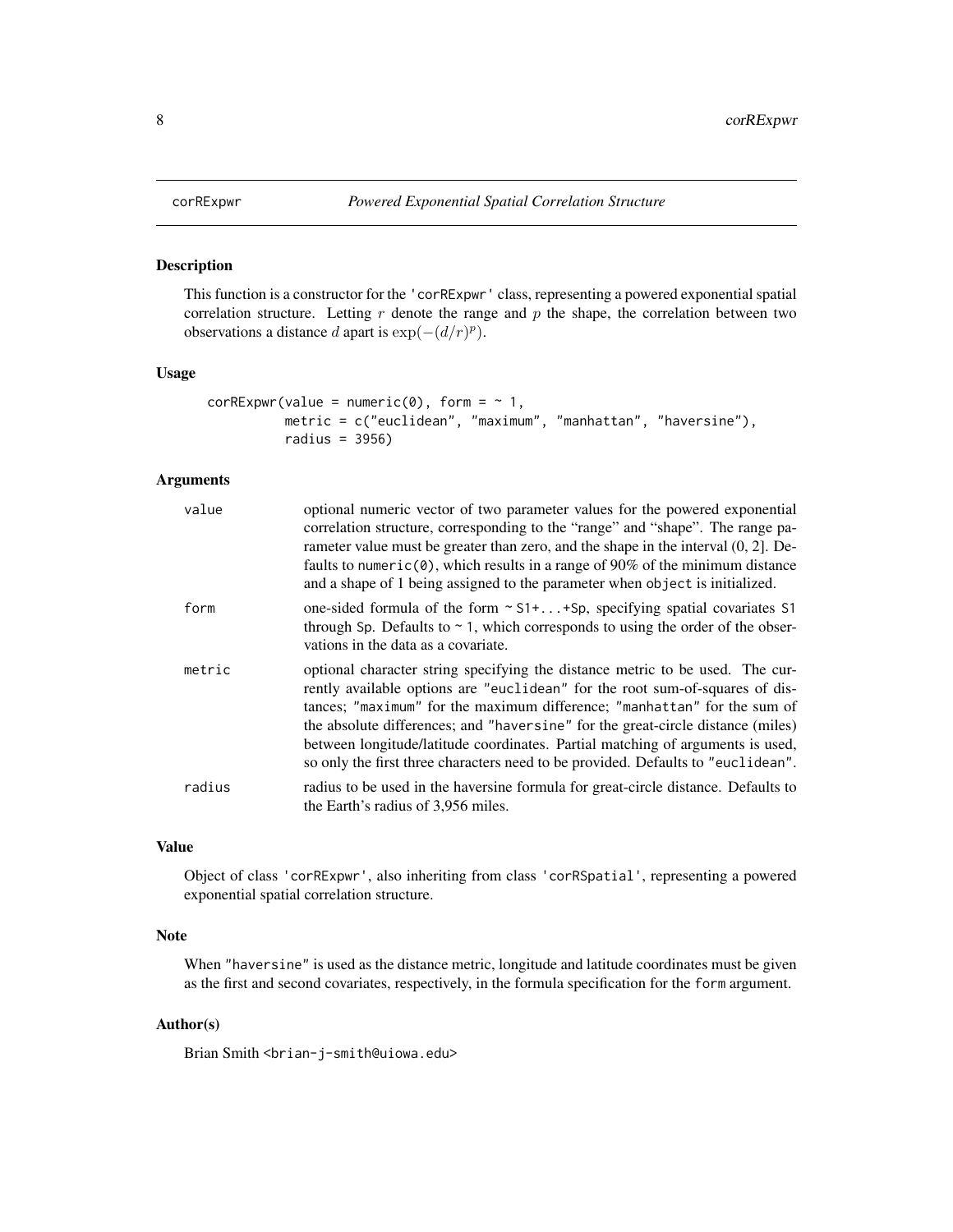## <span id="page-8-0"></span>corRExpwr2 9

## References

Cressie, N.A.C. (1993), "Statistics for Spatial Data", J. Wiley & Sons.

Venables, W.N. and Ripley, B.D. (1997) "Modern Applied Statistics with S-plus", 2nd Edition, Springer-Verlag.

## See Also

[corRClasses](#page-3-1)

#### Examples

```
sp1 \le corRExpwr(form = \le x + y + z)
spatDat <- data.frame(x = (0:4)/4, y = (0:4)/4)
cs1Expwr <- corRExpwr(c(1, 1), form = \sim x + y)
cs1Expwr <- Initialize(cs1Expwr, spatDat)
corMatrix(cs1Expwr)
cs2Expwr <- corRExpwr(c(1, 1), form = \sim x + y, metric = "man")
cs2Expwr <- Initialize(cs2Expwr, spatDat)
corMatrix(cs2Expwr)
```
<span id="page-8-1"></span>

| corRExpwr2 |                  |  | Non-Separable Powered Exponential Spatio-Temporal Correlation |  |
|------------|------------------|--|---------------------------------------------------------------|--|
|            | <i>Structure</i> |  |                                                               |  |

#### Description

This function is a constructor for the 'corRExpwr2' class, representing a non-separable spatial correlation structure. Letting rs denote the spatial range, ps the spatial shape, rt the temporal range, pt the temporal shape, and  $lambda$  the space-time interaction, the correlation between two observations a distance d apart in space and t in time is  $\exp(-(d/r s)^p s - (t/rt)^p t - \lambda (d/r s)^p s (t/rt)^p t)$ .

#### Usage

```
corRExpwr2(value = numeric(0), form = ~ 1,metric = c("euclidean", "maximum", "manhattan", "haversine"),
           radius = 3956)
```
#### Arguments

```
value optional numeric vector of five parameter values for the powered exponential
                  correlation structure, corresponding to the "spatial range", "spatial shape", "tem-
                  poral range", "temporal shape", and "space-time interaction". The range param-
                  eter values must be greater than zero, the shapes in the interval (0, 2], and the
                  interaction greater than or equal to zero. Defaults to numeric(0), which results
                  in ranges of 90% of the minimum distances, shapes of 1, and an interaction of 0
                  being assigned to the parameters when object is initialized.
```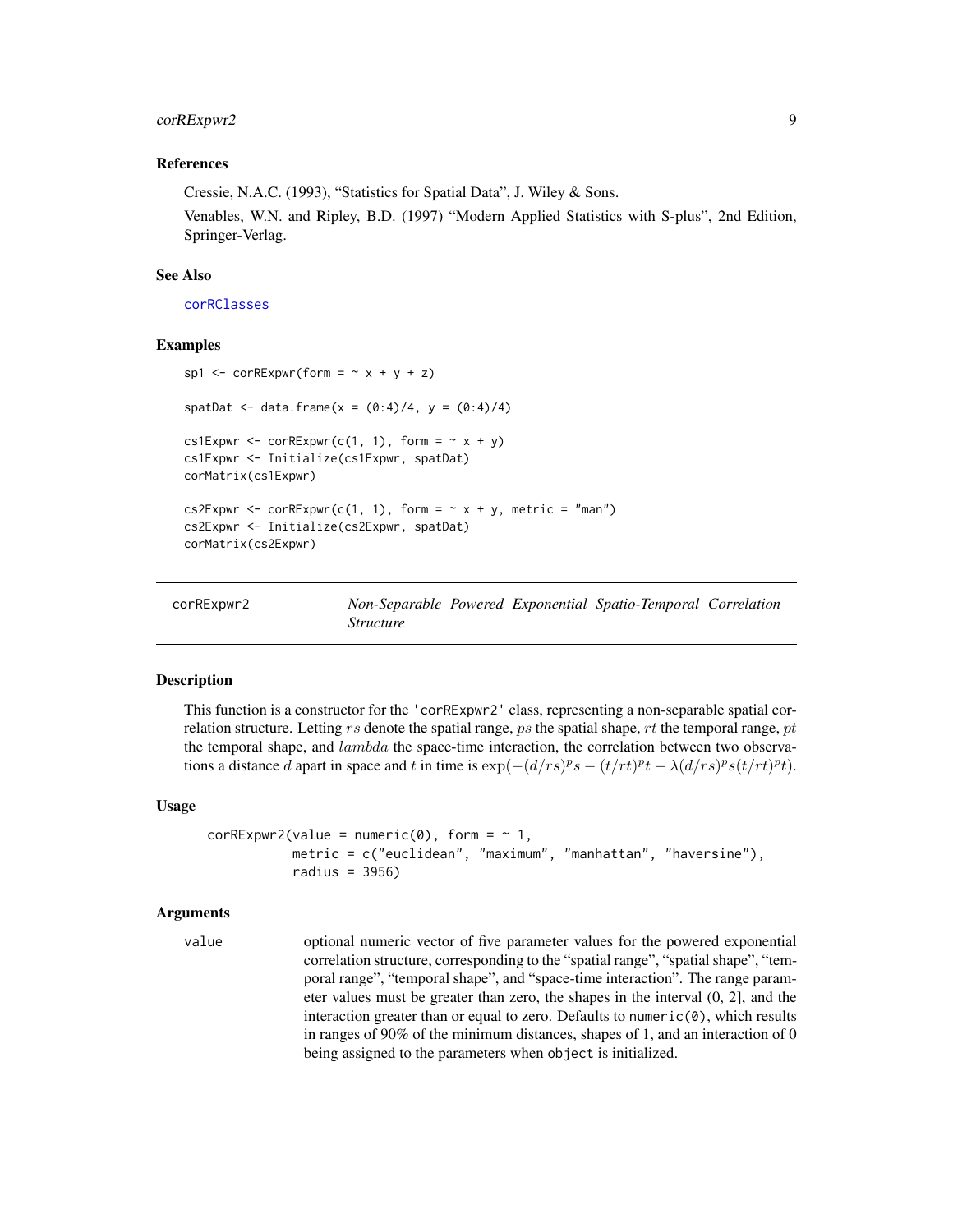<span id="page-9-0"></span>

| form   | one-sided formula of the form $\sim$ S1++Sp+T, specifying spatial covariates S1<br>through Sp and the times T at which measurement were taken.                                                                                                                                                                                                                                                                                                                                                     |
|--------|----------------------------------------------------------------------------------------------------------------------------------------------------------------------------------------------------------------------------------------------------------------------------------------------------------------------------------------------------------------------------------------------------------------------------------------------------------------------------------------------------|
| metric | optional character string specifying the distance metric to be used. The cur-<br>rently available options are "euclidean" for the root sum-of-squares of dis-<br>tances; "maximum" for the maximum difference; "manhattan" for the sum of<br>the absolute differences; and "haversine" for the great-circle distance (miles)<br>between longitude/latitude coordinates. Partial matching of arguments is used,<br>so only the first three characters need to be provided. Defaults to "euclidean". |
| radius | radius to be used in the haversine formula for great-circle distance. Defaults to<br>the Earth's radius of 3,956 miles.                                                                                                                                                                                                                                                                                                                                                                            |

## Value

Object of class 'corRExpwr2', inheriting from class 'corRSpatioTemporal', representing a nonseparable spatial correlation structure.

#### Note

When "haversine" is used as the distance metric, longitude and latitude coordinates must be given as the first and second covariates, respectively, in the formula specification for the form argument.

#### Author(s)

Brian Smith <brian-j-smith@uiowa.edu>

#### References

Cressie, N. and Huang, H.-C. (1993) "Classes of Nonseperable, Spatio-Temporal Stationary Covariance Functions", *Journal of the American Statistical Association*, 94, 1330-1340.

Gneiting, T. (2002) "Nonseparable, stationary covariance functions for space-time data", *Journal of the American Statistical Association*, 97, 590-600.

## See Also

[corRClasses](#page-3-1)

#### Examples

```
sp1 <- corRExpwr2(form = \sim x + y + t)
spatDat <- data.frame(x = (0:4)/4, y = (0:4)/4, t=(0:4)/4)
cs1Expwr <- corRExpwr2(c(1, 1, 1, 1, 1), form = \sim x + y + t)
cs1Expwr <- Initialize(cs1Expwr, spatDat)
corMatrix(cs1Expwr)
cs2Expwr <- corRExpwr2(c(1, 1, 1, 1, 1), form = \sim x + y + t, metric = "man")
cs2Expwr <- Initialize(cs2Expwr, spatDat)
corMatrix(cs2Expwr)
```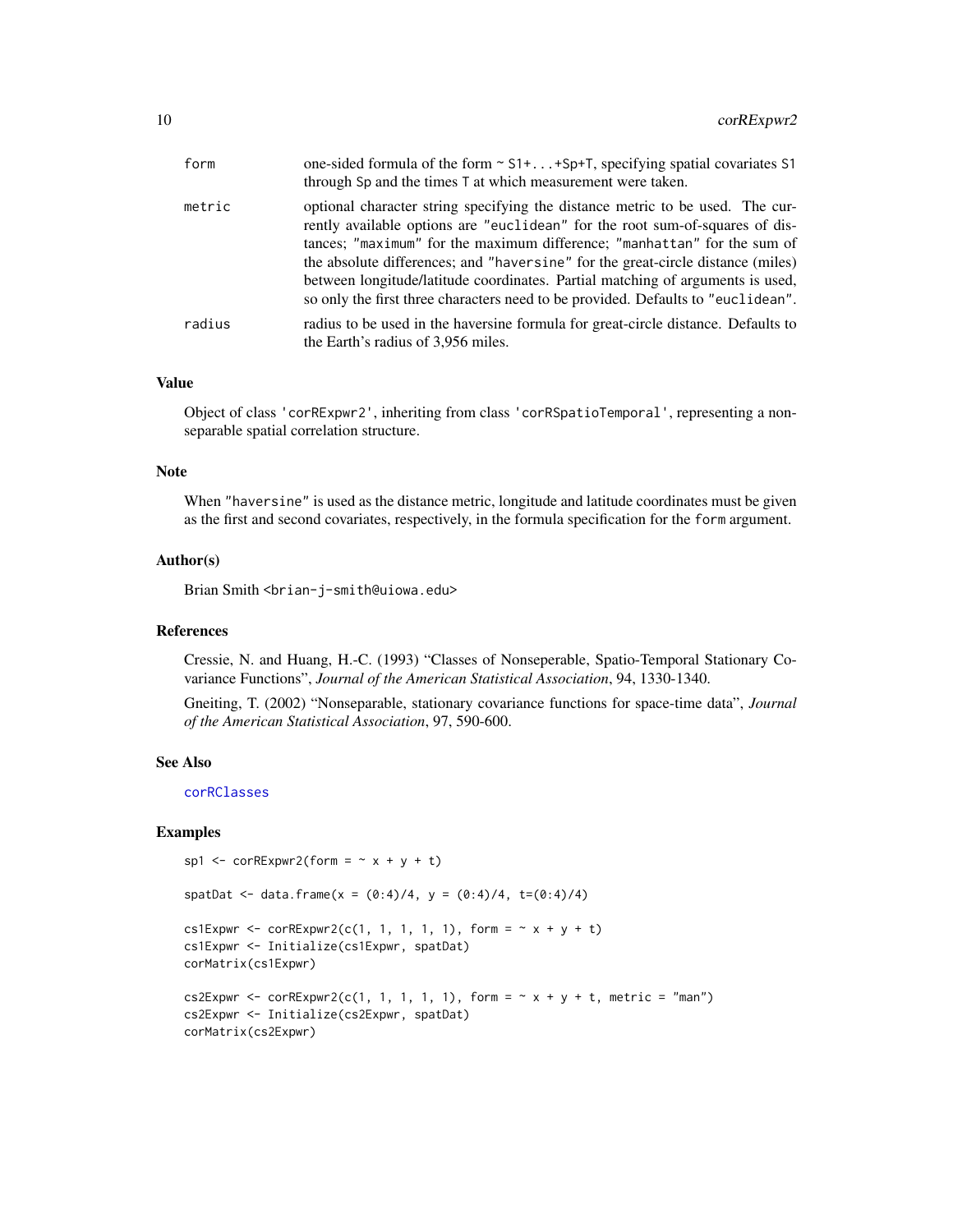<span id="page-10-1"></span><span id="page-10-0"></span>corRExpwr2Dt *Non-Separable Temporally Integrated Powered Exponential Spatial Correlation Structure*

## Description

This function is a constructor for the 'corRExpwr2Dt' class, representing a non-separable spatial correlation structure for temporally integrated measurements. Letting rs denote the spatial range, ps the spatial shape,  $rt$  the temporal range, and  $lambda$  the space-time interaction, the correlation between two observations a distance d apart in space and t in time is  $\exp(-(d/r_s)^p s - t/rt \lambda(d/rs)^ps(t/rt)$ ).

#### Usage

```
corRExpwr2Dt(value = numeric(0), form = \sim 1,
             metric = c("euclidean", "maximum", "manhattan", "haversine"),
             radius = 3956)
```
## Arguments

| value  | optional numeric vector of four parameter values for the powered exponen-                  |
|--------|--------------------------------------------------------------------------------------------|
|        | tial correlation structure, corresponding to the "spatial range", "spatial shape",         |
|        | "temporal range", and "space-time interaction". The range parameter values                 |
|        | must be greater than zero, the shape in the interval $(0, 2]$ , and the interaction        |
|        | greater than or equal to zero. Defaults to numeric( $\emptyset$ ), which results in ranges |
|        | of 90% of the minimum distances, a shape of 1, and an interaction of 0 being               |
|        | assigned to the parameters when object is initialized.                                     |
| form   | one-sided formula of the form $\sim$ S1++Sp+T1+T2, specifying spatial covari-              |
|        | ates S1 through Sp and the times (T1, T2) at which measurement periods begin               |
|        | and end, respectively.                                                                     |
| metric | optional character string specifying the distance metric to be used. The cur-              |
|        | rently available options are "euclidean" for the root sum-of-squares of dis-               |
|        | tances; "maximum" for the maximum difference; "manhattan" for the sum of                   |
|        | the absolute differences; and "haversine" for the great-circle distance (miles)            |
|        | between longitude/latitude coordinates. Partial matching of arguments is used,             |
|        | so only the first three characters need to be provided. Defaults to "euclidean".           |
| radius | radius to be used in the haversine formula for great-circle distance. Defaults to          |
|        | the Earth's radius of 3,956 miles.                                                         |
|        |                                                                                            |

## Value

Object of class 'corRExpwr2Dt', also inheriting from class 'corRSpatial', representing a nonseparable spatial correlation structure.

#### Note

When "haversine" is used as the distance metric, longitude and latitude coordinates must be given as the first and second covariates, respectively, in the formula specification for the form argument.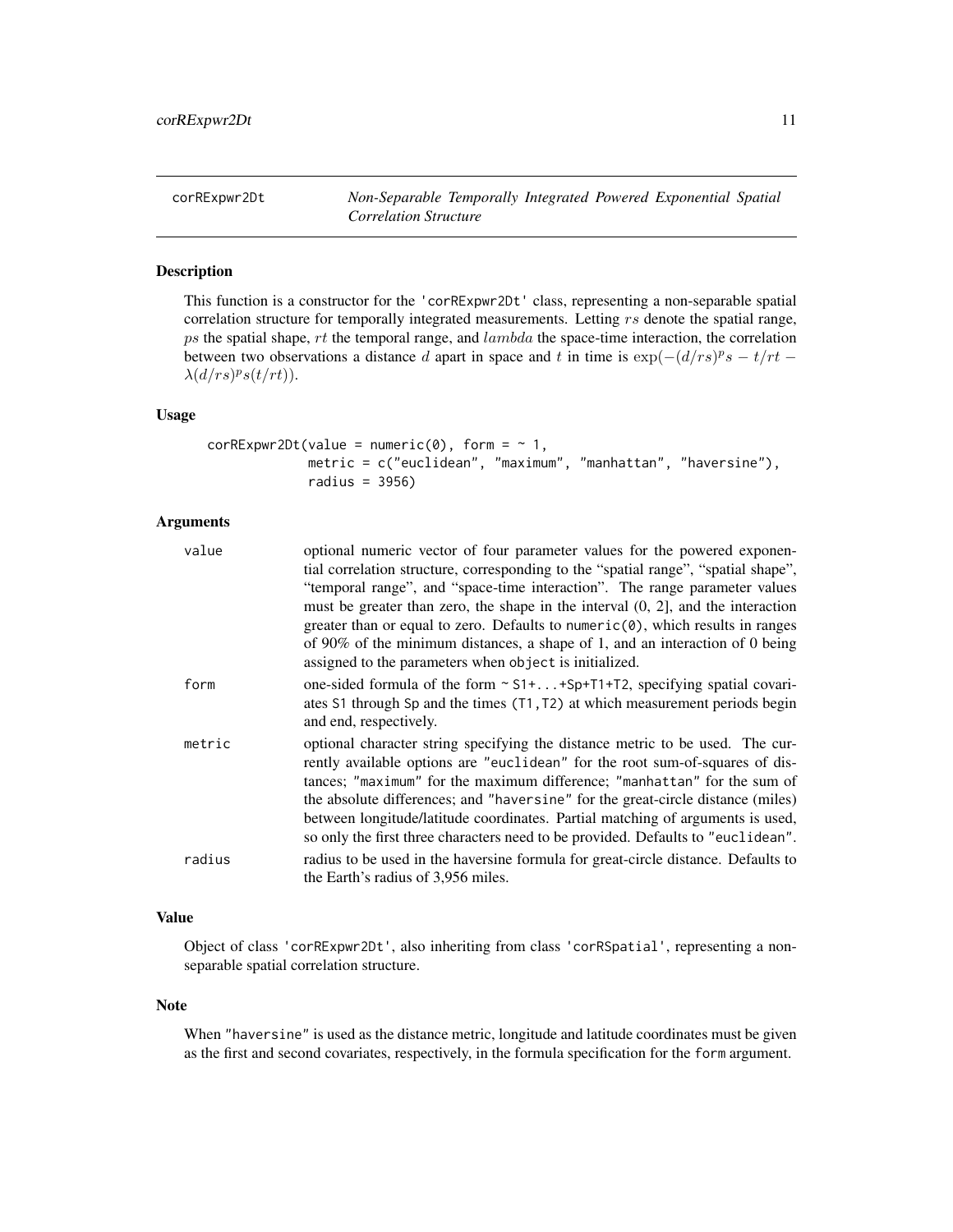#### <span id="page-11-0"></span>Author(s)

Brian Smith <brian-j-smith@uiowa.edu>

## References

Cressie, N. and Huang, H.-C. (1993) "Classes of Nonseperable, Spatio-Temporal Stationary Covariance Functions", *Journal of the American Statistical Association*, 94, 1330-1340.

Smith, B.J. and Oleson, J.J. (2007) "Geostatistical Hierarchical Model for Temporally Integrated Radon Measurements", *Jounal of Agricultural, Biological, and Environmental Statistics*, in press.

#### See Also

[corRClasses](#page-3-1)

#### Examples

```
sp1 <- corRExpwr2Dt(form = \sim x + y + t1 + t2)
spatDat <- data.frame(x = (0:4)/4, y = (0:4)/4, t1=(0:4)/4, t2=(1:5)/4)
cs1ExpwrDt <- corRExpwr2Dt(c(1, 1, 1, 1), form = \sim x + y + t1 + t2)
cs1ExpwrDt <- Initialize(cs1ExpwrDt, spatDat)
corMatrix(cs1ExpwrDt)
cs2ExpwrDt <- corRExpwr2Dt(c(1, 1, 1, 1), form = \sim x + y + t1 + t2, metric = "man")
cs2ExpwrDt <- Initialize(cs2ExpwrDt, spatDat)
corMatrix(cs2ExpwrDt)
```
<span id="page-11-1"></span>corRGaus *Gaussian Spatial Correlation Structure*

## Description

This function is a constructor for the 'corRGaus' class, representing a Gaussian spatial correlation structure. Letting  $r$  denote the range, the correlation between two observations a distance  $d$  apart is  $\exp(-(d/r)^2)$ .

## Usage

```
corRGaus(value = numeric(0), form = ~ 1,metric = c("euclidean", "maximum", "manhattan", "haversine"),
        radius = 3956)
```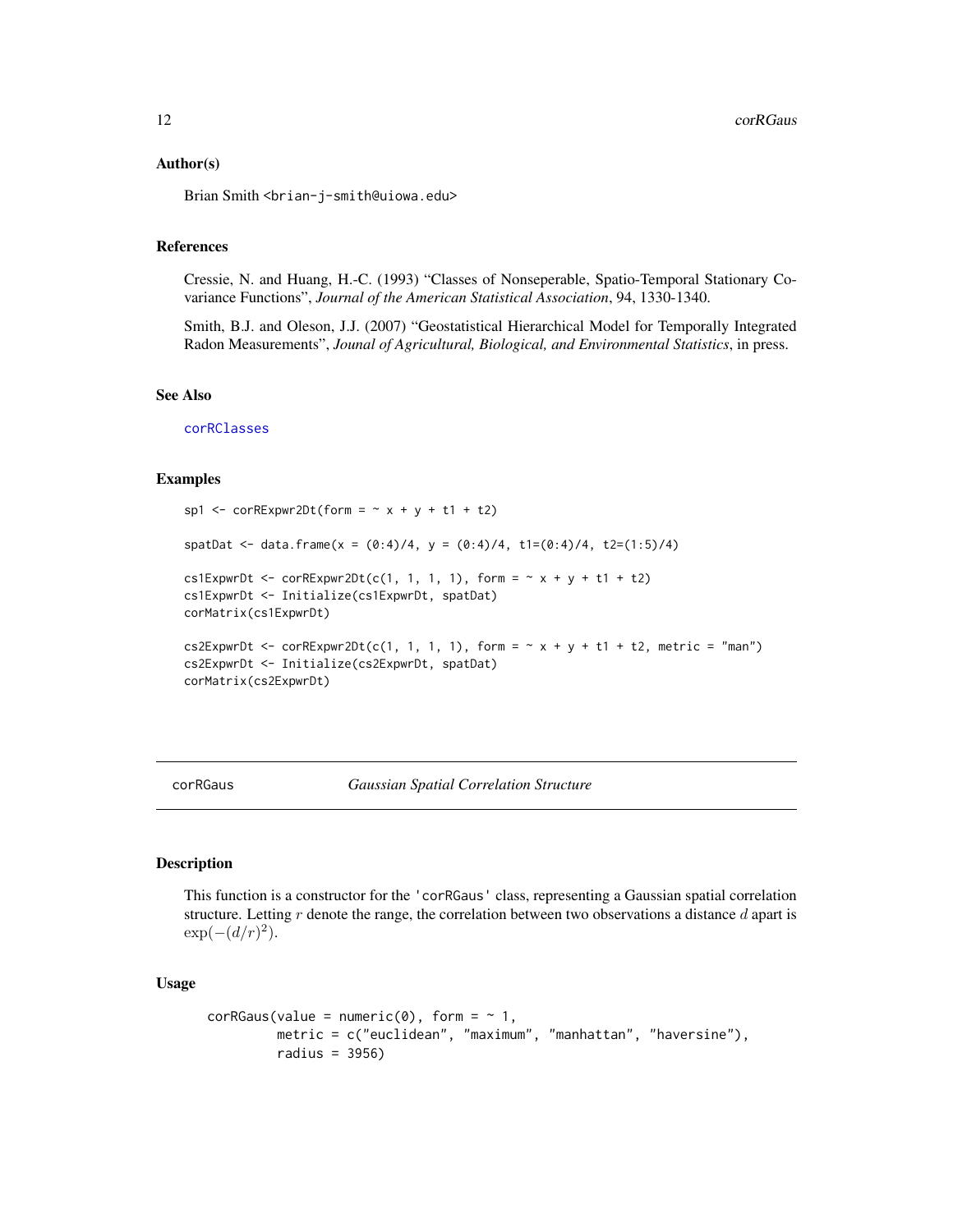#### <span id="page-12-0"></span>corRGaus 13

#### Arguments

| value  | optional numeric "range" parameter value for the Gaussian correlation structure,<br>which must be greater than zero. Defaults to numeric $(0)$ , which results in a<br>range of 90% of the minimum distance being assigned to the parameter when<br>object is initialized.                                                                                                                                                                                                                         |
|--------|----------------------------------------------------------------------------------------------------------------------------------------------------------------------------------------------------------------------------------------------------------------------------------------------------------------------------------------------------------------------------------------------------------------------------------------------------------------------------------------------------|
| form   | one-sided formula of the form $\sim$ S1++Sp, specifying spatial covariates S1<br>through Sp. Defaults to $\sim$ 1, which corresponds to using the order of the obser-<br>vations in the data as a covariate.                                                                                                                                                                                                                                                                                       |
| metric | optional character string specifying the distance metric to be used. The cur-<br>rently available options are "euclidean" for the root sum-of-squares of dis-<br>tances; "maximum" for the maximum difference; "manhattan" for the sum of<br>the absolute differences; and "haversine" for the great-circle distance (miles)<br>between longitude/latitude coordinates. Partial matching of arguments is used,<br>so only the first three characters need to be provided. Defaults to "euclidean". |
| radius | radius to be used in the haversine formula for great-circle distance. Defaults to<br>the Earth's radius of 3,956 miles.                                                                                                                                                                                                                                                                                                                                                                            |

## Value

Object of class 'corRGaus', also inheriting from class 'corRSpatial', representing a Gaussian spatial correlation structure.

## Note

When "haversine" is used as the distance metric, longitude and latitude coordinates must be given as the first and second covariates, respectively, in the formula specification for the form argument.

## Author(s)

Brian Smith <brian-j-smith@uiowa.edu> and Jose Pinheiro <Jose.Pinheiro@pharma.novartis.com>, and Douglas Bates <br/>bates@stat.wisc.edu>

## References

Cressie, N.A.C. (1993), "Statistics for Spatial Data", J. Wiley & Sons.

Venables, W.N. and Ripley, B.D. (1997) "Modern Applied Statistics with S-plus", 2nd Edition, Springer-Verlag.

#### See Also

[corRClasses](#page-3-1)

## Examples

```
sp1 <- corRGaus(form = \sim x + y + z)
```
spatDat <- data.frame(x =  $(0:4)/4$ , y =  $(0:4)/4$ )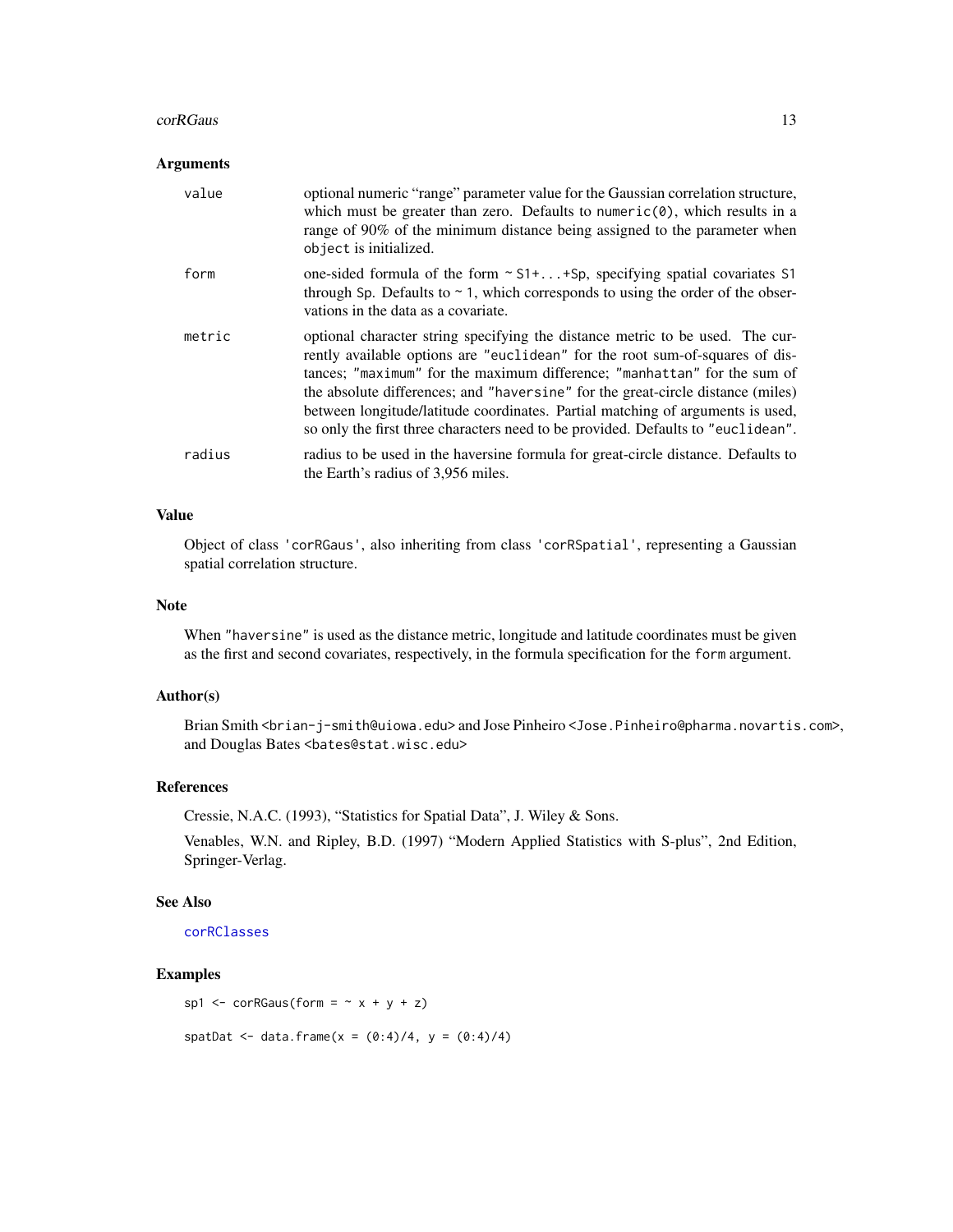```
cs1Gaus \leq corRGaus(1, form = \sim x + y)
cs1Gaus <- Initialize(cs1Gaus, spatDat)
corMatrix(cs1Gaus)
cs2Gaus \leq corRGaus(1, form = \sim x + y, metric = "man")
cs2Gaus <- Initialize(cs2Gaus, spatDat)
corMatrix(cs2Gaus)
```
<span id="page-13-1"></span>corRGneit *Gneiting Spatial Correlation Structure*

## Description

This function is a constructor for the 'corRGneit' class, representing the Gneiting approximation to the Gaussian correlation structure. Letting  $r$  denote the range, the correlation between two observations a distance  $d < r/s$  apart is  $(1 + 8sx + 25(sx)^2 + 32(sx)^3)(1 - sx)^8$ , where s = 0.301187465825. If  $d \ge r/s$  the correlation is zero.

## Usage

```
corRGeneit(value = numeric(0), form = ~ 1,metric = c("euclidean", "maximum", "manhattan", "haversine"),
          radius = 3956)
```
## Arguments

| value  | optional numeric "range" parameter value for the Gneiting correlation structure,<br>which must be greater than zero. Defaults to numeric $(0)$ , which results in a<br>range of 90% of the minimum distance being assigned to the parameter when<br>object is initialized.                                                                                                                                                                                                                 |
|--------|--------------------------------------------------------------------------------------------------------------------------------------------------------------------------------------------------------------------------------------------------------------------------------------------------------------------------------------------------------------------------------------------------------------------------------------------------------------------------------------------|
| form   | one-sided formula of the form $\sim$ S1++Sp, specifying spatial covariates S1<br>through Sp. Defaults to $\sim$ 1, which corresponds to using the order of the obser-<br>vations in the data as a covariate.                                                                                                                                                                                                                                                                               |
| metric | optional character string specifying the distance metric to be used. The cur-<br>rently available options are "euclidean" for the root sum-of-squares of dis-<br>tances; "maximum" for the maximum difference; "manhattan" for the sum of<br>the absolute differences; and "haversine" for the great-circle distance between<br>longitude/latitude coordinates. Partial matching of arguments is used, so only<br>the first three characters need to be provided. Defaults to "euclidean". |
| radius | radius to be used in the haversine formula for great-circle distance. Defaults to<br>the Earth's radius of 3,956 miles.                                                                                                                                                                                                                                                                                                                                                                    |

#### Value

Object of class 'corRGneit', also inheriting from class 'corRSpatial', representing the Gneiting spatial correlation structure.

<span id="page-13-0"></span>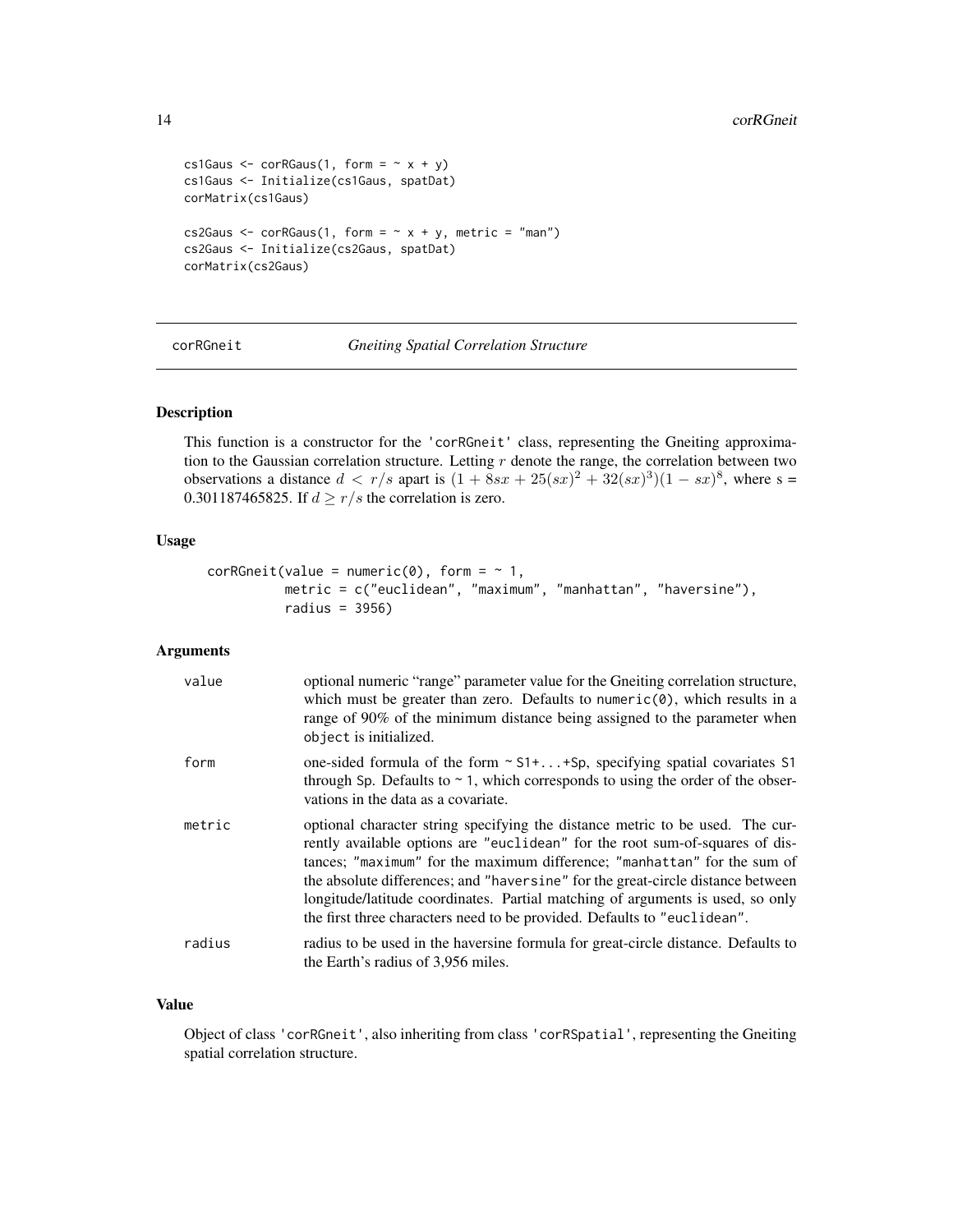#### <span id="page-14-0"></span>corRLin 15

## Note

When "haversine" is used as the distance metric, longitude and latitude coordinates must be given as the first and second covariates, respectively, in the formula specification for the form argument.

## Author(s)

Brian Smith <brian-j-smith@uiowa.edu>

## References

Gneiting, T. (1999), "Correlation Functions for Atmospheric Data Analysis", *Quarterly Journal of the Royal Meteorological Society*, 125(559), 2449-2464.

Venables, W.N. and Ripley, B.D. (1997) "Modern Applied Statistics with S-plus", 2nd Edition, Springer-Verlag.

## See Also

[corRClasses](#page-3-1)

#### Examples

```
sp1 <- corRGneit(form = \sim x + y + z)
spatDat <- data.frame(x = (0:4)/4, y = (0:4)/4)
cs1Gneit \leq corRGneit(1, form = \sim x + y)
cs1Gneit <- Initialize(cs1Gneit, spatDat)
corMatrix(cs1Gneit)
cs2Gneit \leq corRGneit(1, form = \sim x + y, metric = "man")
cs2Gneit <- Initialize(cs2Gneit, spatDat)
corMatrix(cs2Gneit)
```
<span id="page-14-1"></span>

```
corRLin Linear Spatial Correlation Structure
```
#### Description

This function is a constructor for the 'corRLin' class, representing a linear spatial correlation structure. Letting r denote the range, the correlation between two observations a distance  $d < r$ apart is  $1 - (d/r)$ . If  $d \geq r$  the correlation is zero.

#### Usage

```
corRLin(value = numeric(0), form = ~ 1,metric = c("euclidean", "maximum", "manhattan", "haversine"),
       radius = 3956)
```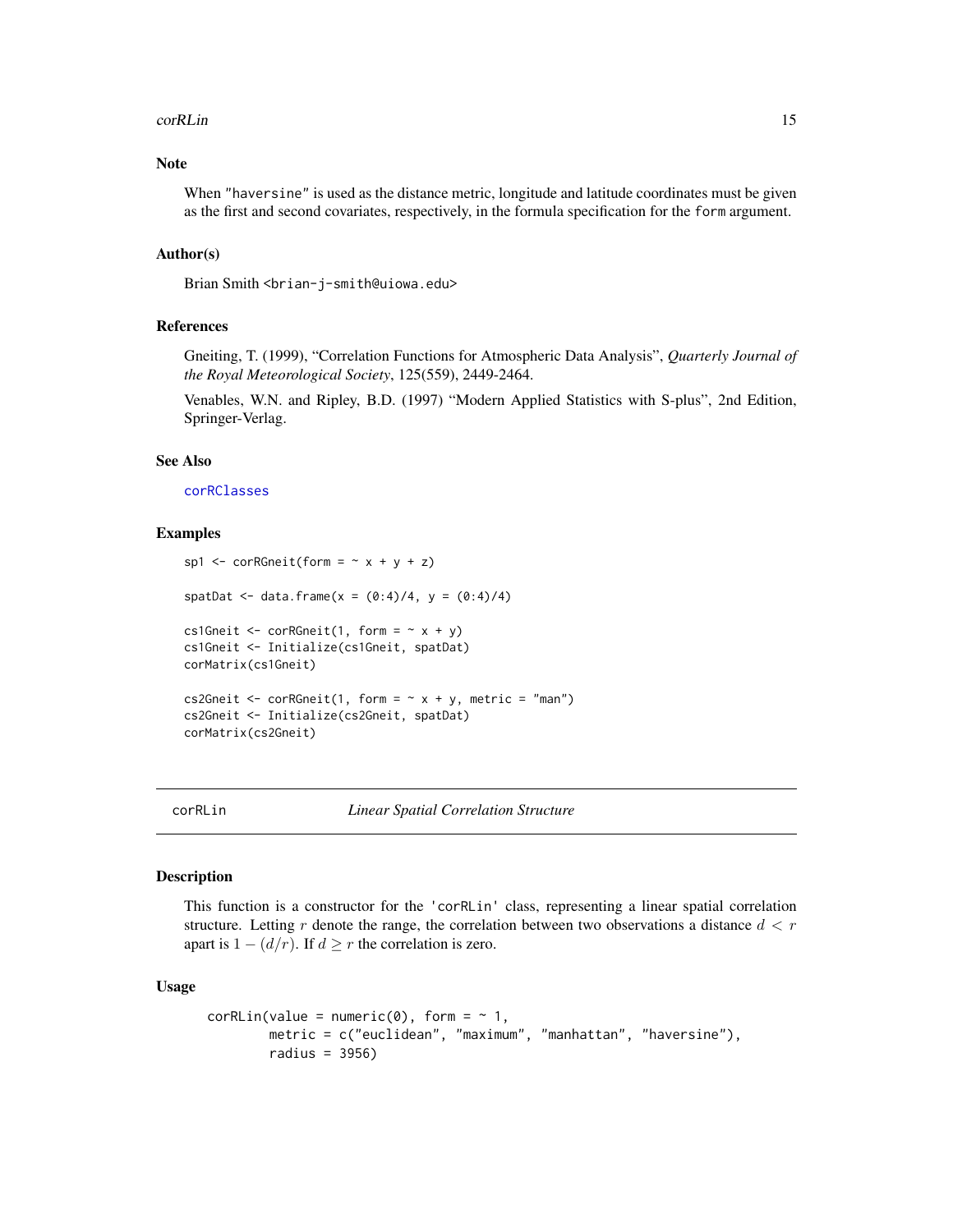#### <span id="page-15-0"></span>Arguments

| value  | optional numeric "range" parameter value for the linear correlation structure,<br>which must be greater than zero. Defaults to numeric $(0)$ , which results in a<br>range of 90% of the minimum distance being assigned to the parameter when<br>object is initialized.                                                                                                                                                                                                                           |
|--------|----------------------------------------------------------------------------------------------------------------------------------------------------------------------------------------------------------------------------------------------------------------------------------------------------------------------------------------------------------------------------------------------------------------------------------------------------------------------------------------------------|
| form   | one-sided formula of the form $\sim$ S1++Sp, specifying spatial covariates S1<br>through Sp. Defaults to $\sim$ 1, which corresponds to using the order of the obser-<br>vations in the data as a covariate.                                                                                                                                                                                                                                                                                       |
| metric | optional character string specifying the distance metric to be used. The cur-<br>rently available options are "euclidean" for the root sum-of-squares of dis-<br>tances; "maximum" for the maximum difference; "manhattan" for the sum of<br>the absolute differences; and "haversine" for the great-circle distance (miles)<br>between longitude/latitude coordinates. Partial matching of arguments is used,<br>so only the first three characters need to be provided. Defaults to "euclidean". |
| radius | radius to be used in the haversine formula for great-circle distance. Defaults to<br>the Earth's radius of 3,956 miles.                                                                                                                                                                                                                                                                                                                                                                            |

## Value

Object of class 'corRLin', also inheriting from class 'corRSpatial', representing a linear spatial correlation structure.

## Note

When "haversine" is used as the distance metric, longitude and latitude coordinates must be given as the first and second covariates, respectively, in the formula specification for the form argument.

## Author(s)

Brian Smith <brian-j-smith@uiowa.edu> and Jose Pinheiro <Jose.Pinheiro@pharma.novartis.com>, and Douglas Bates <br/>bates@stat.wisc.edu>

## References

Cressie, N.A.C. (1993), "Statistics for Spatial Data", J. Wiley & Sons.

Venables, W.N. and Ripley, B.D. (1997) "Modern Applied Statistics with S-plus", 2nd Edition, Springer-Verlag.

#### See Also

[corRClasses](#page-3-1)

## Examples

sp1 <-  $corRLin(form = ~ x + y + z)$ 

spatDat <- data.frame(x =  $(0:4)/4$ , y =  $(0:4)/4$ )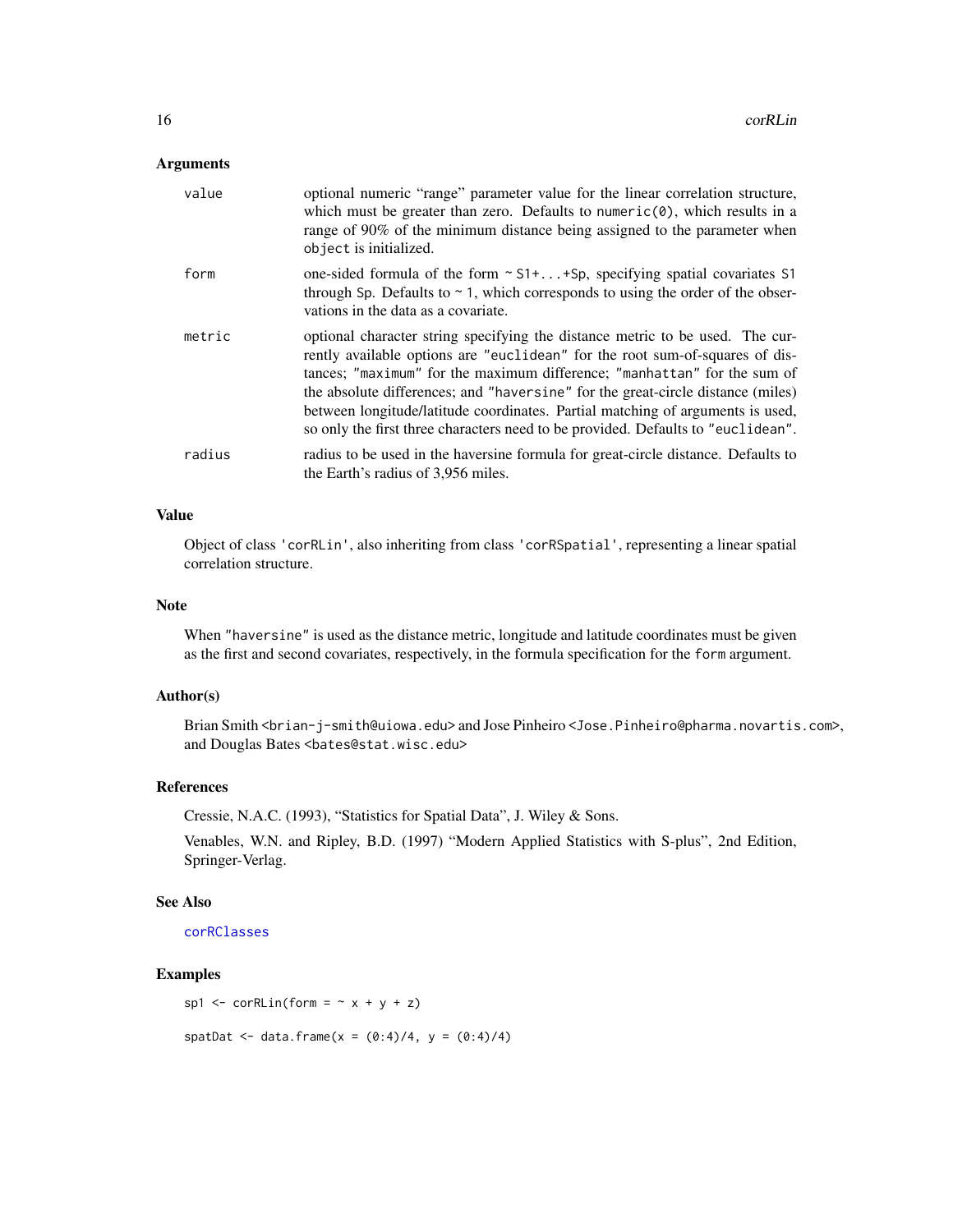#### <span id="page-16-0"></span>corRMatern 17

```
cs1Lin \le corRLin(1, form = \le x + y)
cs1Lin <- Initialize(cs1Lin, spatDat)
corMatrix(cs1Lin)
cs2Lin \le - corRLin(1, form = \sim x + y, metric = "man")
cs2Lin <- Initialize(cs2Lin, spatDat)
corMatrix(cs2Lin)
```
## <span id="page-16-1"></span>corRMatern *Matern Spatial Correlation Structure*

## Description

This function is a constructor for the 'corRMatern' class, representing a Matern spatial correlation structure. Letting  $r$  denote the range, and  $s$  the scale, the correlation between two observations a distance d apart is  $1/(2^{s-1}\Gamma(s))(d/r)^sK_s(d/r)$ .

## Usage

```
corRMatern(value = numeric(0), form = ~ 1,metric = c("euclidean", "maximum", "manhattan", "haversine"),
           radius = 3956)
```
## Arguments

| value  | optional numeric vector of two parameter values for the Matern correlation<br>structure, corresponding to the "range" and "scale". The range parameter value<br>must be greater than zero, and the scale in the interval $(0, 2]$ . Defaults to<br>numeric( $\theta$ ), which results in a range of 90% of the minimum distance and a<br>scale of 0.5 being assigned to the parameter when object is initialized.                                                                                  |
|--------|----------------------------------------------------------------------------------------------------------------------------------------------------------------------------------------------------------------------------------------------------------------------------------------------------------------------------------------------------------------------------------------------------------------------------------------------------------------------------------------------------|
| form   | one-sided formula of the form $\sim$ S1++Sp, specifying spatial covariates S1<br>through Sp. Defaults to $\sim$ 1, which corresponds to using the order of the obser-<br>vations in the data as a covariate.                                                                                                                                                                                                                                                                                       |
| metric | optional character string specifying the distance metric to be used. The cur-<br>rently available options are "euclidean" for the root sum-of-squares of dis-<br>tances; "maximum" for the maximum difference; "manhattan" for the sum of<br>the absolute differences; and "haversine" for the great-circle distance (miles)<br>between longitude/latitude coordinates. Partial matching of arguments is used,<br>so only the first three characters need to be provided. Defaults to "euclidean". |
| radius | radius to be used in the haversine formula for great-circle distance. Defaults to<br>the Earth's radius of 3,956 miles.                                                                                                                                                                                                                                                                                                                                                                            |

#### Value

Object of class 'corRMatern', also inheriting from class 'corRSpatial', representing a Matern spatial correlation structure.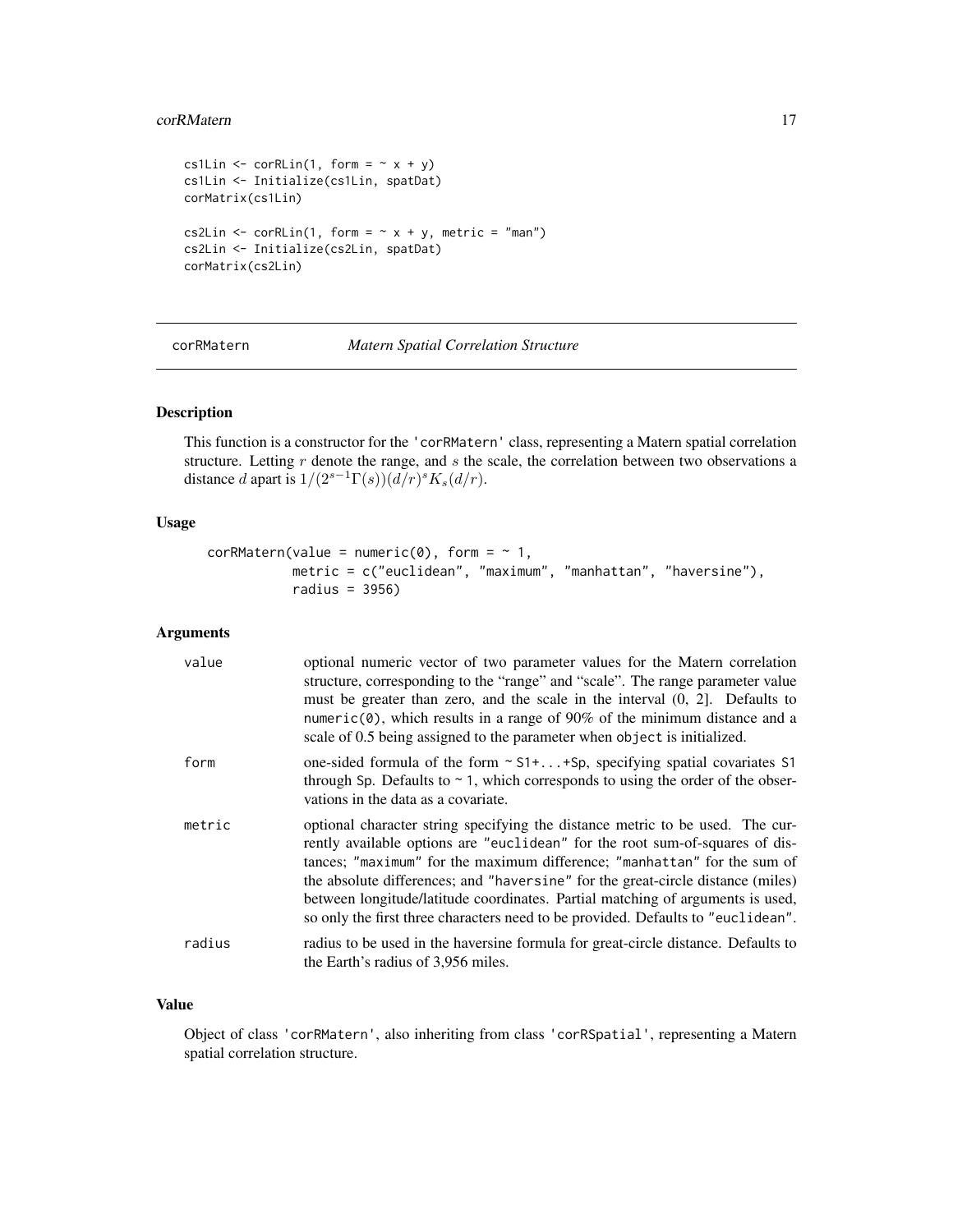## <span id="page-17-0"></span>Note

When "haversine" is used as the distance metric, longitude and latitude coordinates must be given as the first and second covariates, respectively, in the formula specification for the form argument.

## Author(s)

Brian Smith <br ian-j-smith@uiowa.edu>

## References

Cressie, N.A.C. (1993), "Statistics for Spatial Data", J. Wiley & Sons.

Venables, W.N. and Ripley, B.D. (1997) "Modern Applied Statistics with S-plus", 2nd Edition, Springer-Verlag.

## See Also

[corRClasses](#page-3-1)

## Examples

```
sp1 <- corRMatern(form = \sim x + y + z)
spatDat <- data.frame(x = (0:4)/4, y = (0:4)/4)
cs1Matern <- corRMatern(c(1, 1), form = \sim x + y)
cs1Matern <- Initialize(cs1Matern, spatDat)
corMatrix(cs1Matern)
cs2Matern <- corRMatern(c(1, 1), form = \sim x + y, metric = "man")
cs2Matern <- Initialize(cs2Matern, spatDat)
corMatrix(cs2Matern)
```
<span id="page-17-1"></span>corRSpher *Spherical Spatial Correlation Structure*

#### **Description**

This function is a constructor for the 'corRSpher' class, representing a spherical spatial correlation structure. Letting r denote the range, the correlation between two observations a distance  $d < r$ apart is  $1 - 1.5(d/r) + 0.5(d/r)^3$ . If  $d \ge r$  the correlation is zero.

#### Usage

```
corRSpher(value = numeric(0), form = ~ 1,metric = c("euclidean", "maximum", "manhattan", "haversine"),
         radius = 3956)
```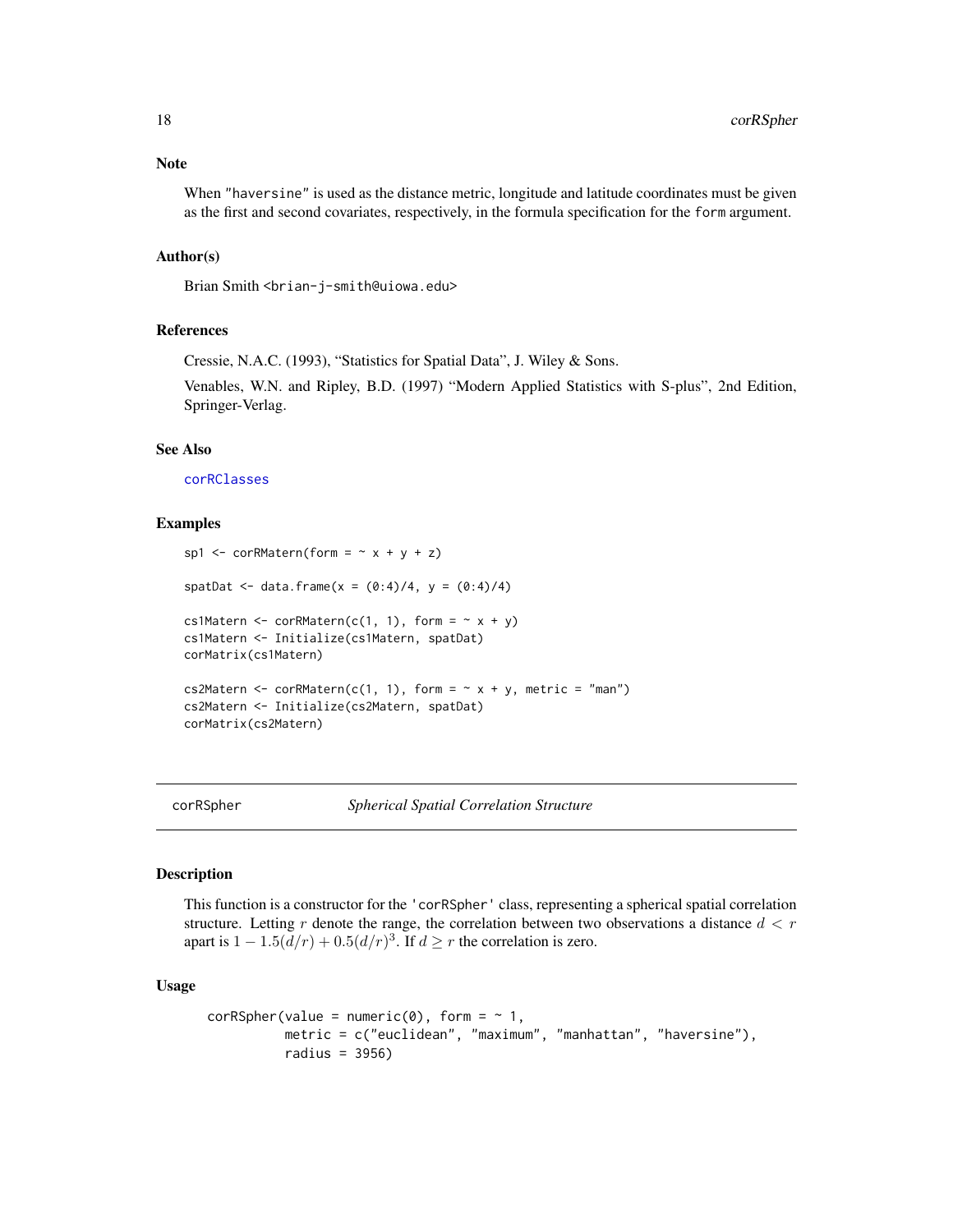## <span id="page-18-0"></span>corRSpher 19

## Arguments

| value  | optional numeric "range" parameter value for the spherical correlation structure,<br>which must be greater than zero. Defaults to numeric $(0)$ , which results in a<br>range of 90% of the minimum distance being assigned to the parameter when<br>object is initialized.                                                                                                                                                                                                                        |
|--------|----------------------------------------------------------------------------------------------------------------------------------------------------------------------------------------------------------------------------------------------------------------------------------------------------------------------------------------------------------------------------------------------------------------------------------------------------------------------------------------------------|
| form   | one-sided formula of the form $\sim$ S1++Sp, specifying spatial covariates S1<br>through Sp. Defaults to $\sim$ 1, which corresponds to using the order of the obser-<br>vations in the data as a covariate.                                                                                                                                                                                                                                                                                       |
| metric | optional character string specifying the distance metric to be used. The cur-<br>rently available options are "euclidean" for the root sum-of-squares of dis-<br>tances; "maximum" for the maximum difference; "manhattan" for the sum of<br>the absolute differences; and "haversine" for the great-circle distance (miles)<br>between longitude/latitude coordinates. Partial matching of arguments is used,<br>so only the first three characters need to be provided. Defaults to "euclidean". |
| radius | radius to be used in the haversine formula for great-circle distance. Defaults to<br>the Earth's radius of 3,956 miles.                                                                                                                                                                                                                                                                                                                                                                            |

## Value

An object of class 'corRSpher', also inheriting from class 'corRSpatial', representing a spherical spatial correlation structure.

## Note

When "haversine" is used as the distance metric, longitude and latitude coordinates must be given as the first and second covariates, respectively, in the formula specification for the form argument.

## Author(s)

Jose Pinheiro <Jose.Pinheiro@pharma.novartis.com>, Douglas Bates <bates@stat.wisc.edu>, and Brian Smith <br />brian-j-smith@uiowa.edu>

## References

Cressie, N.A.C. (1993), "Statistics for Spatial Data", J. Wiley & Sons.

Venables, W.N. and Ripley, B.D. (1997) "Modern Applied Statistics with S-plus", 2nd Edition, Springer-Verlag.

#### See Also

[corRClasses](#page-3-1)

## Examples

```
sp1 <- corRSpher(form = \sim x + y + z)
```
spatDat <- data.frame(x =  $(0:4)/4$ , y =  $(0:4)/4$ )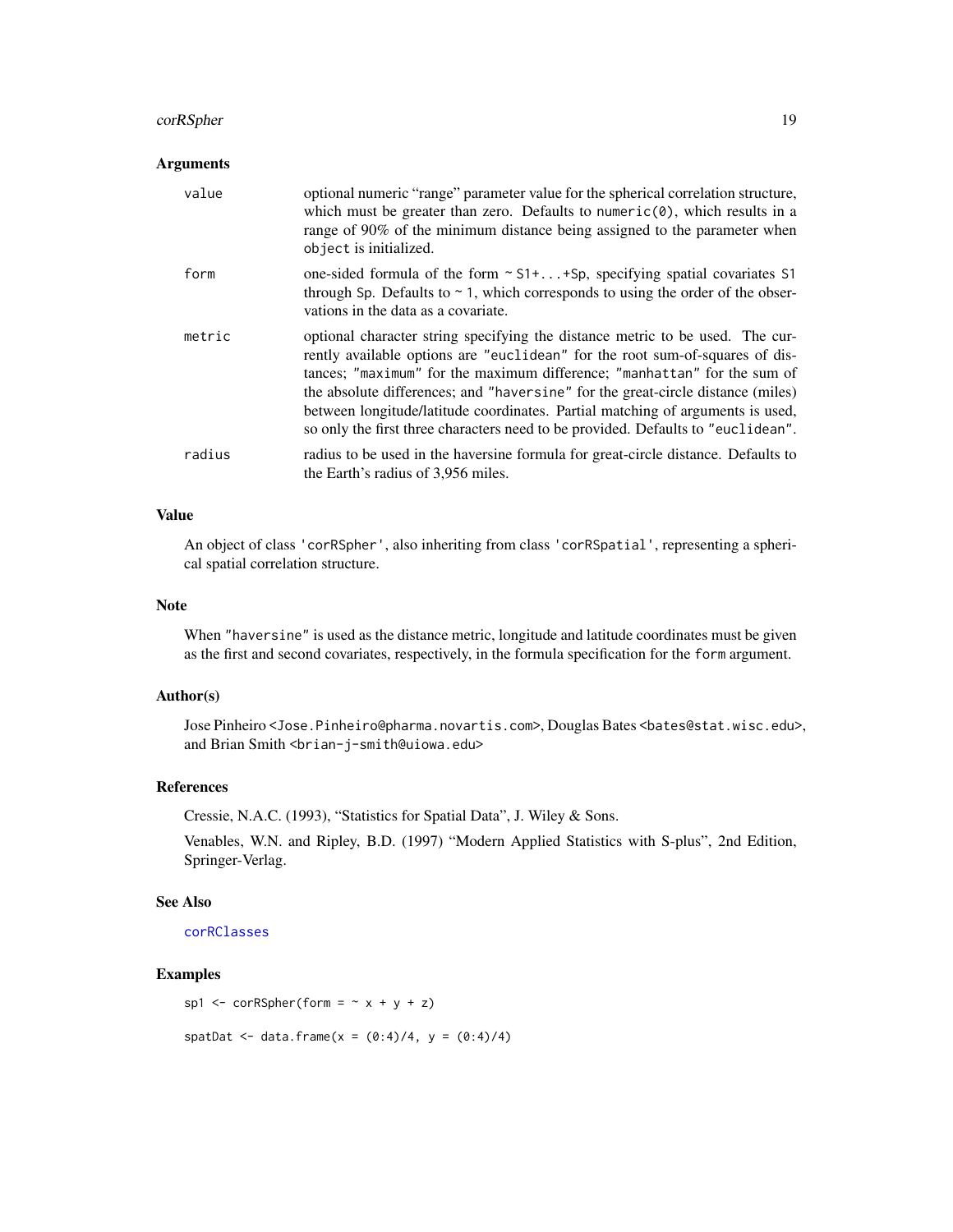```
cs1Spher \leq corRSpher(1, form = \sim x + y)
cs1Spher <- Initialize(cs1Spher, spatDat)
corMatrix(cs1Spher)
cs2Spher \leq corRSpher(1, form = \sim x + y, metric = "man")
cs2Spher <- Initialize(cs2Spher, spatDat)
corMatrix(cs2Spher)
```
<span id="page-19-1"></span>corRWave *Sine Wave Spatial Correlation Structure*

## Description

This function is a constructor for the 'corRWave' class, representing a sine wave spatial correlation structure. Letting  $r$  denote the range, the correlation between two observations a distance  $d$  apart is  $\sin(d/r)/(d/r)$ .

#### Usage

```
corRWave(value = numeric(0), form = ~ 1,metric = c("euclidean", "maximum", "manhattan", "haversine"),
         radius = 3956)
```
## Arguments

| value  | optional numeric "range" parameter value for the sine wave correlation struc-<br>ture, which must be greater than zero. Defaults to numeric $(0)$ , which results in<br>a range of 90% of the minimum distance being assigned to the parameter when<br>object is initialized.                                                                                                                                                                                                                      |
|--------|----------------------------------------------------------------------------------------------------------------------------------------------------------------------------------------------------------------------------------------------------------------------------------------------------------------------------------------------------------------------------------------------------------------------------------------------------------------------------------------------------|
| form   | one-sided formula of the form $\sim$ S1++Sp, specifying spatial covariates S1<br>through Sp. Defaults to $\sim$ 1, which corresponds to using the order of the obser-<br>vations in the data as a covariate.                                                                                                                                                                                                                                                                                       |
| metric | optional character string specifying the distance metric to be used. The cur-<br>rently available options are "euclidean" for the root sum-of-squares of dis-<br>tances; "maximum" for the maximum difference; "manhattan" for the sum of<br>the absolute differences; and "haversine" for the great-circle distance (miles)<br>between longitude/latitude coordinates. Partial matching of arguments is used,<br>so only the first three characters need to be provided. Defaults to "euclidean". |
| radius | radius to be used in the haversine formula for great-circle distance. Defaults to<br>the Earth's radius of 3,956 miles.                                                                                                                                                                                                                                                                                                                                                                            |

## Value

Object of class 'corRWave', also inheriting from class 'corRSpatial', representing a sine wave spatial correlation structure.

<span id="page-19-0"></span>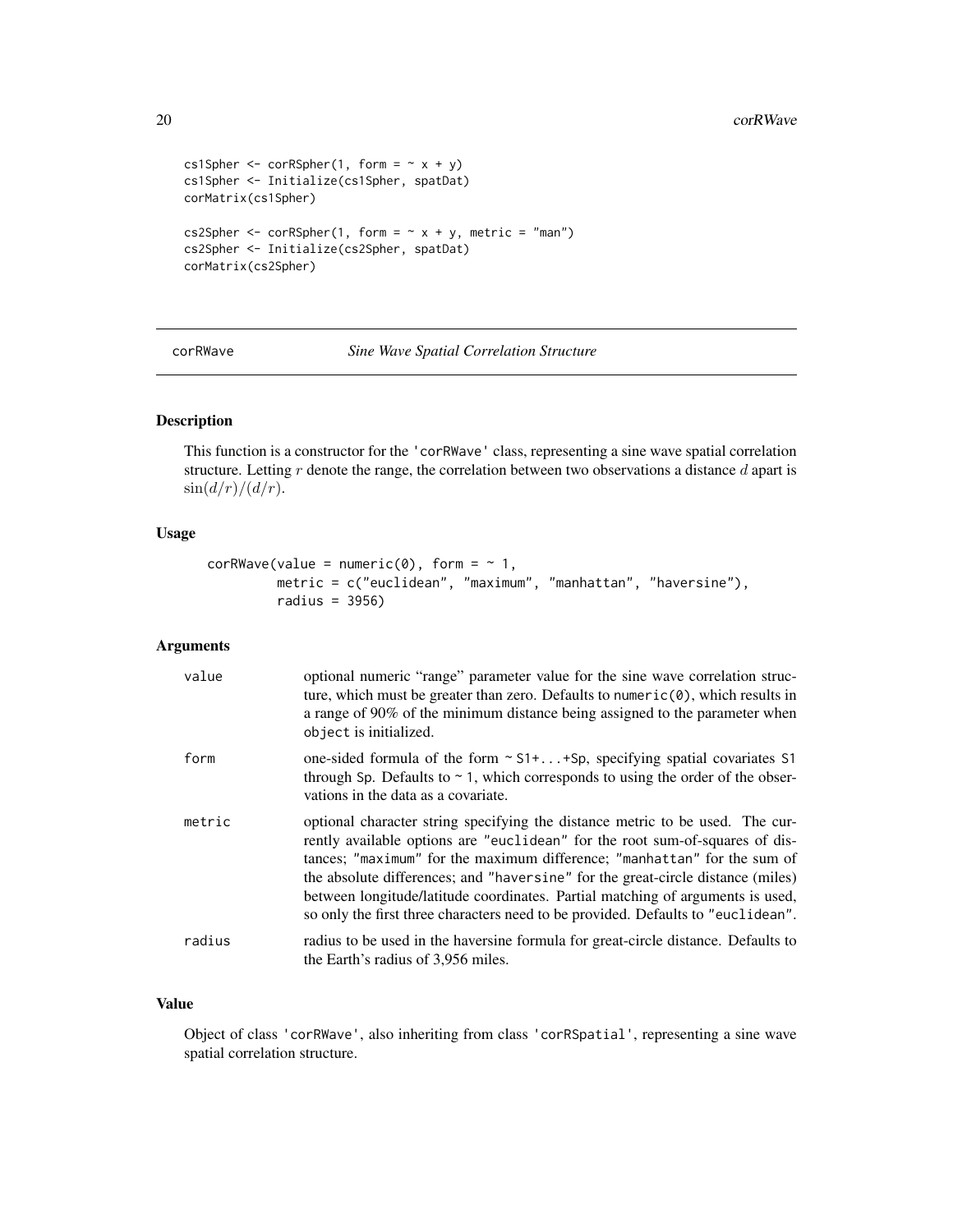## <span id="page-20-0"></span> $\overline{DIC}$  21

## Note

When "haversine" is used as the distance metric, longitude and latitude coordinates must be given as the first and second covariates, respectively, in the formula specification for the form argument.

## Author(s)

Brian Smith <br ian-j-smith@uiowa.edu>

## References

Cressie, N.A.C. (1993), "Statistics for Spatial Data", J. Wiley & Sons.

Venables, W.N. and Ripley, B.D. (1997) "Modern Applied Statistics with S-plus", 2nd Edition, Springer-Verlag.

## See Also

[corRClasses](#page-3-1)

## Examples

```
sp1 <- corRWave(form = \sim x + y + z)
spatDat <- data.frame(x = (0:4)/4, y = (0:4)/4)
cs1Wave \leq corRWave(1, form = \sim x + y)
cs1Wave <- Initialize(cs1Wave, spatDat)
corMatrix(cs1Wave)
cs2Wave <- corRWave(1, form = \sim x + y, metric = "man")
cs2Wave <- Initialize(cs2Wave, spatDat)
corMatrix(cs2Wave)
```

| × |  | ۰. | × |  |
|---|--|----|---|--|
|---|--|----|---|--|

DIC *Deviance Information Criterion*

#### <span id="page-20-1"></span>Description

Calculates the Deviance Information Criterion (DIC) for comparisons of georamps model fits.

## Usage

```
## S3 method for class 'ramps'
DIC(object, ...)
```
#### **Arguments**

| object   | object returned by georamps.                                                                 |  |
|----------|----------------------------------------------------------------------------------------------|--|
| $\cdots$ | some methods for this generic require additional arguments. None are used in<br>this method. |  |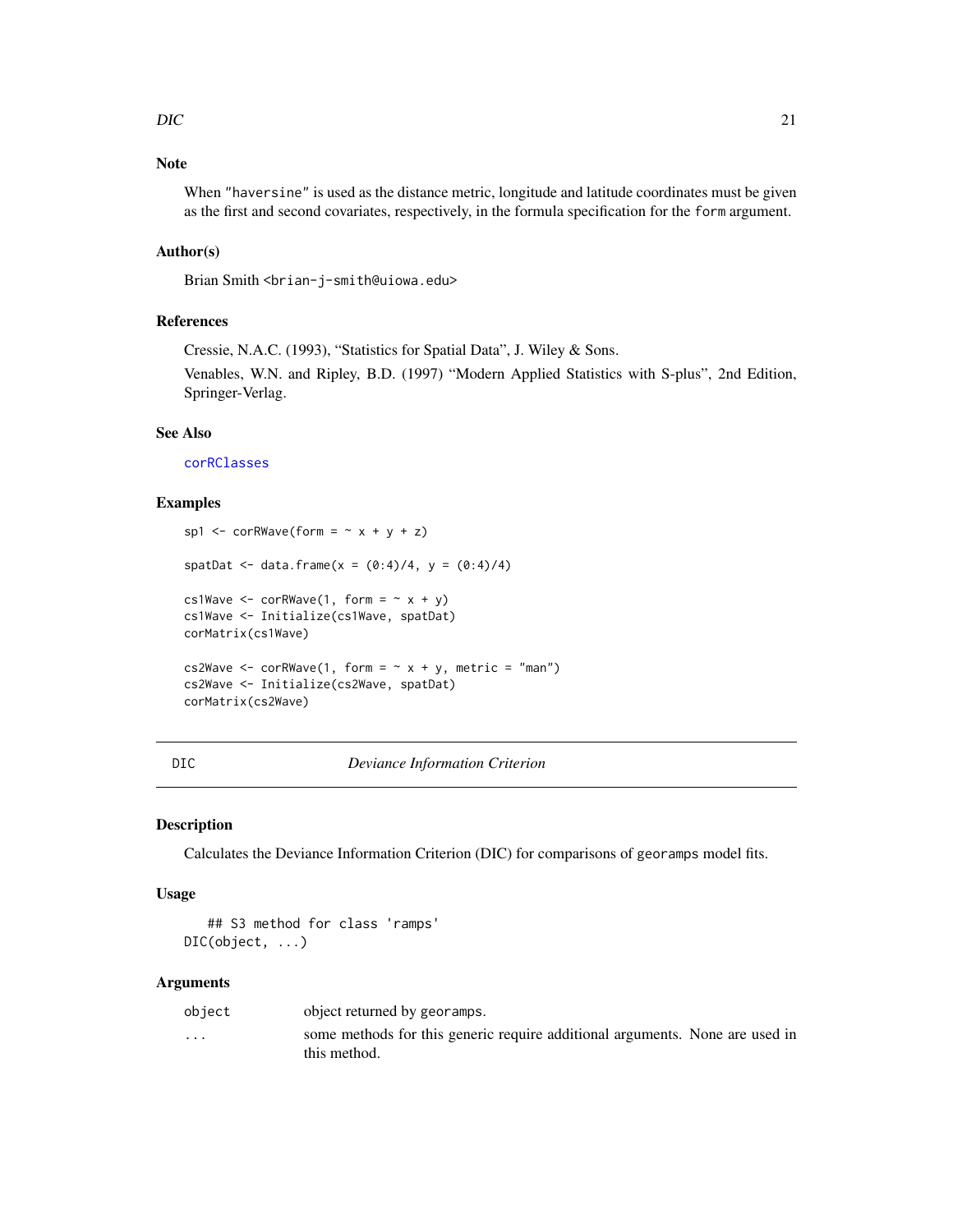## <span id="page-21-0"></span>Value

An numeric vector with the following two elements:

| DIC | value of the Deviance Information Criterion. |
|-----|----------------------------------------------|
| pD  | effective number of model parameters.        |

## Author(s)

Brian Smith <brian-j-smith@uiowa.edu>

## References

Spiegelhalter, D.J., Best, N.G., Carlin, B.P., and van der Linde, A. (2002) "Bayesian Measures of Model Complexity and Fit", *Journal of the Royal Statistical Society - Series B*, 64, 583-639.

## See Also

#### [georamps](#page-23-1)

## Examples

## DIC calculation for georamps example results

## Not run: DIC(NURE.fit)

## End(Not run)

expand.chain *Expand MCMC Samples for georamps Model Fits*

## Description

Generates additional posterior samples for georamps model fits by restarting the MCMC sampler at the last set of sampled parameter values.

#### Usage

```
expand.chain(object, n)
```
#### Arguments

| object | object returned by georamps.                            |
|--------|---------------------------------------------------------|
|        | additional number of times to iterate the MCMC sampler. |

## Value

'ramps' object containing the previously and newly sampled parameter values.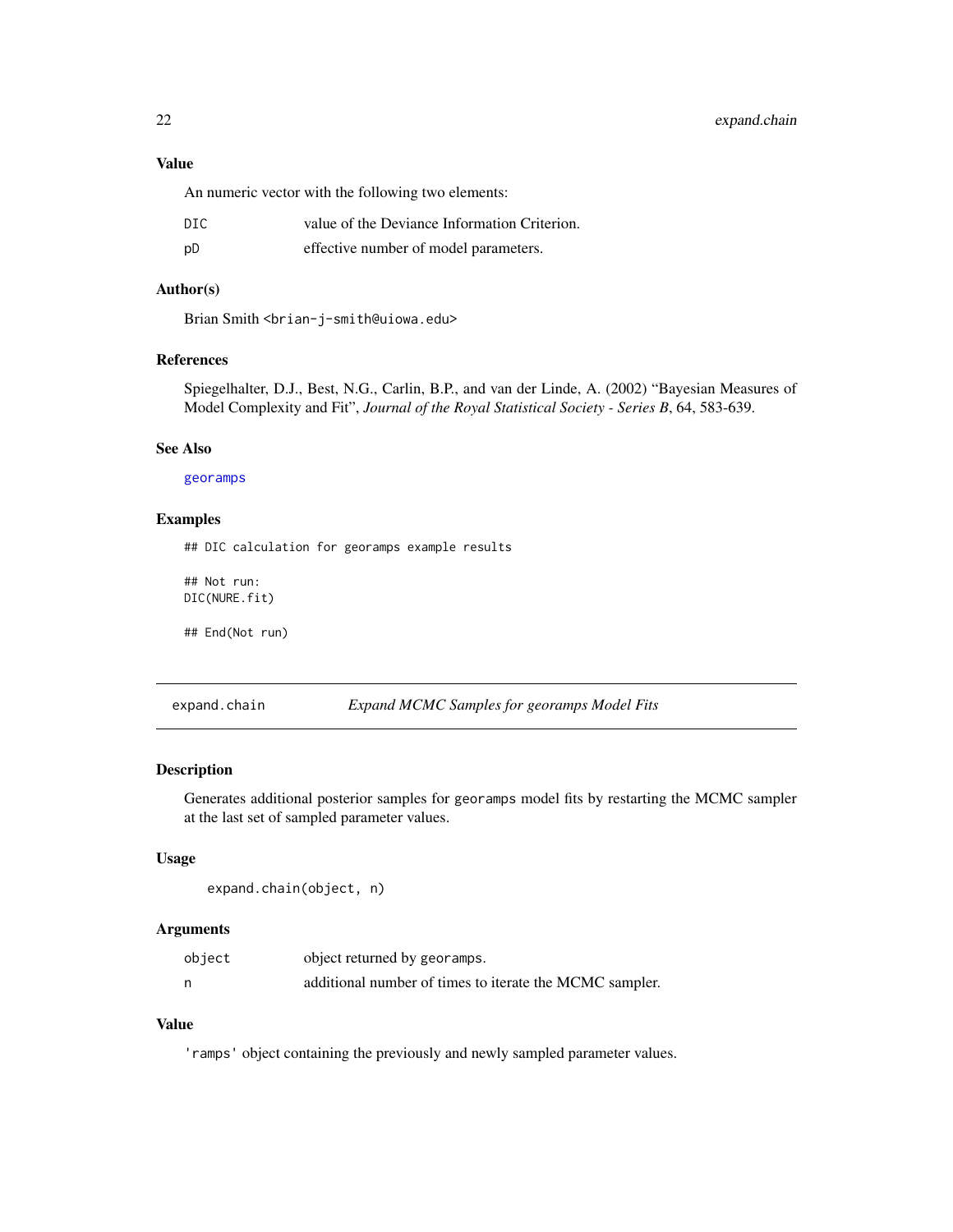## <span id="page-22-0"></span>genUSStateGrid 23

## Author(s)

Brian Smith <br ian-j-smith@uiowa.edu>

## See Also

[georamps](#page-23-1)

## Examples

## Generate 25 additional samples for the georamps example

```
## Not run:
fit <- expand.chain(NURE.fit, 25)
```

```
## End(Not run)
```
<span id="page-22-1"></span>genUSStateGrid *Generating a Grid over a US State*

## Description

This function generate a grid of points over a US state with given increment size or resolution.

## Usage

```
genUSStateGrid(state, incr = NULL, resolution = NULL)
```
## Arguments

| state      | the name of a US state.                                                                    |
|------------|--------------------------------------------------------------------------------------------|
| incr       | a numeric vector of length 2 specifying the increment in longitude and latitude.           |
| resolution | a numeric vector of length 2 specifying the size of the grid in longitude and<br>latitude. |

## Value

A data.frame:

| lon    | longitude of the grid point.                                    |
|--------|-----------------------------------------------------------------|
| lat    | latitude of the grid point.                                     |
| id     | the id number of the county in which the grid point is located. |
| county | the name of the county in which the grid point is located.      |

## Author(s)

Jun Yan <jun.yan@uconn.edu>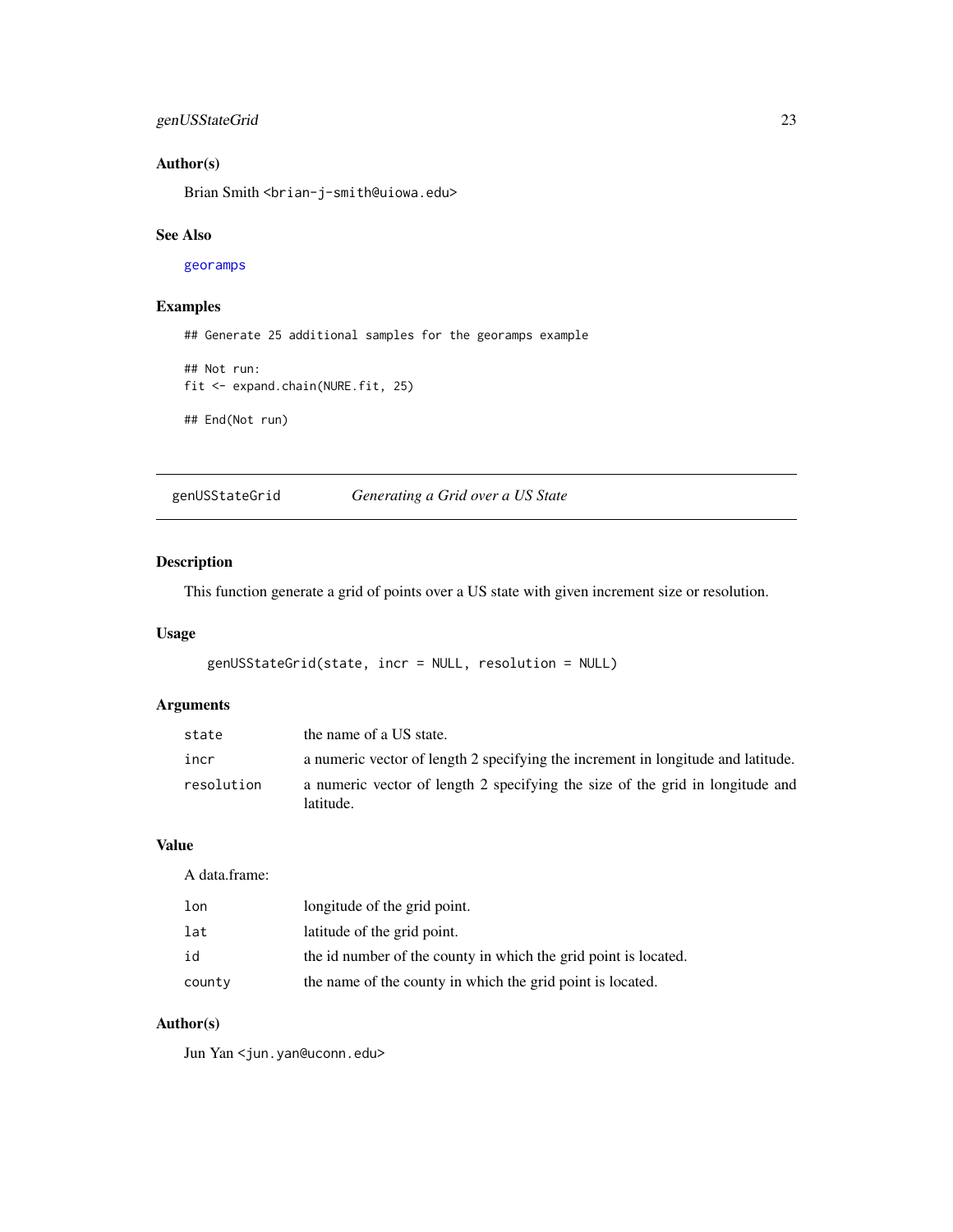## See Also

[genUSStateSites](#page-23-2)

## Examples

```
mygrid <- genUSStateGrid('iowa', resolution=c(8, 4))
map('state', 'iowa')
points(mygrid)
```
<span id="page-23-2"></span>genUSStateSites *Generating Random Sites in a US State*

## Description

A completely spatial random set of point is generated for a US state.

## Usage

genUSStateSites(state, nsites)

#### Arguments

| state  | the name of a US state.     |
|--------|-----------------------------|
| nsites | the number of sites needed. |

## Value

A matrix of longitude and latitude....

#### See Also

[genUSStateGrid](#page-22-1)

<span id="page-23-1"></span>georamps *Bayesian Geostatistical Model Fitting with RAMPS*

## Description

General function for fitting Bayesian geostatistical models using the reparameterized and marginalized posterior sampling (RAMPS) algorithm of Yan et al. (2007).

## Usage

```
georamps(fixed, random, correlation, data, subset, weights,
         variance = list(fixed = \sim 1, random = \sim 1, spatial = \sim 1),
         aggregate = list(grid = NULL, blockid = ""), kmat = NULL,
         control = ramps.control(...), contrasts = NULL, ...)
```
<span id="page-23-0"></span>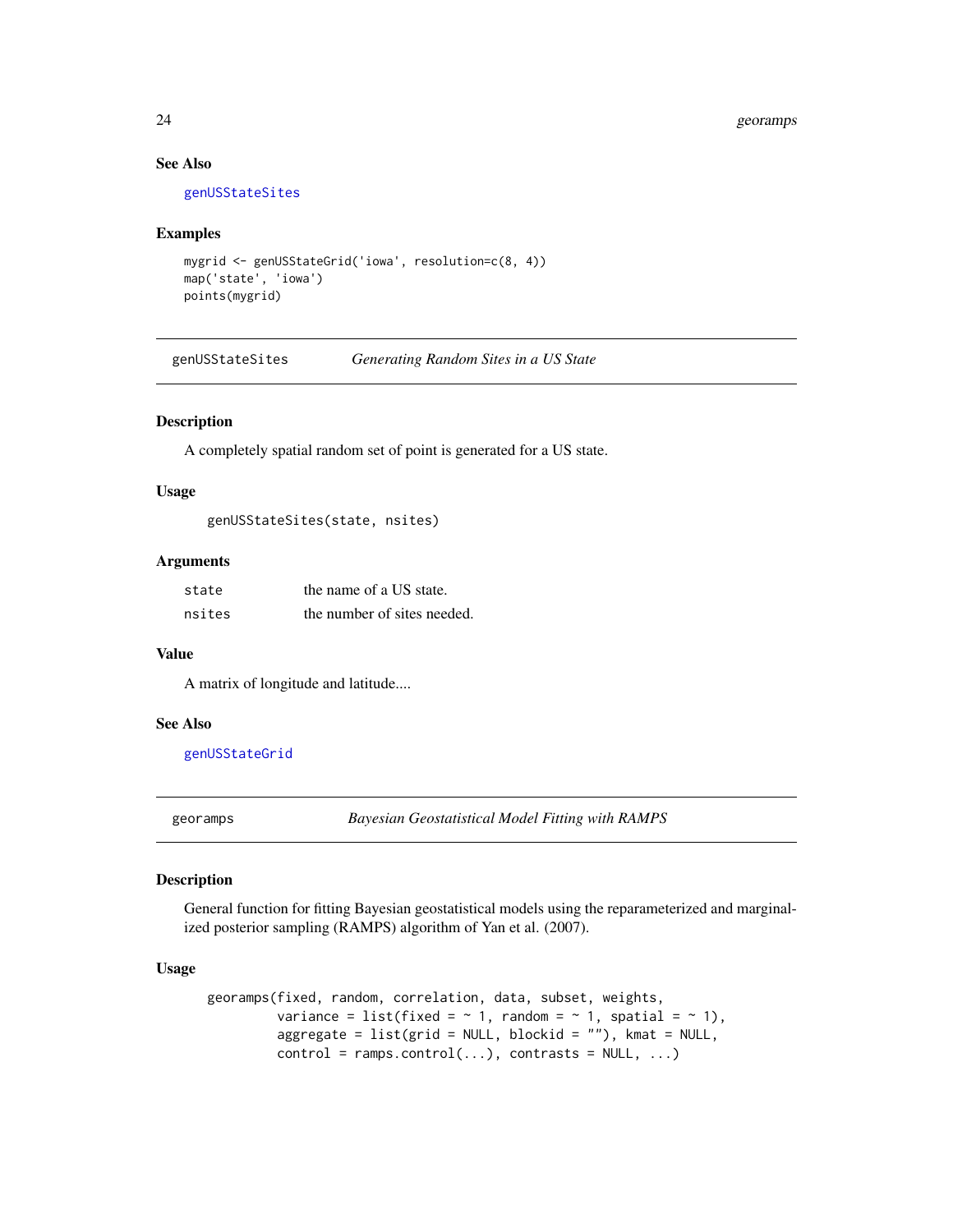#### <span id="page-24-0"></span>georamps 25

## Arguments

| fixed       | two-sided linear "formula" object describing the main effects in the mean struc-<br>ture of the model, with the response on the left of $a \sim$ operator and the terms,<br>separated by + operators, on the right.                                                                                                                                                                                                                                                                                                      |  |
|-------------|--------------------------------------------------------------------------------------------------------------------------------------------------------------------------------------------------------------------------------------------------------------------------------------------------------------------------------------------------------------------------------------------------------------------------------------------------------------------------------------------------------------------------|--|
| random      | optional one-sided formula of the form $\sim$ 1   g, specifying random intercepts<br>for groups defined by the factor g. Several grouping variables may be simulta-<br>neously specified, separated by the $\star$ operator, as in $\sim$ 1   g1 $\star$ g2 $\star$ g3. In such<br>cases, the levels of each variable are pasted together and the resulting factor<br>used to group the observations. Missing NA values may be given in the grouping<br>variable to omit random effects for the associated measurements. |  |
| correlation | 'corRSpatial' object describing the spatial correlation structure. See the corRClasses<br>documentation for a listing of the available structures.                                                                                                                                                                                                                                                                                                                                                                       |  |
| data        | optional data frame containing the variables named in fixed, random, correlation,<br>weights, variance, and subset.                                                                                                                                                                                                                                                                                                                                                                                                      |  |
| subset      | optional expression indicating the subset of rows in data that should be used<br>in the fit. This can be a logical vector, or a numerical vector indicating which<br>observation numbers are to be included, or a character vector of the row names<br>to be included. All observations are included by default.                                                                                                                                                                                                         |  |
| weights     | optional numerical vector of measurement error variance (inverse) weights to be<br>used in the fitting process. Defaults to a value of 1 for point-source measure-<br>ments and the number of grid points for areal measurements (see the aggregate<br>argument below).                                                                                                                                                                                                                                                  |  |
| variance    | optional list of one-sided formulas, each of the form $\sim$ g where g defines a group-<br>ing factor for the following elements: fixed for measurement error variances;<br>random for random effects error variances; and spatial for spatial variances.<br>A single variance is assumed in each case by default.                                                                                                                                                                                                       |  |
| aggregate   | optional list of elements: grid a data frame of coordinates to use for Monte<br>Carlo integration over geographic blocks at which areal measurements are avail-<br>able; and blockid a character string specifying the column by which to merge<br>the areal measurements in data with the grid coordinates in grid. Merging<br>is only performed for blockid values that are common to both datasets. All<br>observations in data are treated as point-source measurements by default.                                  |  |
| kmat        | optional $n \times s$ design matrix for mapping spatial sites to outcome responses,<br>where $n$ is the number of responses and $s$ the number of unique sites. Unique<br>sites are ordered first according to those supplied to the data argument and<br>second to those supplied to the aggregate argument. Defaults to kmat $[i, j]$ =<br>1 / N[i] if site j is one of N[i] measurement sites contributing to response i;<br>otherwise $kmat[i, j] = 0$ . Rows or columns of zeros are not supported.                 |  |
| control     | list of parameters for controlling the fitting process. See the ramps.control<br>documentation for details.                                                                                                                                                                                                                                                                                                                                                                                                              |  |
| contrasts   | optional list. See the contrasts. arg of model. matrix.                                                                                                                                                                                                                                                                                                                                                                                                                                                                  |  |
|             | further arguments passed to or from other methods.                                                                                                                                                                                                                                                                                                                                                                                                                                                                       |  |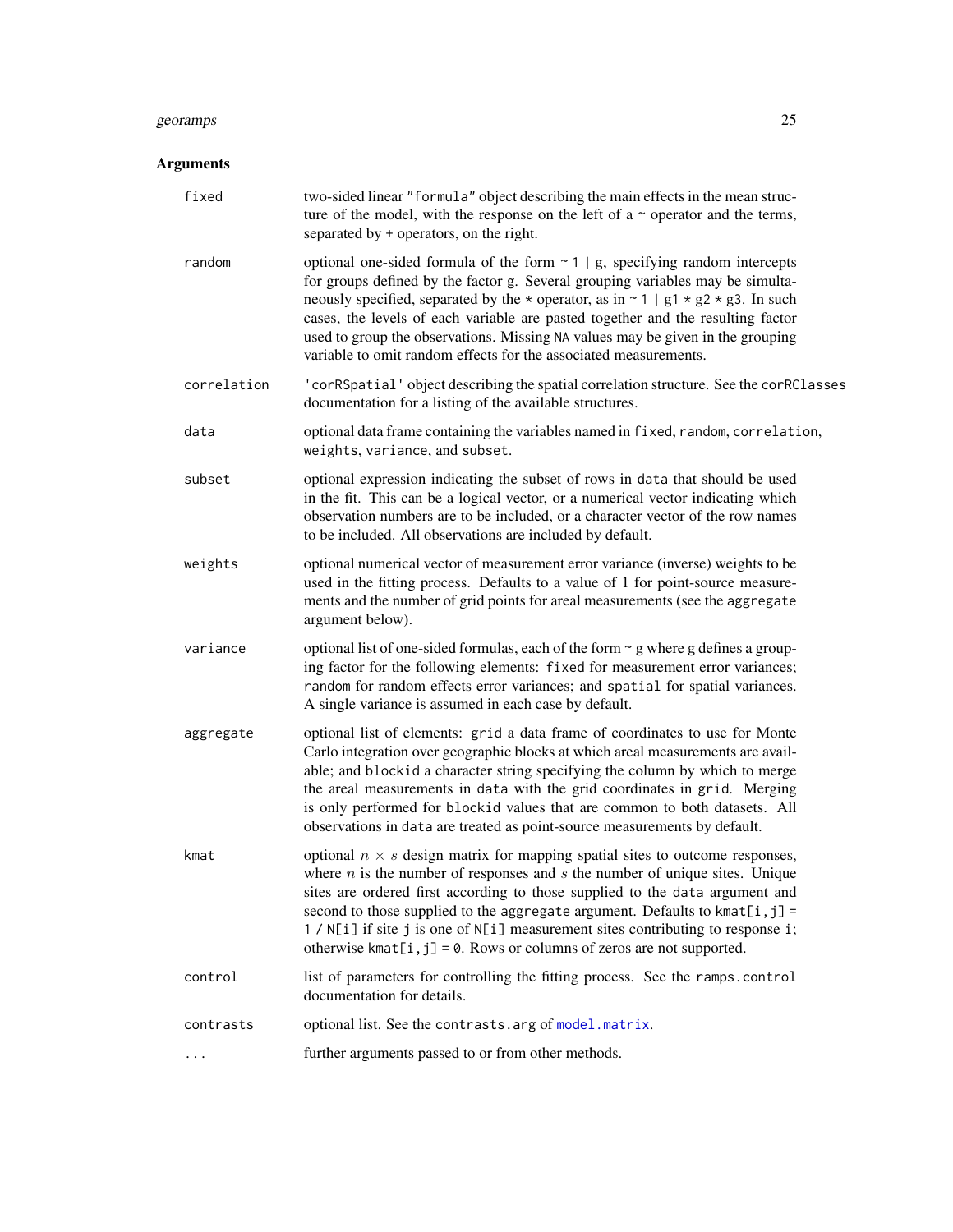<span id="page-25-0"></span>An object of class 'ramps' containing the following elements:

| params      | 'mcmc' object of monitored model parameters with variable labels in the column<br>names and MCMC iteration numbers in the row names.          |
|-------------|-----------------------------------------------------------------------------------------------------------------------------------------------|
| z           | 'mcmc' object of monitored latent spatial parameters with variable labels in the<br>column names and MCMC iteration numbers in the row names. |
| loglik      | vector of data log-likelihood values at each MCMC iteration.                                                                                  |
| evals       | vector of slice sampler evaluations at each MCMC iteration.                                                                                   |
| call        | the matched function call to georamps.                                                                                                        |
| У           | response vector.                                                                                                                              |
| xmat        | design matrix for the main effects.                                                                                                           |
| terms       | the 'terms' object for xmat.                                                                                                                  |
| xlevels     | list of the factor levels for xmat.                                                                                                           |
| etype       | grouping factor for the measurement error variances.                                                                                          |
| weights     | weights used in the fitting process.                                                                                                          |
| kmat        | matrix for mapping the spatial parameters to the observed data.                                                                               |
| correlation | specified 'corRSpatial' object for the spatial correlation structure.                                                                         |
| coords      | matrix of unique coordinates for the measurement and grid sites.                                                                              |
| ztype       | grouping factor for the spatial variances.                                                                                                    |
| wmat        | matrix for mapping the random effects to the observed data.                                                                                   |
| retype      | grouping factor for the random effects variances.                                                                                             |
| control     | a list of control parameters used in the fitting process.                                                                                     |

## Author(s)

Brian Smith <br ian-j-smith@uiowa.edu>, Jun Yan <jun.yan@uconn.edu>, and Kate Cowles <kate-cowles@uiowa.edu>

## References

Yan, J., Cowles, M.K., Wang, S., and Armstrong, M. (2007) "Parallelizing MCMC for Bayesian Spatiotemporal Geostatistical Models", *Statistics and Computing*, 17(4), 323-335.

Smith, B. J., Yan, J., and Cowles, M. K. (2008) "Unified Geostatistical Modeling for Data Fusion and Spatial Heteroskedasticity with R Package ramps", *Journal of Statistical Software*, 25(10), 1- 21.

## See Also

[corRClasses](#page-3-1), [ramps.control](#page-33-1), [mcmc](#page-0-0), [DIC.ramps](#page-20-1), [plot.ramps](#page-31-1), [predict.ramps](#page-32-1), [summary.ramps](#page-37-1), [window.ramps](#page-38-1)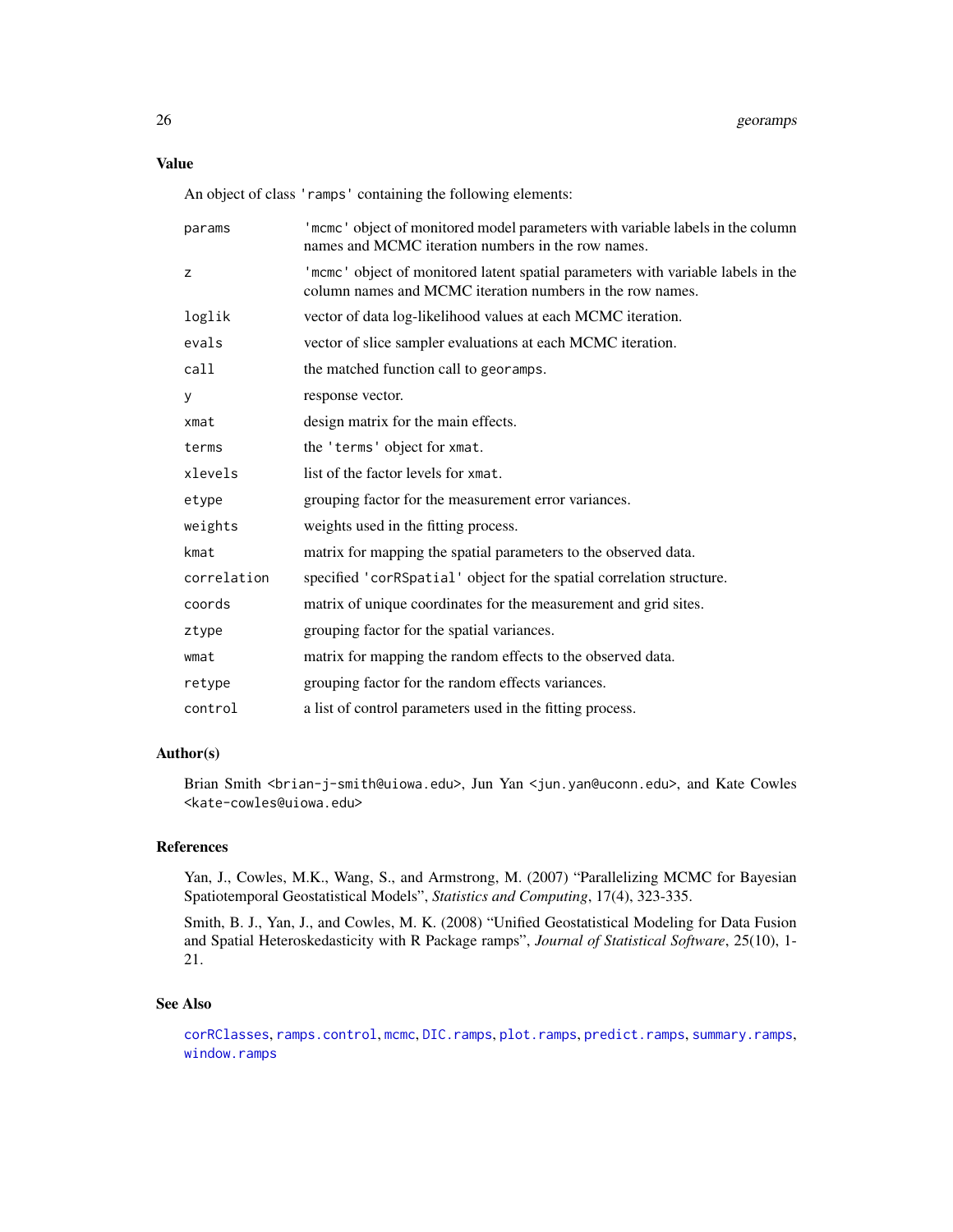#### georamps 27

#### Examples

```
## Not run:
## Load the included uranium datasets for use in this example
data(NURE)
## Geostatistical analysis of areal measurements
NURE.ctrl1 <- ramps.control(
   iter = 25,
   beta = param(0, "flat"),sigma2.e = param(1, "invgamma", shape = 2.0, scale = 0.1, tuning = 0.75),
   phi = param(10, "uniform", min = 0, max = 35, tuning = 0.50),
   sigma2.z = param(1, "invgamma", shape = 2.0, scale = 0.1)\lambdaNURE.fit1 \leq georamps(\log(ppm) \sim 1,
   correlation = corRExp(form = ~ 1on + lat, metric = "haversine"),weights = area,
  data = NURE,
   subset = (measurement == 1),
   aggregate = list(\text{grid} = \text{NURE}.\text{grid}, \text{blockid} = "id"),control = NURE.ctrl1
)
print(NURE.fit1)
summary(NURE.fit1)
## Analysis of point-source measurements
NURE.ctrl2 <- ramps.control(
  iter = 25,
  beta = param(0, "flat"),sigma2.e = param(1, "invgamma", shape = 2.0, scale = 0.1, tuning = 0.75),
   phi = param(10, "uniform", min = 0, max = 35, tuning = 0.5),
   sigma2.z = param(1, "invgamma", shape = 2.0, scale = 0.1))
NURE.fit2 \leq georamps(\log(ppm) \sim 1,
   correlation = corRExp(form = ~ 1on + lat, metric = "haversine"),data = NURE,subset = (measurement == 2),
   control = NURE.ctrl2
\lambdaprint(NURE.fit2)
summary(NURE.fit2)
## Joint analysis of areal and point-source measurements with
## prediction only at grid sites
NURE.ctrl <- ramps.control(
  iter = 25,
  beta = param(rep(0, 2), "flat"),
   sigma2.e = param(rep(1, 2), "invgamma", shape = 2.0, scale = 0.1, tuning = 0.75),
   phi = param(10, "uniform", min = 0, max = 35, tuning = 0.5),
```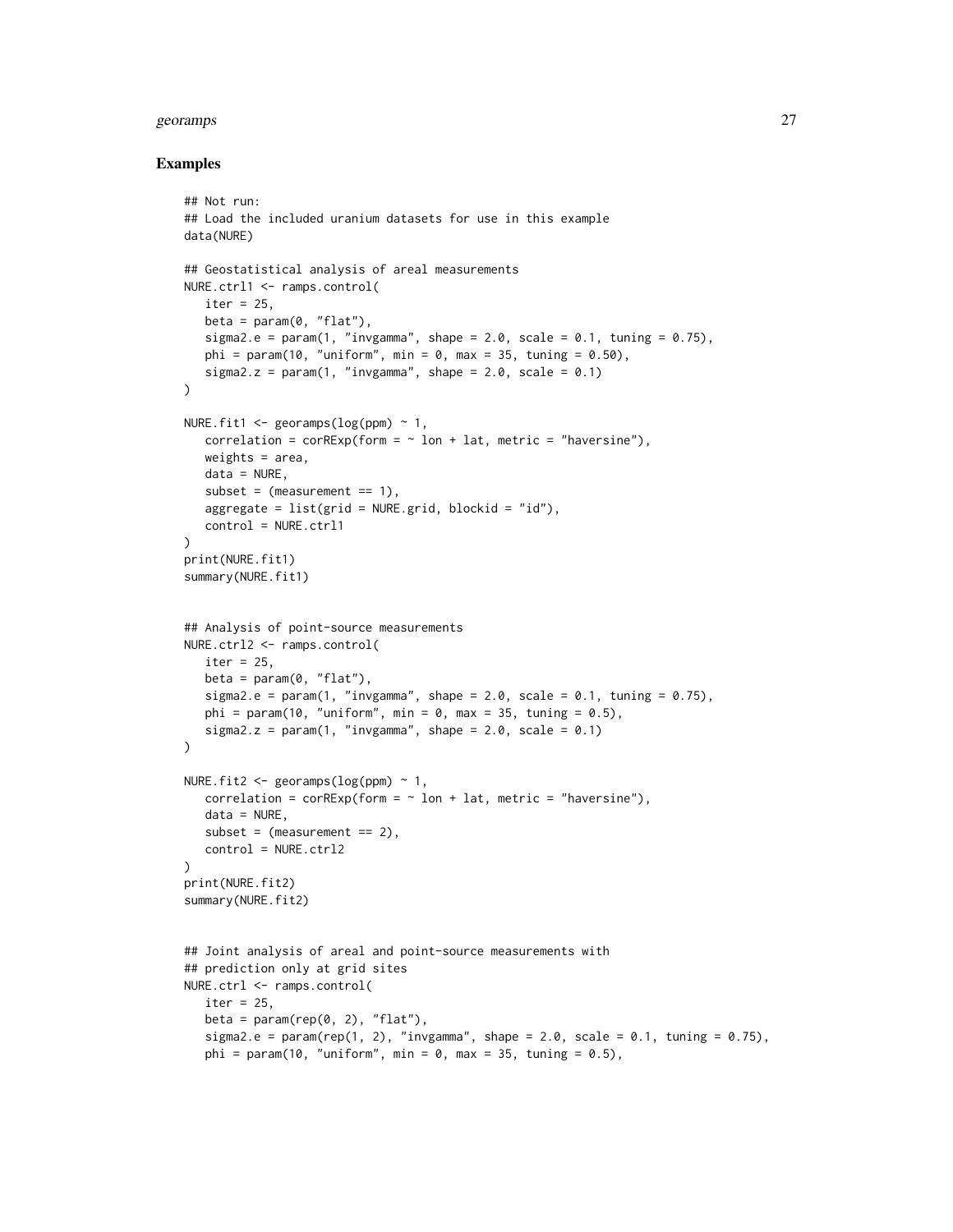```
sigma2.z = param(1, "invgamma", shape = 2.0, scale = 0.1),z.monitor = NURE.grid
\mathcal{L}NURE.fit <- georamps(log(ppm) ~ factor(measurement) - 1,
   correlation = corRExp(from = ~ 1on + lat, metric = "haversine"),variance = list(fixed = ~ meanweights = area * (measurement == 1) + (measurement == 2),
   data = NURE,
   aggregate = list(grid = NURE.grid, blockid = "id"),control = NURE.ctrl
\mathcal{L}print(NURE.fit)
summary(NURE.fit)
## Discard initial 5 MCMC samples as a burn-in sequence
fit <- window(NURE.fit, iter = 6:25)
print(fit)
summary(fit)
## Deviance Information Criterion
DIC(fit)
## Prediction at unmeasured sites
ct <- map("state", "connecticut", plot = FALSE)
lon <- seq(min(ct$x, na.rm = TRUE), max(ct$x, na.rm = TRUE), length = 20)
lat <- seq(min(ct$y, na.rm = TRUE), max(ct$y, na.rm = TRUE), length = 15)
grid <- expand.grid(lon, lat)
newsites <- data.frame(lon = grid[,1], lat = grid[,2],
                       measurement = 1)
pred <- predict(fit, newsites)
plot(pred, func = function(x) exp(mean(x)),database = "state", regions = "connecticut",
     resolution = c(200, 150), bw = 5,
     main = "Posterior Mean",
     legend.args = list(text = "ppm", side = 3, line = 1))
plot(pred, func = function(x) exp(sd(x)),database = "state", regions = "connecticut",
     resolution = c(200, 150), bw = 5,
     main = "Posterior Standard Deviation",
     legend.args = list(text = "ppm", side = 3, line = 1))
## End(Not run)
```
NURE *Dataset of USGS NURE Uranium Measurements*

<span id="page-27-0"></span>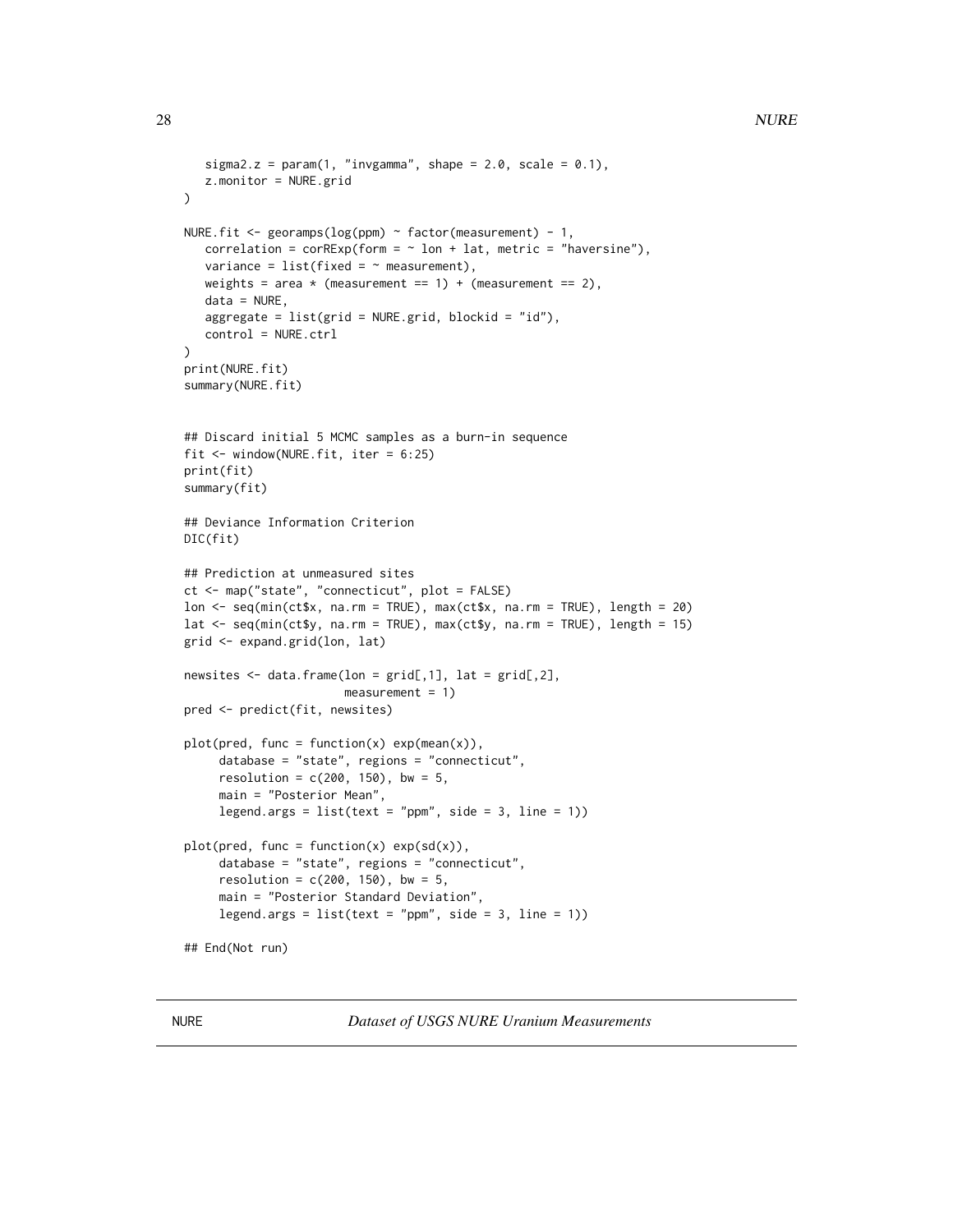#### $NURE$  29

## Description

Connecticut, USA, areal and point-source uranium measurements from the United States Geological Survey (USGS) National Uranium Resource Evaluation (NURE) project.

#### Usage

data(NURE)

#### Format

The following variables are provided in the NURE data frame:

ppm uranium measurements in parts per million.

measurement type of measurement:  $1 = \text{areal}, 2 = \text{point-source}.$ 

lon longitude coordinates of point-source measurements.

lat latitude coordinates of point-source measurements.

- easting Universal Transverse Mercator easting coordinates projected distances from the central meridian.
- northing Universal Transverse Mercator northing coordinates projected distances from the equator.

county counties from which measurements were taken.

area county land mass areas in square miles.

id unique identifiers for measured counties or sites.

A grid of coordinates is provided by the NURE.grid data frame to facilitate Monte Carlo integration in geostatistical modeling of areal measurements. The included columns are

lon longitude coordinates of grid sites.

- lat latitude coordinates of grid sites.
- id county identifiers.

Areal measurements in NURE can be matched to the grid coordinates in NURE.grid via the shared "id" variable.

## **References**

Duval, J.S., Jones, W.J., Riggle, F.R., and Pitkin, J.A. (1989) "Equivalent uranium map of conterminous United States", USGS Open-File Report 89-478.

Smith, S.M.(2006) "National Geochemical Database Reformatted Data from the National Uranium Resource Evaluation (NURE) Hydrogeochemical and Stream Sediment Reconnaissance (HSSR) Program", USGS Open-File Report 97-492.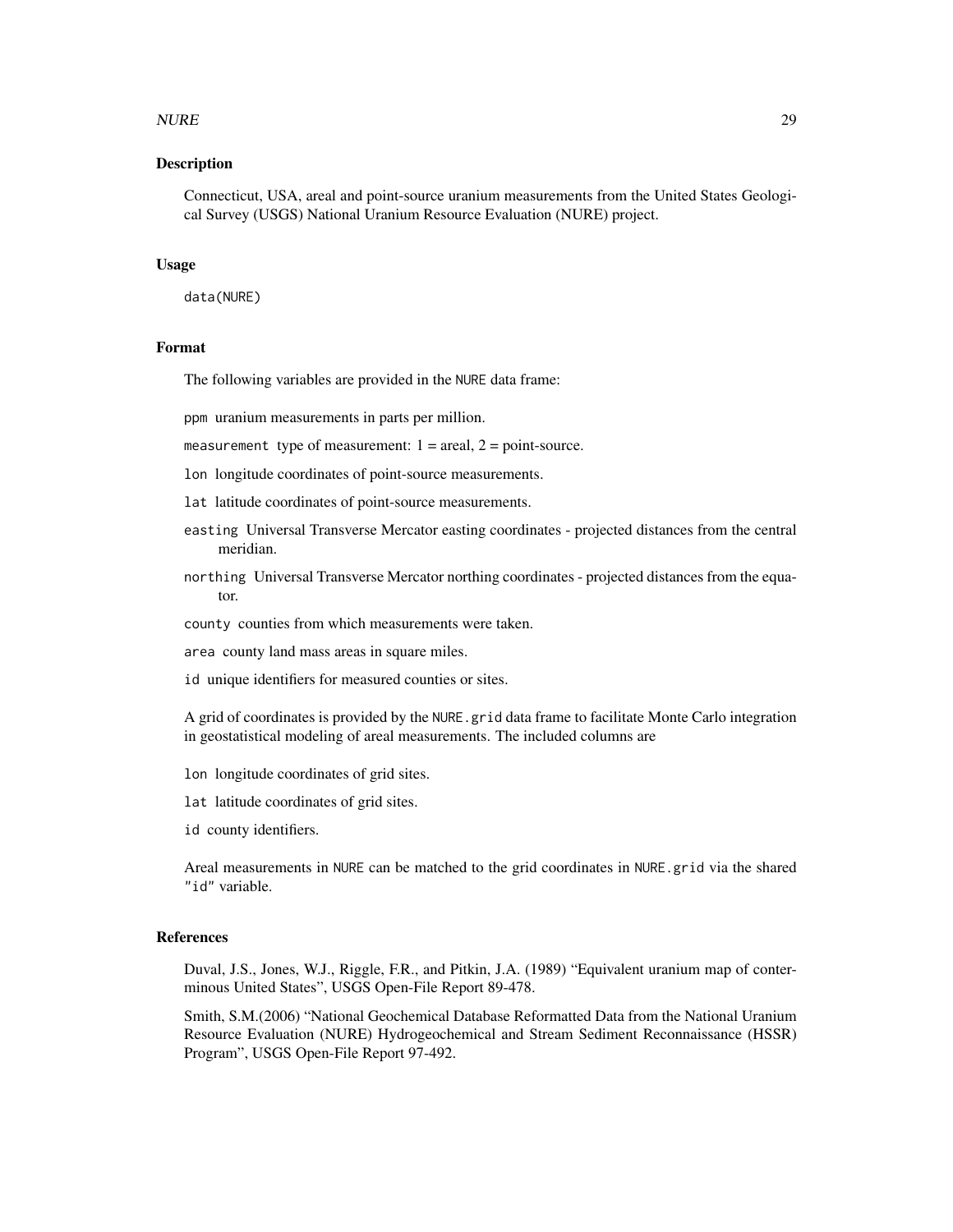30 param

## Examples

data(NURE)

```
## Map areal and point-source measurements
ppm1 <- NURE$ppm[NURE$measurement == 1]
level <- (max(ppm1) - ppm1) / diff(range(ppm1))
map("county", "connecticut", fill = TRUE, col = gray(level))
title("Connecticut Uranium Measurements")
points(NURE$lon, NURE$lat)
## Map grid sites
map("county", "connecticut")
title("Regular Grid of Coordinates")
points(NURE.grid$lon, NURE.grid$lat)
```
<span id="page-29-1"></span>param *Initialization of georamps Model Parameters*

#### Description

Function used in conjunction with ramps.control to specify the initial values and prior distributions used in calls to georamps.

#### Usage

```
param(init, prior = c("flat", "invgamma", "normal", "uniform", "user"), tuning,
       ...)
```
#### Arguments

| init     | numerical vector of initial parameter values. NA elements will be replaced with<br>random draws from the prior distribution when possible.                                                        |
|----------|---------------------------------------------------------------------------------------------------------------------------------------------------------------------------------------------------|
| prior    | character string specifying the prior distribution. This must be one of "flat",<br>"invgamma", "normal", "uniform", or "user", with default "flat", and may<br>be abbreviated to a unique prefix. |
| tuning   | numerical tuning values the slice-simplex routine in the MCMC sampler.                                                                                                                            |
| $\cdots$ | hyperparameters of the specified prior distribution. See details below.                                                                                                                           |

#### Details

The supported prior distributions and associated hyperparameters are:

"flat" Flat prior with no hyperparameters.

"invgamma" Inverse-gamma with hyperparameters shape > 0 and scale > 0 such that  $f(x) =$  $scale^{shape}/\Gamma(shape)x^{-shape-1}$  exp( $-scale/x$ ).

<span id="page-29-0"></span>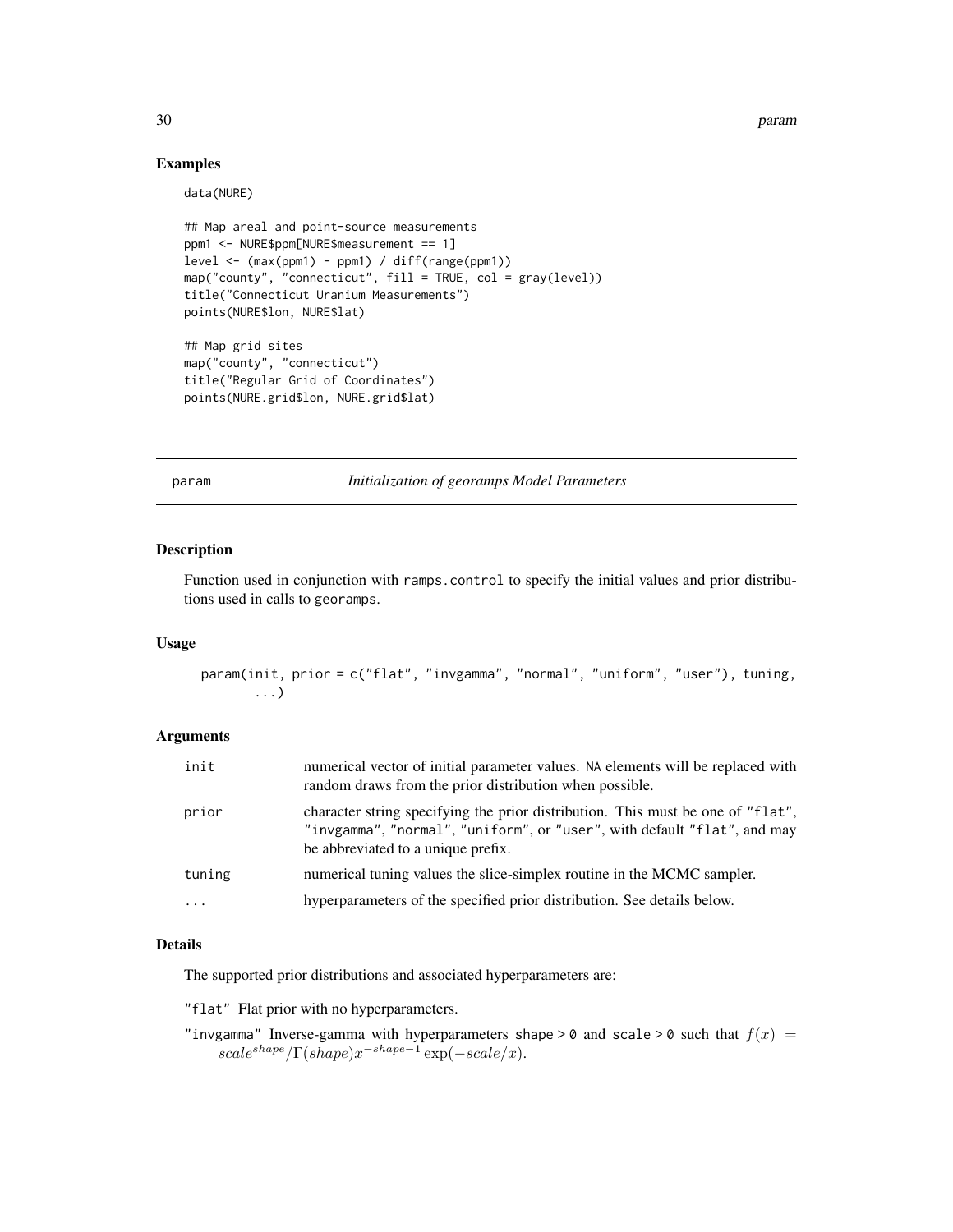#### <span id="page-30-0"></span>param 31

- "normal" Normal with hyperparameters mean and variance such that  $f(x) = (2\pi)^{-n/2} |\Sigma|^{-1/2} \exp(-1/2(x-\Sigma))$  $\mu$ )' $\Sigma^{-1}(x-\mu)$ ). The variance hyperparameter must be positive definite and may be supplied either as a vector (independence) or a matrix.
- "uniform" Uniform with hyperparameters min and max > min such that  $f(x) = 1/(max min)$ .
- "user" Use-defined function supplied as hyperparameter f which takes a single numeric vector of length and order equal to the associated model parameters and whose returns values are proportional to the prior distribution.

The number of model parameters to be initialized is determined by length(init). Missing values occurring in the supplied init vector will be replaced with draws from the prior distribution, for all but the "flat" specification.

#### Value

A list of class 'param' containing the following components:

| init   | numerical vector of initial parameter values.        |
|--------|------------------------------------------------------|
| prior  | character string specifying the prior distribution.  |
| tuning | numerical vector of tuning values of length(init).   |
|        | hyperparameters of the specified prior distribution. |

#### Author(s)

Brian Smith <br ian-j-smith@uiowa.edu>

#### See Also

[georamps](#page-23-1), [ramps.control](#page-33-1)

#### Examples

```
## Initial values for a flat prior
param(rep(0, 2), "flat")
## Random generation of initial values for an inverse-gamma prior
param(rep(NA, 2), "invgamma", shape = 2.0, scale = 0.1)
## Independent normal priors
param(rep(0, 2), "normal", mean = c(0, 0), variance = c(100, 100))
## Correlated normal priors
npv <- rbind(c(100, 25), c(25, 100))
param(rep(0, 2), "normal", mean = c(0, 0), variance = npv)## Uniform prior and MCMC tuning parameter specification
param(10, "uniform", min = 0, max = 100, tuning = 0.5)
```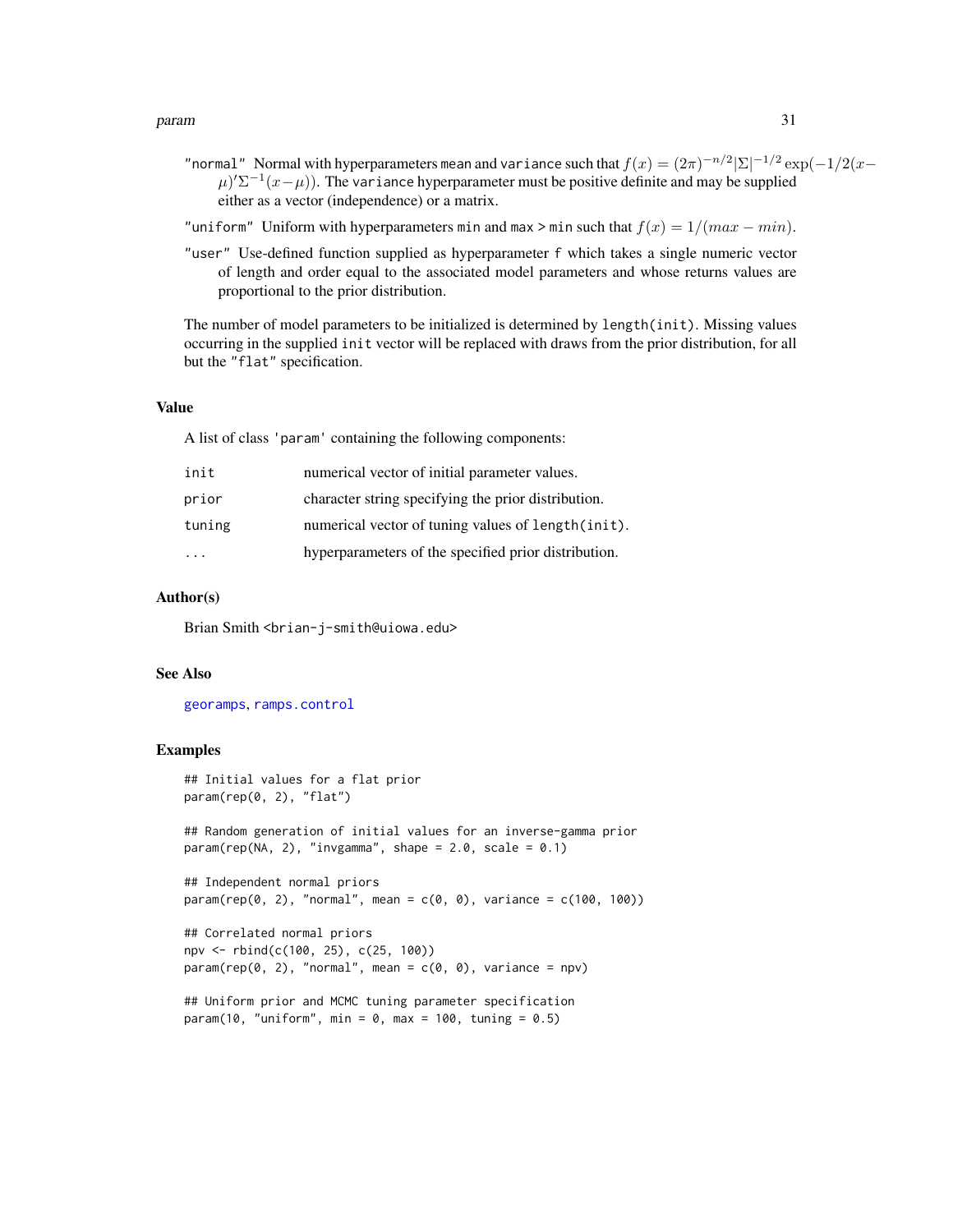## <span id="page-31-1"></span><span id="page-31-0"></span>Description

Creates surface maps of posterior spatial distributions from [georamps](#page-23-1) or [predict.ramps](#page-32-1).

## Usage

```
## S3 method for class 'ramps'
plot(x, type = c("i", "c", "w"), col = tim.colors(64), func = mean,
        sites = FALSE, database = NULL, regions = ".", resolution = c(64, 64),
        bw = 1, \ldots)
```

```
## S3 method for class 'predict.ramps'
plot(x, type = c("i", "c", "w"), col = tim.colors(64), func = mean,database = NULL, regions = ".", resolution = c(64, 64), bw = 1, ...)
```
## Arguments

| $\mathsf{x}$ | object returned by georamps or predict. ramps.                                                                                                                                          |
|--------------|-----------------------------------------------------------------------------------------------------------------------------------------------------------------------------------------|
| type         | type of plot to produce: " $i$ " = image.plot (default), "c" = contour and image,<br>and $"w" = drape.plot wireframe.$                                                                  |
| col          | vector of colors such as that generated by rainbow, heat.colors, topo.colors,<br>terrain.colors, or similar functions.                                                                  |
| func         | function defining the posterior summary statistic to be plotted.                                                                                                                        |
| sites        | logical value indicating whether to include the measurements sites in the plot.                                                                                                         |
| database     | character string naming a geographical database for the mapping of geographic<br>boundaries. See map documentation for details.                                                         |
| regions      | character vector naming the polygons to draw. See map documentation for de-<br>tails.                                                                                                   |
| resolution   | numerical vector of length 2 specifying the number of pixels (width x height)<br>for the surface image.                                                                                 |
| bw           | numerical value specifying the bandwidth used for smoothing the spatial surface<br>as a percentage of the diagonal length of the plot region. Defaults to 1% of the<br>diagonal length. |
| $\cdots$     | additional arguments passed to the underlying plotting function associated with<br>the specified type argument.                                                                         |

#### Author(s)

Brian Smith <br />brian-j-smith@uiowa.edu>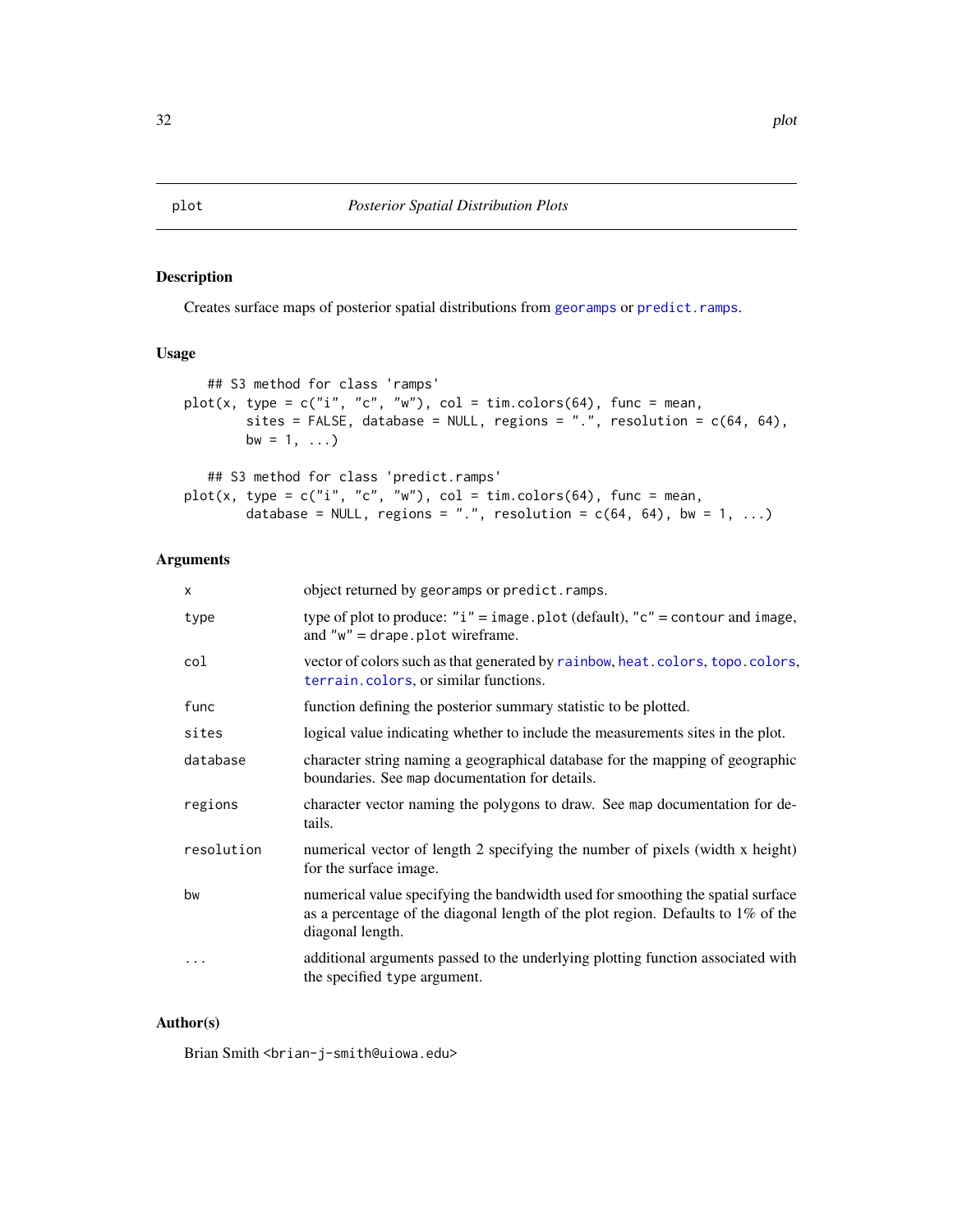## <span id="page-32-0"></span>predict.ramps 33

## See Also

[georamps](#page-23-1) [predict.ramps](#page-32-1) [contour](#page-0-0) [drape.plot](#page-0-0) [image](#page-0-0) [image.plot](#page-0-0) [map](#page-0-0)

## Examples

## Surface maps of the georamps example results

```
## Not run:
plot(NURE.fit, database = "state", regions = "connecticut",
    resolution = c(200, 150), bw = 5,
    main = "Spatial Process Posterior Mean")
```
## End(Not run)

<span id="page-32-1"></span>predict.ramps *Prediction Method for georamps Model Fits*

## Description

Obtains prediction of main effects plus spatial variability from a [georamps](#page-23-1) model fit.

## Usage

```
## S3 method for class 'ramps'
predict(object, newdata, type = c("response", "spatial", "error", "random"), ...)
```
## Arguments

| object  | object returned by georamps.                                                                                                                                                                                                                                                                                                                                                                  |
|---------|-----------------------------------------------------------------------------------------------------------------------------------------------------------------------------------------------------------------------------------------------------------------------------------------------------------------------------------------------------------------------------------------------|
| newdata | data frame containing covariate values for the main effect, unmeasured spatial<br>coordinates, and (if applicable) spatial variance indices with which to predict.                                                                                                                                                                                                                            |
| type    | character string specifying the type of spatial prediction to perform. The default<br>value "response" provides spatial prediction which includes measurement er-<br>ror and non-spatial random effects; "spatial" excludes measurement error and<br>non-spatial random effects from the prediction; "error" excludes non-spatial<br>random effects; and "random" excludes measurement error. |
| .       | some methods for this generic require additional arguments. None are used in<br>this method.                                                                                                                                                                                                                                                                                                  |

## Details

Prediction will be performed only at the coordinates in newdata that differ from those used in the initial georamps model fitting. In particular, overlapping coordinates will be excluded automatically in the prediction.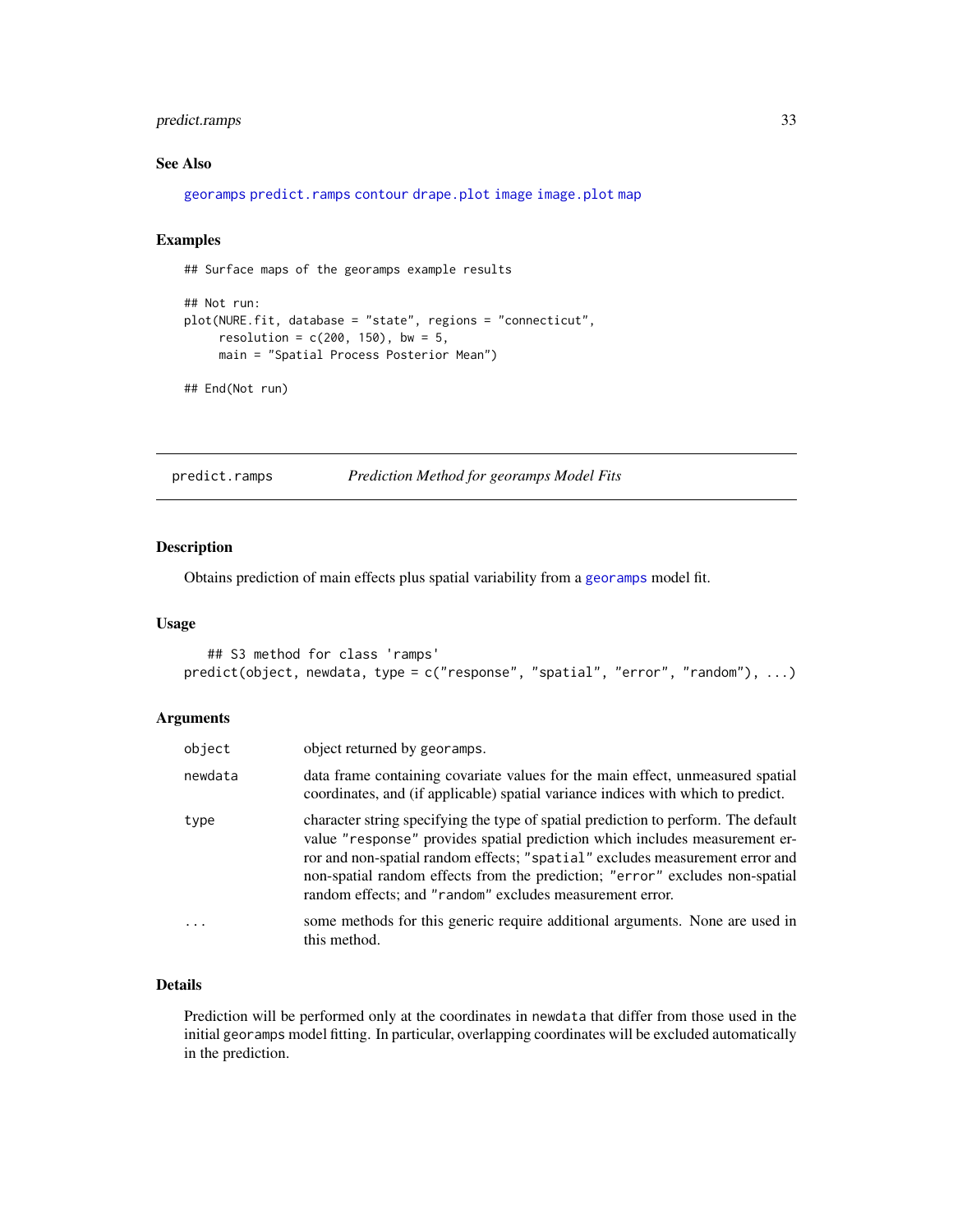## <span id="page-33-0"></span>Value

'predict.ramps' object, inheriting from class 'matrix', of samples from the posterior predictive distribution. Labels for the samples at each new coordinate are supplied in the returned column names and MCMC iteration numbers in the row names. A matrix containing the new coordinates is supplied in the coords attribute of the object.

## Author(s)

Brian Smith <brian-j-smith@uiowa.edu>

#### See Also

[georamps](#page-23-1) [plot.predict.ramps](#page-31-1), [window.predict.ramps](#page-38-1),

#### Examples

## Prediction for georamps example results

```
## Not run:
ct <- map("state", "connecticut", plot = FALSE)
lon <- seq(min(ct$x, na.rm = TRUE), max(ct$x, na.rm = TRUE), length = 20)
lat \leq seq(min(ct$y, na.rm = TRUE), max(ct$y, na.rm = TRUE), length = 15)
grid <- expand.grid(lon, lat)
newsites \leq data.frame(lon = grid[,1], lat = grid[,2],
                       measurement = 1NURE.pred <- predict(NURE.fit, newsites)
par(mfrow=c(2,1))
plot(NURE.pred, func = function(x) exp(mean(x)),database = "state", regions = "connecticut",
     resolution = c(200, 150), bw = 5,
    main = "Posterior Mean",
     legend.args = list(text = "ppm", side = 3, line = 1))
plot(NURE.pred, func = function(x) exp(sd(x)),database = "state", regions = "connecticut",
     resolution = c(200, 150), bw = 5,
    main = "Posterior Standard Deviation",
    legend.args = list(text = "ppm", side = 3, line = 1))## End(Not run)
```
<span id="page-33-1"></span>

ramps.control *Auxiliary for Controlling georamps Model Fitting*

#### Description

Auxiliary function that provides a user interface to control the [georamps](#page-23-1) model fitting algorithm.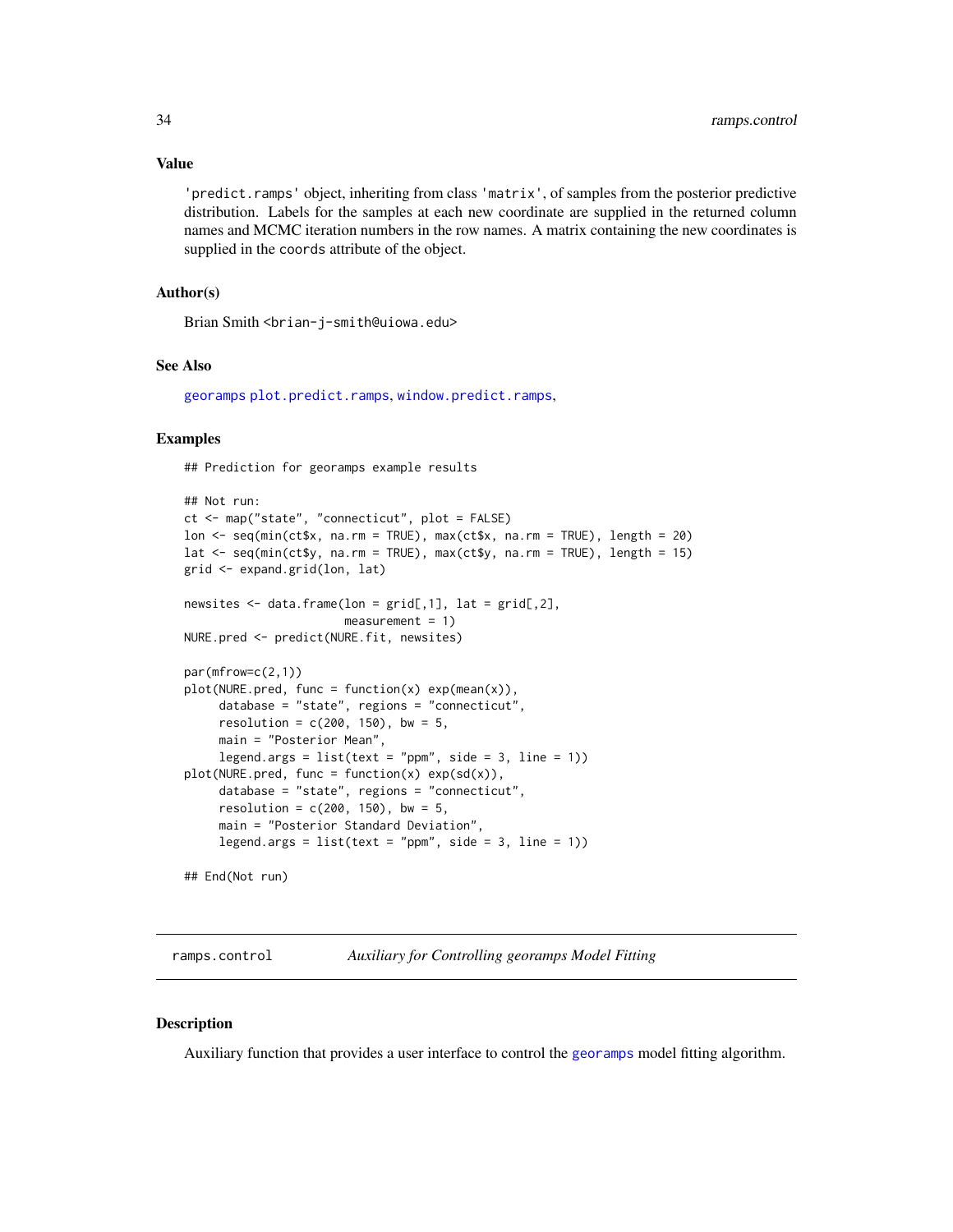## Usage

ramps.control(iter = 1000, beta, sigma2.e, phi, sigma2.z, sigma2.re, z.monitor = TRUE, mpdfun = c("mpdbeta", "mpdbetaz"), file)

## Arguments

| iter      | numerical value indicating the number of consecutive MCMC samples to gen-<br>erate, or a vector indicating specific iterations to monitor.                                                                                                                                                                                                                                                                                                                                                                  |
|-----------|-------------------------------------------------------------------------------------------------------------------------------------------------------------------------------------------------------------------------------------------------------------------------------------------------------------------------------------------------------------------------------------------------------------------------------------------------------------------------------------------------------------|
| beta      | 'param' object of initial values and hyperparameters for the main effects coef-<br>ficients. Flat priors are currently supported for these parameters. Argument is<br>optional if no main effects appear in the model.                                                                                                                                                                                                                                                                                      |
| sigma2.e  | 'param' object of initial values and hyperparameters for the measurement error<br>variances. Inverse-gamma priors are currently supported. Argument is optional<br>if no measurement error variances appear in the model.                                                                                                                                                                                                                                                                                   |
| phi       | 'param' object of initial values and hyperparameters for the spatial correlation<br>parameters. Uniform and user-defined priors are currently supported. Argument<br>is optional if no correlation parameters appear in the model.                                                                                                                                                                                                                                                                          |
| sigma2.z  | 'param' object of initial values and hyperparameters for the spatial variances.<br>Inverse-gamma priors are currently supported. Argument is optional if no spatial<br>variances appear in the model.                                                                                                                                                                                                                                                                                                       |
| sigma2.re | 'param' object of initial values and hyperparameters for the random effects<br>variances. Inverse-gamma priors are currently supported. Argument is optional<br>if no random effects appear in the model.                                                                                                                                                                                                                                                                                                   |
| z.monitor | logical value indicating whether to monitor the latent spatial parameters, or data<br>frame containing a subset of the coordinates at which to monitor the parameters.                                                                                                                                                                                                                                                                                                                                      |
| mpdfun    | character string giving the type of marginalized posterior density used for slice<br>sampling and calculation of the data likelihood. Default is marginalization with<br>respect to the beta parameters "mpdbeta", and the alternative is with respect<br>to both the beta and z parameters "mpdbetaz". The latter may provide faster<br>MCMC sampling when analyzing data with multiple observation per measure-<br>ment site. The two options generate samples from the same posterior distribu-<br>tion. |
| file      | vector or list of character strings specifying external files to which to save moni-<br>tored parameters. Elements of the object named "params" and "z" will be taken<br>to be the output files for model parameters and latent parameters, respectively.<br>If these element names are not supplied, then the first element is taken to be the<br>"params" output file and the second the "z" output file. Defaults to no external<br>outputting of monitored parameters.                                  |

## Details

Tuning parameters may be set for the sigma2 and phi arguments via the param function. If a user-defined prior is specified, then tuning parameters must be supplied and are taken to be the initial widths of the slice sampling windows. Otherwise, tuning parameters are taken to be factors by which the initial widths are multiplied. Separate tuning parameters may be set for each of the arguments. However, only the minimum of all sigma2 tuning parameters is used in the sampling of those parameters.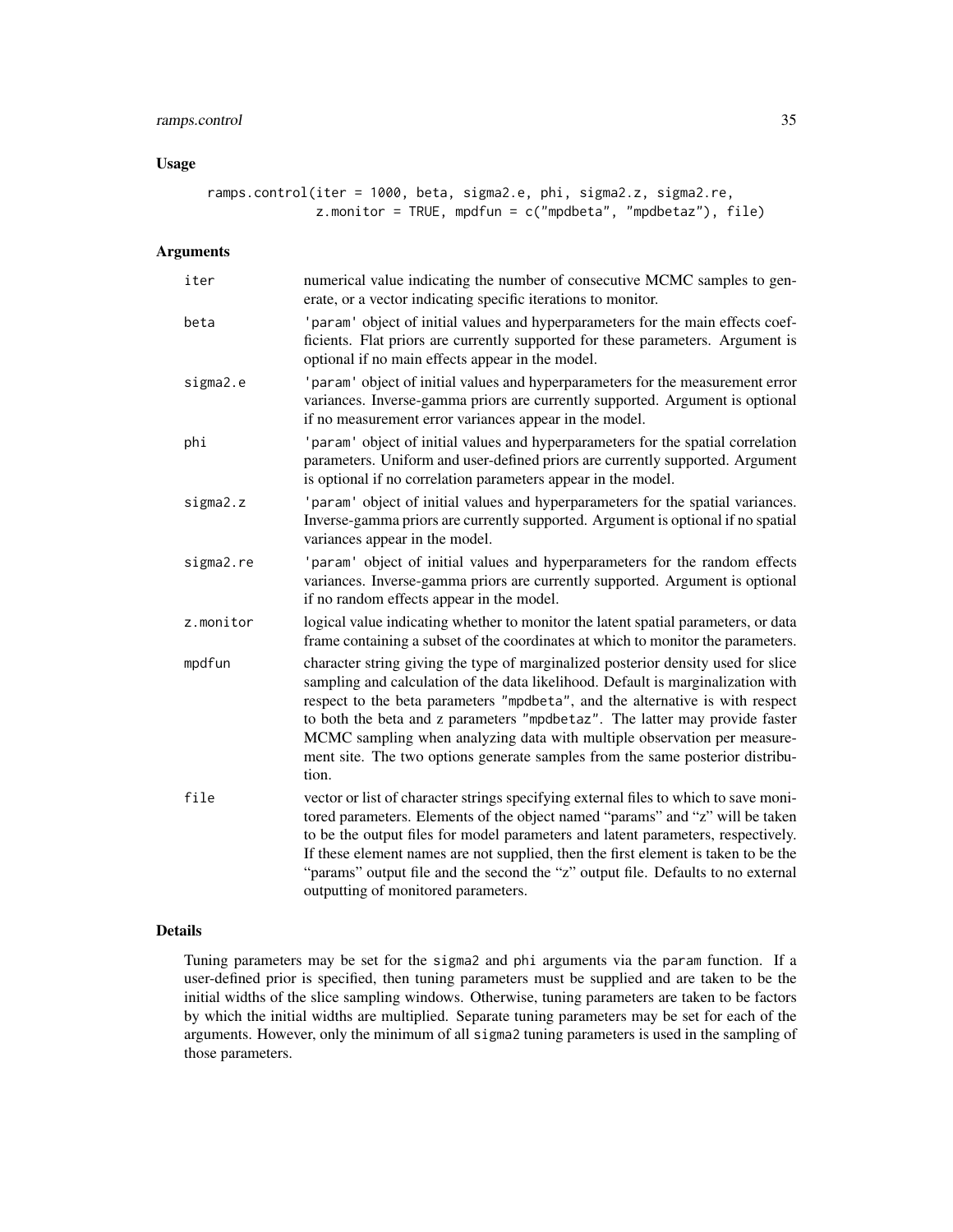## <span id="page-35-0"></span>Value

A list containing the following components:

| iter      | sorted numerical vector of unique MCMC iterations to be monitored.                                                                                                              |
|-----------|---------------------------------------------------------------------------------------------------------------------------------------------------------------------------------|
| beta      | 'param' object of initial values for the main effects coefficients.                                                                                                             |
| sigma2.e  | 'param' object of initial values for the measurement error variances.                                                                                                           |
| phi       | 'param' object of initial values for the spatial correlation parameters.                                                                                                        |
| sigma2.z  | 'param' object of initial values for the spatial variances.                                                                                                                     |
| sigma2.re | 'param' object of initial values for the random effects variances.                                                                                                              |
| Z.        | list with element: monitor containing a logical monitoring indicator for the<br>latent spatial parameters or a data frame of coordinates at which to monitor the<br>parameters. |
| mpdfun    | character string specifying the marginalized posterior distribution.                                                                                                            |
| file      | list with elements: params and z character strings specifying external files to<br>which to save monitored model and spatial parameters.                                        |
| expand    | non-negative integer value indicating the starting point of the MCMC sampler,<br>initialized to zero.                                                                           |
|           |                                                                                                                                                                                 |

## Author(s)

Brian Smith <br ian-j-smith@uiowa.edu>

## See Also

[georamps](#page-23-1), [param](#page-29-1)

#### Examples

```
ctrl <- ramps.control(
  iter = seq(1, 100, by = 2),
  beta = param(rep(0, 2), "flat"),sigma2.e = param(rep(1, 2), "invgamma", shape = 2.0, scale = 0.1),
  phi = param(10, "uniform", min = 0, max = 100, tuning = 0.5),
  sigma2.z = param(1, "invgamma", shape = 2.0, scale = 0.1),file = c("params.txt", "z.txt")
\mathcal{L}
```
simJSS *Dataset of Simulated Measurements from JSS Publication*

## Description

Simulated Iowa, USA, areal and point-source measurements analyzed in the Working Example of the ramps package paper published in *Journal of Statistical Software*.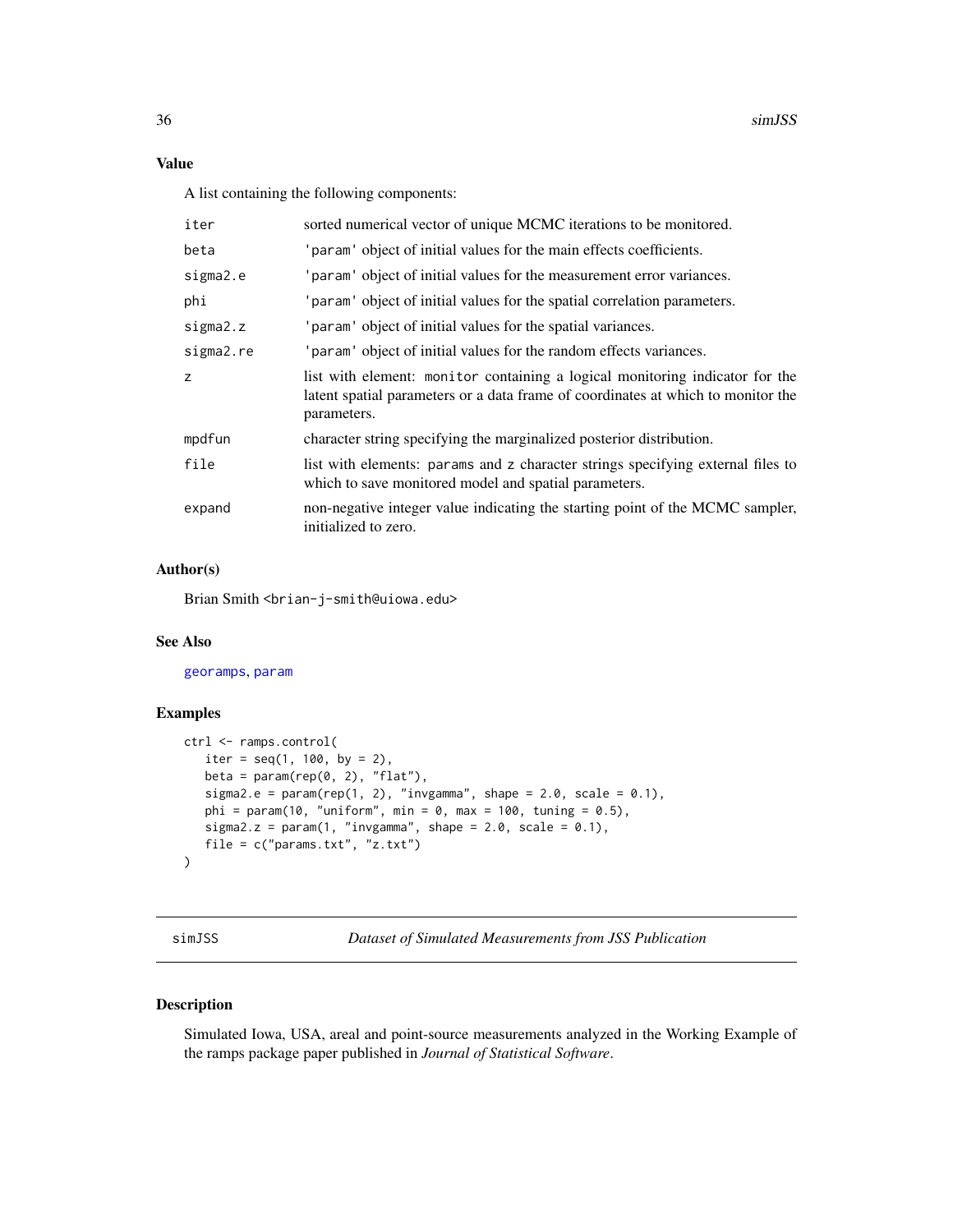#### simJSS 37

#### Usage

data(simJSS)

## Format

The following variables are provided in the simIowa data frame:

areal type of measurement:  $1 = \text{areal}, 0 = \text{point-source}.$ 

y simulated measurement.

id unique identifiers for measurements.

siteId unique identifiers for point-source measurement sites.

lon longitude coordinates of point-source measurements.

lat latitude coordinates of point-source measurements.

weights number of sites per measurement.

A grid of coordinates is provided by the simGrid data frame to facilitate Monte Carlo integration in geostatistical modeling of areal measurements. The included columns are

lon longitude coordinates of grid sites.

lat latitude coordinates of grid sites.

id county identifiers.

county county names.

Areal measurements in simIowa can be matched to the grid coordinates in simGrid via the shared "id" variable.

#### **Details**

Areal and point-source observations were generated from from a geostatistical model using the county structure in the state of Iowa, USA. There are 99 counties in the state. Areal observations were generated from each as county averages from a uniform grid of 391 sites - approximately 4 sites per county. An additional 600 point-source observations were generated from a set of 300 unique sites sampled from a uniform distribution in Iowa.

An exponential correlation structure with a range parameter of 10 was used for the underlying Gaussian spatial structure. Measurement errors were generated with variances of 0.25 for pointsource data and 0.09 for areal data. Site-specific non-spatial random effects were generated with a variance 0.16. One fixed effects covariate with coefficient equal to 0.5 was included as an indicator for areal observations.

#### References

Smith, B. J., Yan, J., and Cowles, M. K. (2008) "Unified Geostatistical Modeling for Data Fusion and Spatial Heteroskedasticity with R Package ramps", *Journal of Statistical Software*, 25(10), 1- 21.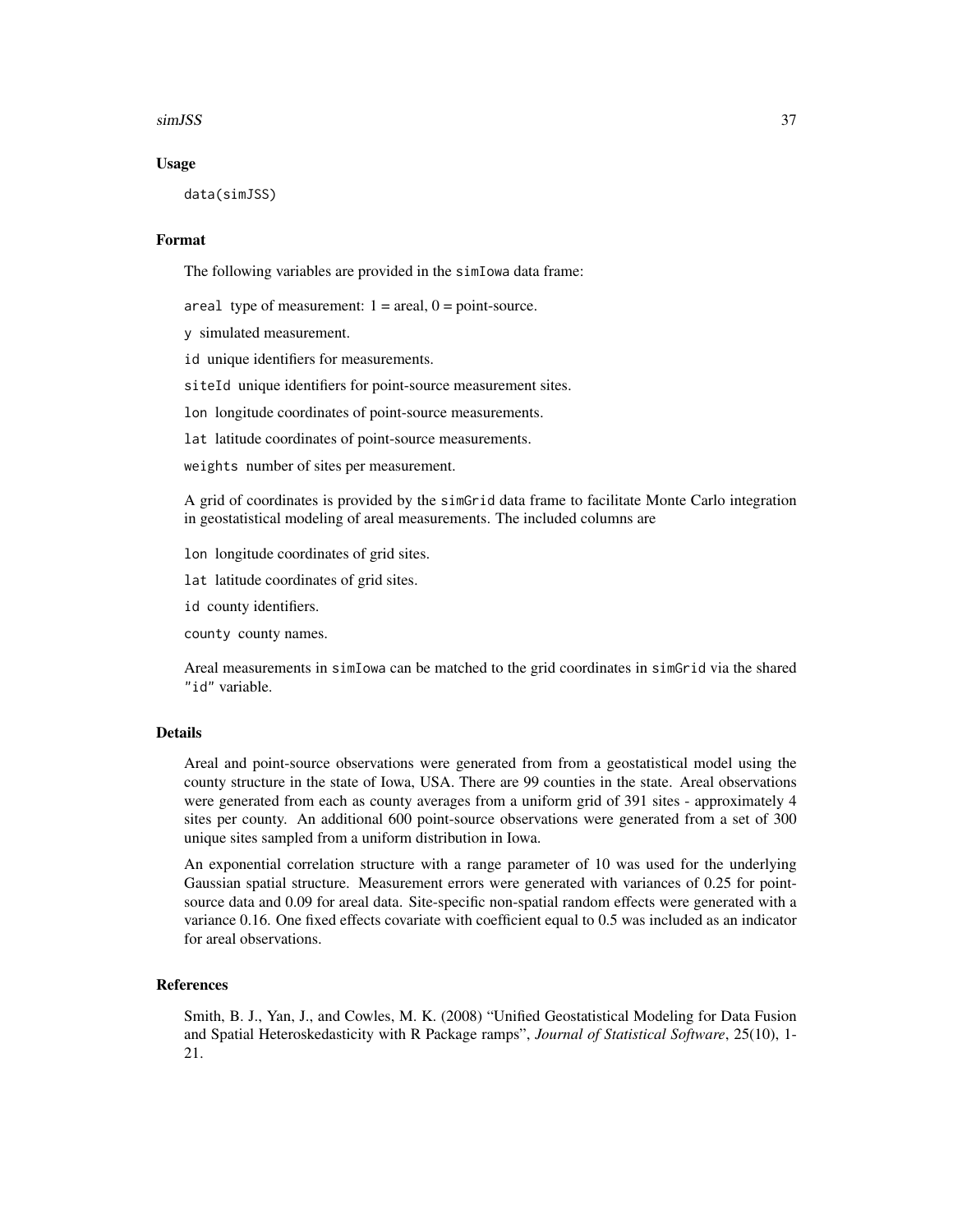## Examples

data(simJSS)

```
## Map areal and point-source measurements
y <- simIowa$y[simIowa$areal == 1]
level \leftarrow (max(y) - y) / diff(range(y))
map("county", "iowa", fill = TRUE, col = gray(level))
title("Simulated Iowa Measurements")
points(simIowa$lon, simIowa$lat)
## Map grid sites
map("county", "iowa")
title("Regular Grid of Coordinates")
points(simGrid$lon, simGrid$lat)
```
<span id="page-37-1"></span>summary.ramps *Posterior Summaries of georamps Model Fits*

## Description

Posterior summaries of [georamps](#page-23-1) model parameters.

## Usage

## S3 method for class 'ramps' summary(object, ...)

#### Arguments

| object | object returned by georamps.                       |
|--------|----------------------------------------------------|
| .      | additional arguments to be passed to summary.mcmc. |

## Value

Two sets of summary statistics for each model parameter. Sample mean, standard deviation, naive standard error of the mean, and time-series-based standard error are included in the first set. Quantiles are included in the second.

## Author(s)

Brian Smith <brian-j-smith@uiowa.edu>

#### See Also

[georamps](#page-23-1) [summary.mcmc](#page-0-0)

<span id="page-37-0"></span>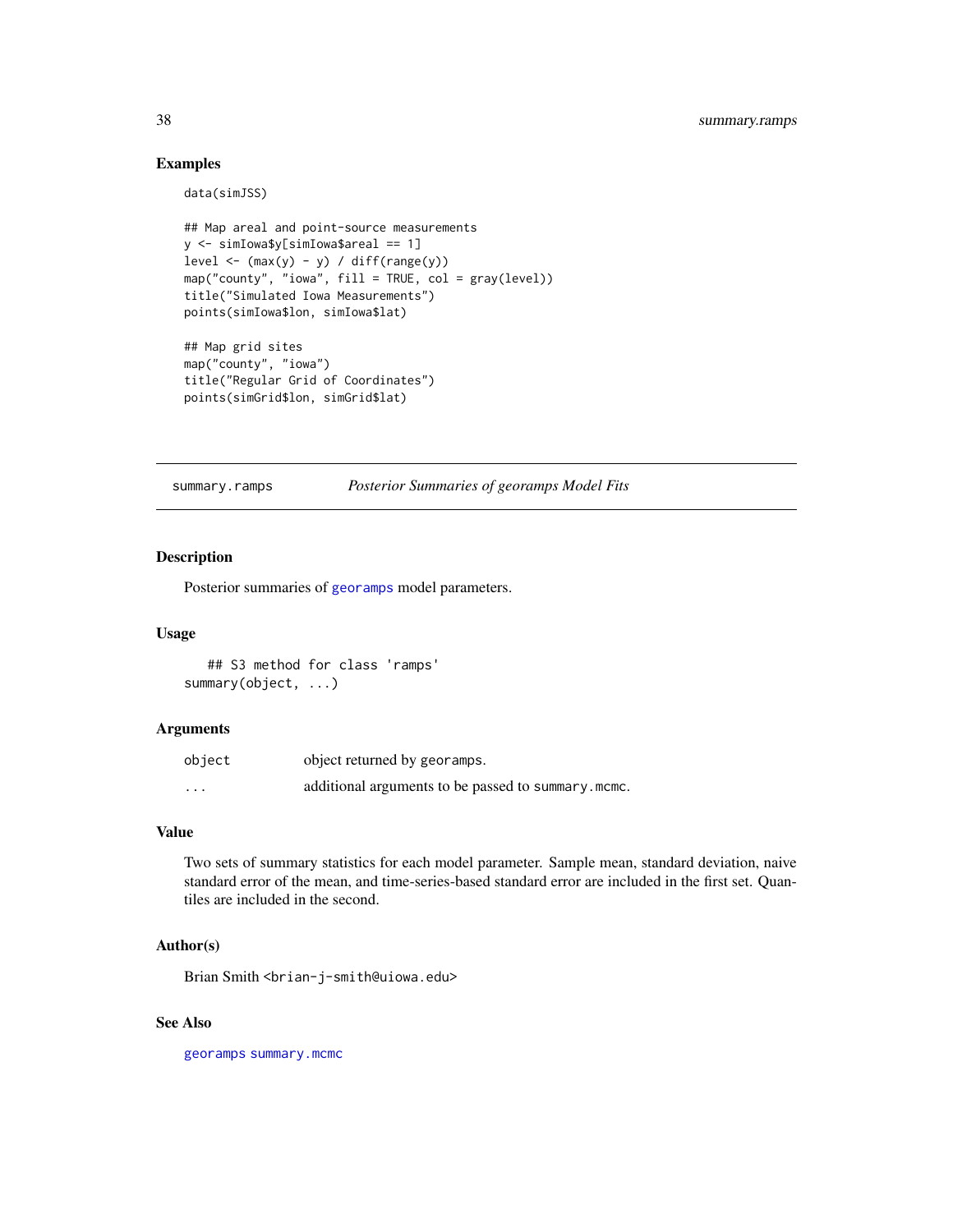#### <span id="page-38-0"></span>window 39

## Examples

## Posterior summaries for georamps example results

## Not run: summary(NURE.fit)

## End(Not run)

window *Subsetting of MCMC Sampler Results*

## <span id="page-38-1"></span>Description

Post-processing function to subset the MCMC iterations in georamps or predict.ramps results.

## Usage

```
## S3 method for class 'ramps'
window(x, iter, ...)
   ## S3 method for class 'predict.ramps'
window(x, iter, ...)
```
## Arguments

|                         | object returned by georamps or predict. ramps.                                               |
|-------------------------|----------------------------------------------------------------------------------------------|
| iter                    | numerical vector specifying the MCMC iterations to subset.                                   |
| $\cdot$ $\cdot$ $\cdot$ | some methods for this generic require additional arguments. None are used in<br>this method. |

## Value

Subsetted object of the same class as the one supplied.

## Author(s)

Brian Smith <br ian-j-smith@uiowa.edu>

## See Also

[georamps](#page-23-1) [predict.ramps](#page-32-1)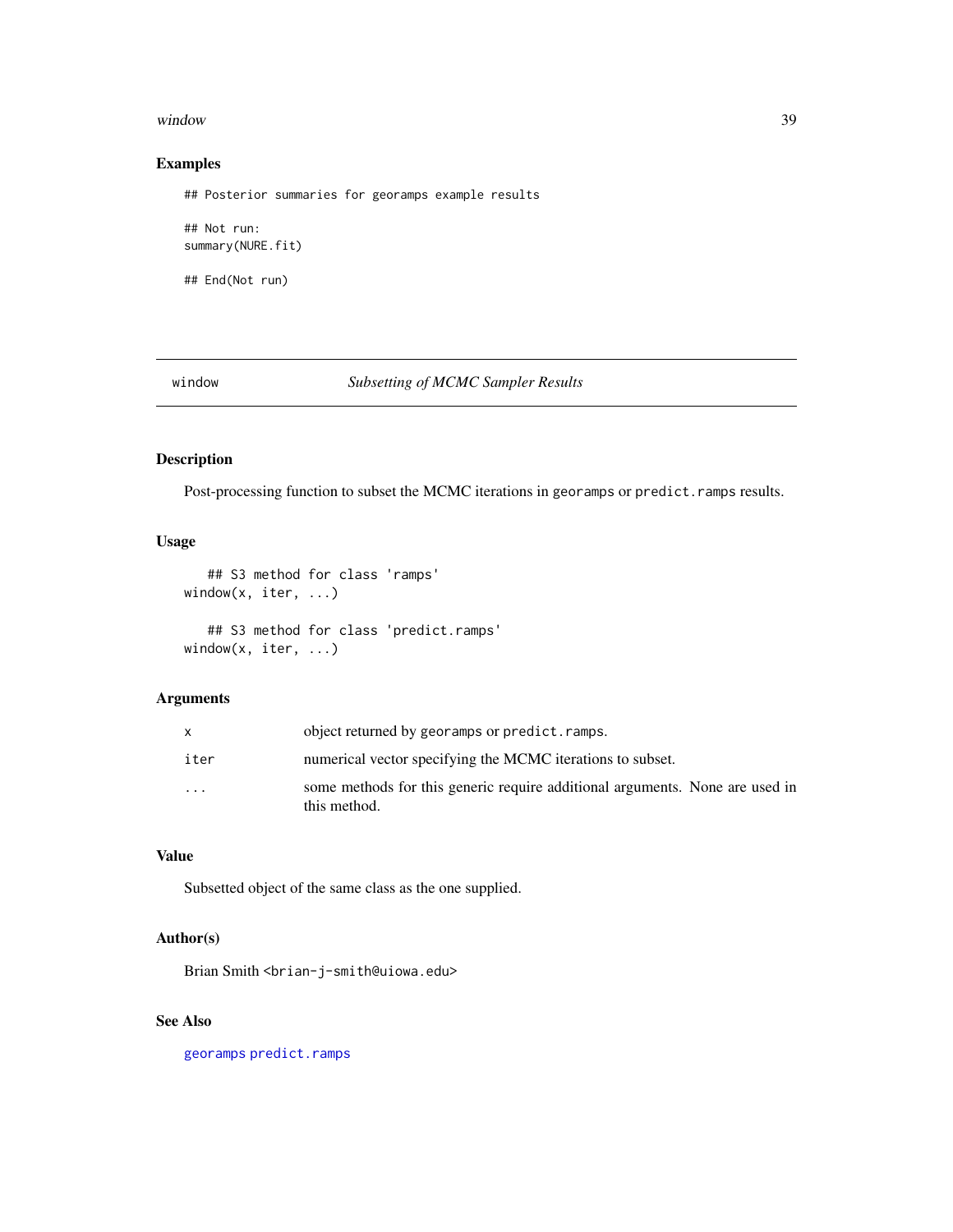40 window

## Examples

## Exclude first five iterations of the georamps example results

```
## Not run:
fit <- window(NURE.fit, iter = 6:25)
print(fit)
summary(fit)
```
## End(Not run)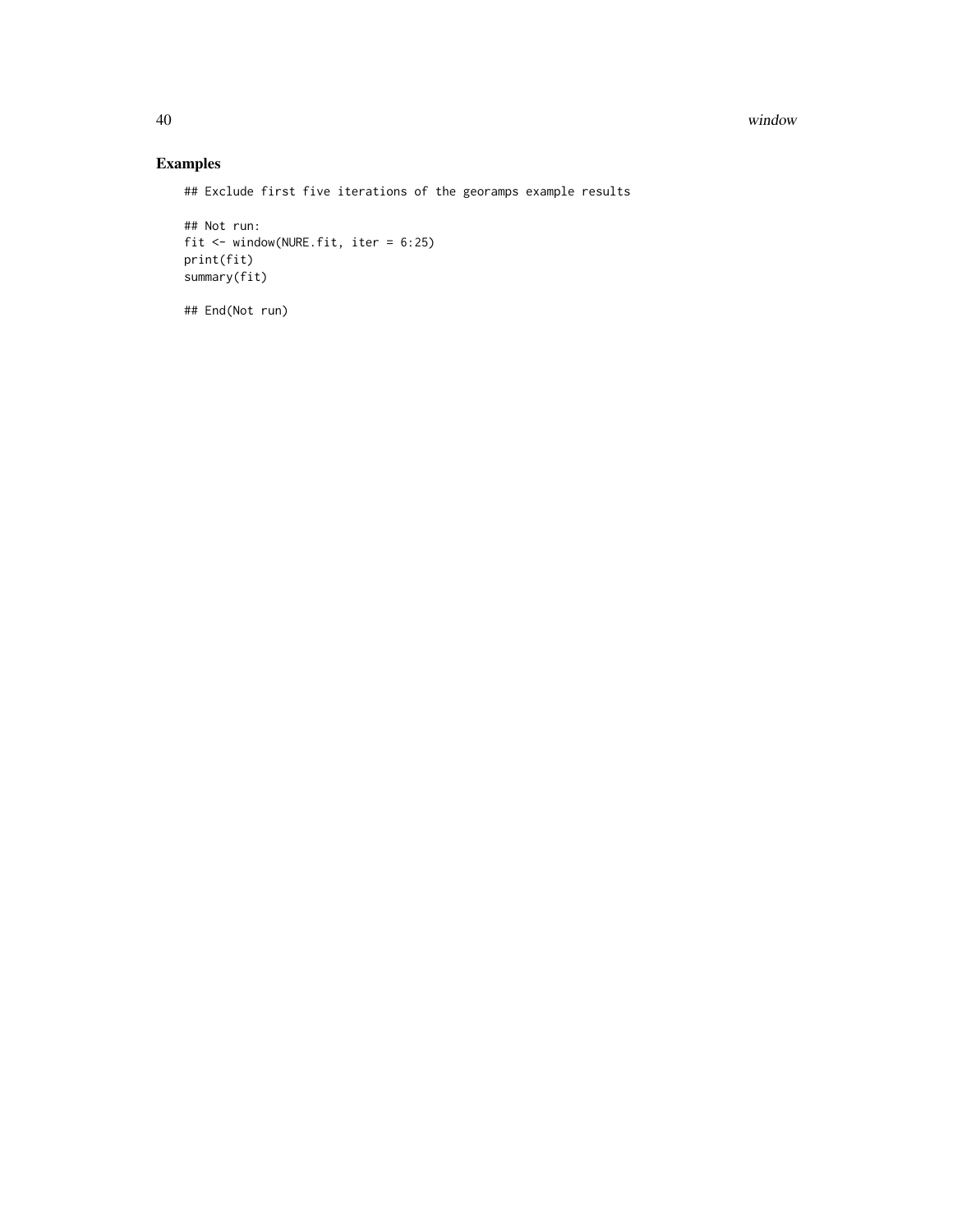# <span id="page-40-0"></span>Index

∗Topic datagen genUSStateGrid, [23](#page-22-0) genUSStateSites, [24](#page-23-0) ∗Topic datasets NURE, [28](#page-27-0) simJSS, [36](#page-35-0) ∗Topic models corRCauchy, [2](#page-1-0) corRClasses, [4](#page-3-0) corRExp, [5](#page-4-0) corRExp2, [6](#page-5-0) corRExpwr, [8](#page-7-0) corRExpwr2, [9](#page-8-0) corRExpwr2Dt, [11](#page-10-0) corRGaus, [12](#page-11-0) corRGneit, [14](#page-13-0) corRLin, [15](#page-14-0) corRMatern, [17](#page-16-0) corRSpher, [18](#page-17-0) corRWave, [20](#page-19-0) DIC, [21](#page-20-0) expand.chain, [22](#page-21-0) georamps, [24](#page-23-0) param, [30](#page-29-0) plot, [32](#page-31-0) predict.ramps, [33](#page-32-0) ramps.control, [34](#page-33-0) summary.ramps, [38](#page-37-0) window, [39](#page-38-0) ∗Topic utilities genUSStateGrid, [23](#page-22-0) genUSStateSites, [24](#page-23-0) contour, *[33](#page-32-0)* corRCauchy, [2,](#page-1-0) *[4](#page-3-0)* corRClasses, *[3](#page-2-0)*, [4,](#page-3-0) *[6,](#page-5-0) [7](#page-6-0)*, *[9,](#page-8-0) [10](#page-9-0)*, *[12,](#page-11-0) [13](#page-12-0)*, *[15,](#page-14-0) [16](#page-15-0)*, *[18,](#page-17-0) [19](#page-18-0)*, *[21](#page-20-0)*, *[26](#page-25-0)* corRExp, *[4](#page-3-0)*, [5](#page-4-0) corRExp2, *[4](#page-3-0)*, [6](#page-5-0) corRExpwr, *[4](#page-3-0)*, [8](#page-7-0)

corRExpwr2, *[4](#page-3-0)*, [9](#page-8-0) corRExpwr2Dt, *[4](#page-3-0)*, [11](#page-10-0) corRGaus, *[4](#page-3-0)*, [12](#page-11-0) corRGneit, *[4](#page-3-0)*, [14](#page-13-0) corRLin, *[4](#page-3-0)*, [15](#page-14-0) corRMatern, *[4](#page-3-0)*, [17](#page-16-0) corRSpher, *[4](#page-3-0)*, [18](#page-17-0) corRWave, *[4](#page-3-0)*, [20](#page-19-0) DIC, [21](#page-20-0) DIC.ramps, *[26](#page-25-0)* drape.plot, *[33](#page-32-0)* expand.chain, [22](#page-21-0) genUSStateGrid, [23,](#page-22-0) *[24](#page-23-0)* genUSStateSites, *[24](#page-23-0)*, [24](#page-23-0) georamps, *[4](#page-3-0)*, *[22,](#page-21-0) [23](#page-22-0)*, [24,](#page-23-0) *[31](#page-30-0)[–34](#page-33-0)*, *[36](#page-35-0)*, *[38,](#page-37-0) [39](#page-38-0)* heat.colors, *[32](#page-31-0)* image, *[33](#page-32-0)* image.plot, *[33](#page-32-0)* map, *[33](#page-32-0)* mcmc, *[26](#page-25-0)* model.matrix, *[25](#page-24-0)* NURE, [28](#page-27-0) param, [30,](#page-29-0) *[36](#page-35-0)* plot, [32](#page-31-0) plot.predict.ramps, *[34](#page-33-0)* plot.ramps, *[26](#page-25-0)* predict.ramps, *[26](#page-25-0)*, *[32,](#page-31-0) [33](#page-32-0)*, [33,](#page-32-0) *[39](#page-38-0)* print.ramps *(*georamps*)*, [24](#page-23-0) rainbow, *[32](#page-31-0)* ramps.control, *[26](#page-25-0)*, *[31](#page-30-0)*, [34](#page-33-0) simGrid *(*simJSS*)*, [36](#page-35-0)